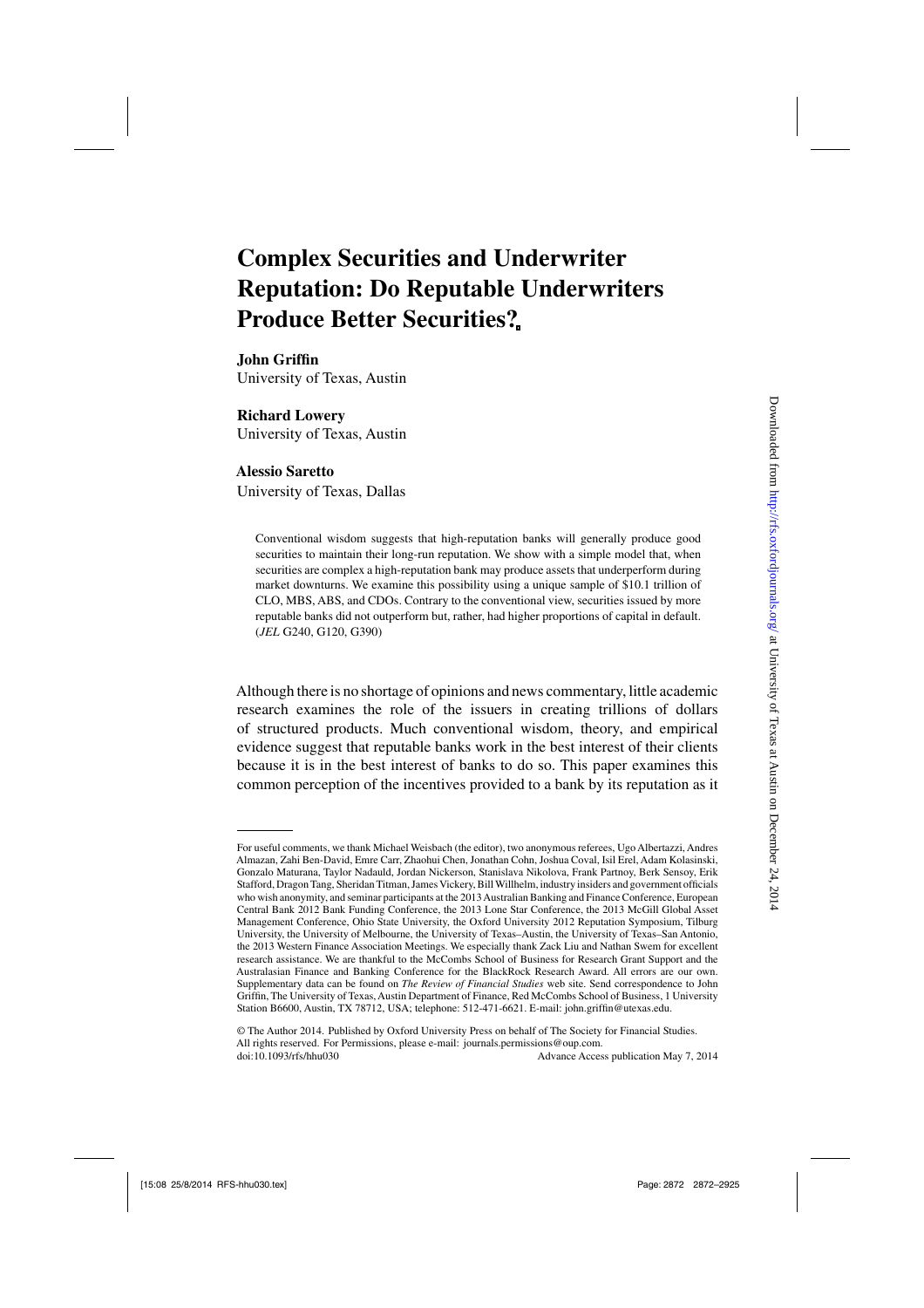relates to the recent performance of CLO, MBS, ABS, and CDOs issued over the previous decade.

The conventional view is concisely articulated by legendary Goldman Sachs partner, Gus Levy: "We're greedy, but long-term greedy, not short-term greedy" [\(Endlich 1999\)](#page-51-0). The basic intuition is that it takes time to build a reputation, so a bank with a high reputation would never want to be so short-sighted as to maximize current profits at the expense of jeopardizing streams of future revenues. This intuition is also supported in many standard models of reputation and prod[uct quality, including Booth and Smith \(1986\) and](#page-51-0) Chemmanur and Fulghieri [\(1994\)](#page-51-0) in finance and [Liu](#page-52-0) [\(2011](#page-52-0)) and [Mailath and Samuelson](#page-52-0) [\(2006](#page-52-0)) in game theory. We show that this intuition can break down with complex securities, and we confirm our theoretical prediction by analyzing a very large sample of structured finance products.

Our model employs a standard setting in which high reputation corresponds to a positive probability of an agent being committed to actions that are in the best interest of the investor. We consider a two-period reputation model and focus on two key elements of securitization: first, underwriters can exert some control over the security's pay-off in good and bad economic states by choosing the collateral quality and the degree of correlation between assets. Second, the securities are sufficiently complex that investors are not able to perform a counterfactual analysis to learn how securities would perform in an economic state different than the one they observe. The investor only learns the payoff in the bad state when the bad state actually occurs. On the contrary, if the securities are simple, as is the case in most standard reputation models, investors learn their quality in both the good and bad states.

Together, the two above characteristics can reverse the conventional wisdom of the effect of reputation on performance. Instead of providing discipline and leading to the production of good securities, high reputation may create incentives that lead a strategic underwriter to create bad securities. The mechanism is simple: a strategic underwriter who values his reputation can either imitate a commitment type or produce a security that pays off well in the good state at the expense of payoffs in the bad state—a "time-bomb" security. In structured finance, this can be accomplished by collateralizing low-quality, highly correlated assets, while representing them as of high quality and of low correlation. With complex securities, the inability of investors to perform counterfactual analysis allows the underwriter to produce low-quality securities and yet maintain his reputation in the good state at a much lower cost than if he were to fully imitate the commitment type. Our results show that strategic, high-reputation underwriters will mix between producing high and low-quality securities.

When the perceived commitment probability corresponds to the true proportion of committed players, there will be two countervailing effects that determine the average quality of the security produced by high-reputation underwriters. Commitment types will produce good securities, but strategic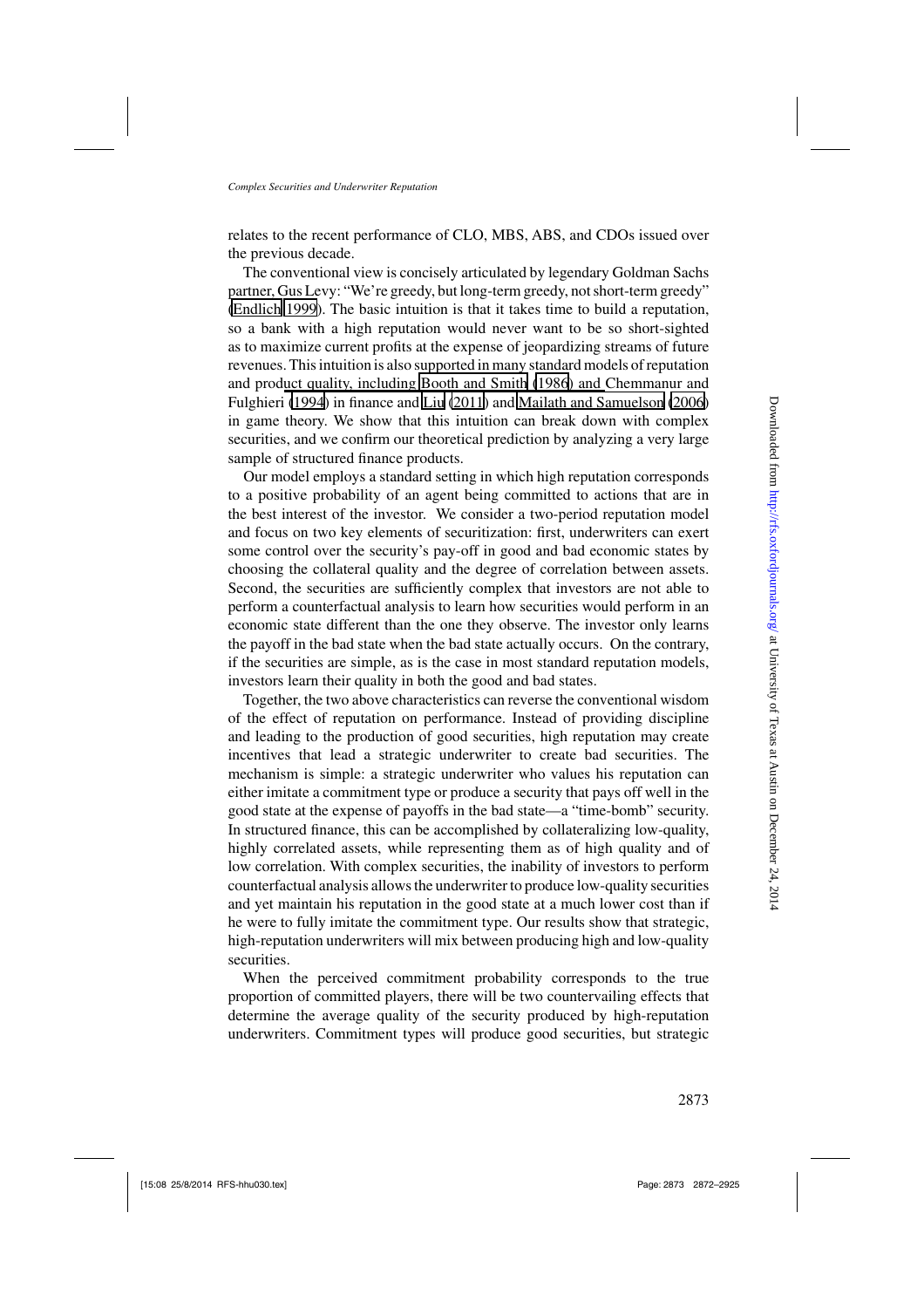players with high reputation produce some very bad securities. In equilibrium, unless the fraction of commitment types is particularly high, the quality of securities created by high-reputation underwriters is on average worse than that created by underwriters with low reputation (i.e., those that have zero commitment probability). In summary, whether we consider the incentive of high-reputation strategic underwriters or whether we compare underwriters of high versus low reputation, we obtain a negative relation between reputation and the quality of the securities produced.

We evaluate the core empirical predictions of the model, as well as other features of the market, by analyzing a novel Bloomberg database consisting of over 10.1 trillion USD in underlying collateral covering collateralized loan obligations (CLO), nonagency mortgage-backed securities (MBS), assetbacked securities (ABS), and collateralized debt obligations (CDO). The sample consists of 132,401 securities, grouped into 14,315 deals, which were issued between January 2000 and December 2010. We consider, as our main measure of performance at the deal level, the deal value-weighted percentage of securities that are classified in default by a rating agency. Furthermore, we adopt two measures of reputation at the underwriter level: one based on the prominence of banks that participate in initial public offerings of equities and one based on the ranking of underwriters in fixed income league tables.

The most central empirical prediction of the model is that high-reputation underwriters can have an incentive to create complex securities that perform worse through a crisis. Interestingly, we find that high-reputation underwriters issued securities that did not outperform and, in fact, typically underperformed securities issued by low-reputation underwriters. The underperformance occurred in the crisis years of 2007, 2008, and 2009, as well as in the mini structured finance crisis of 2002; it is prominent in the MBS, ABS, and CDO markets and is robust to both measures of reputation. The results hold both unconditionally and with controls and vintage-by-collateral-type fixed effects, indicating that these underwriters produced poor securities within the MBS, ABS, and CDO markets. Our findings are not driven by observable underlying asset quality or features associated with complexity, such as synthetic collateral and various forms of credit enhancements. They are not unique to residential housing mortgages and are not related to the presence of Bear Stearns and Lehman Brothers in our sample. For a subset of prime and subprime nonagency MBS for which detailed collateral information is available, we find that high-reputation underwriters collateralize slightly more concentrated loans (in California), less subprime and more Alt-A, and exhibit poor abnormal loan performance. Nevertheless, these features cannot completely explain why MBS securities produced by high-reputation underwriters had significantly more capital in default than similar securities produced by low-reputation underwriters.

Overall, after adjusting for observable characteristics, securities produced by high-reputation underwriters were sold at similar issuance yields-to-maturity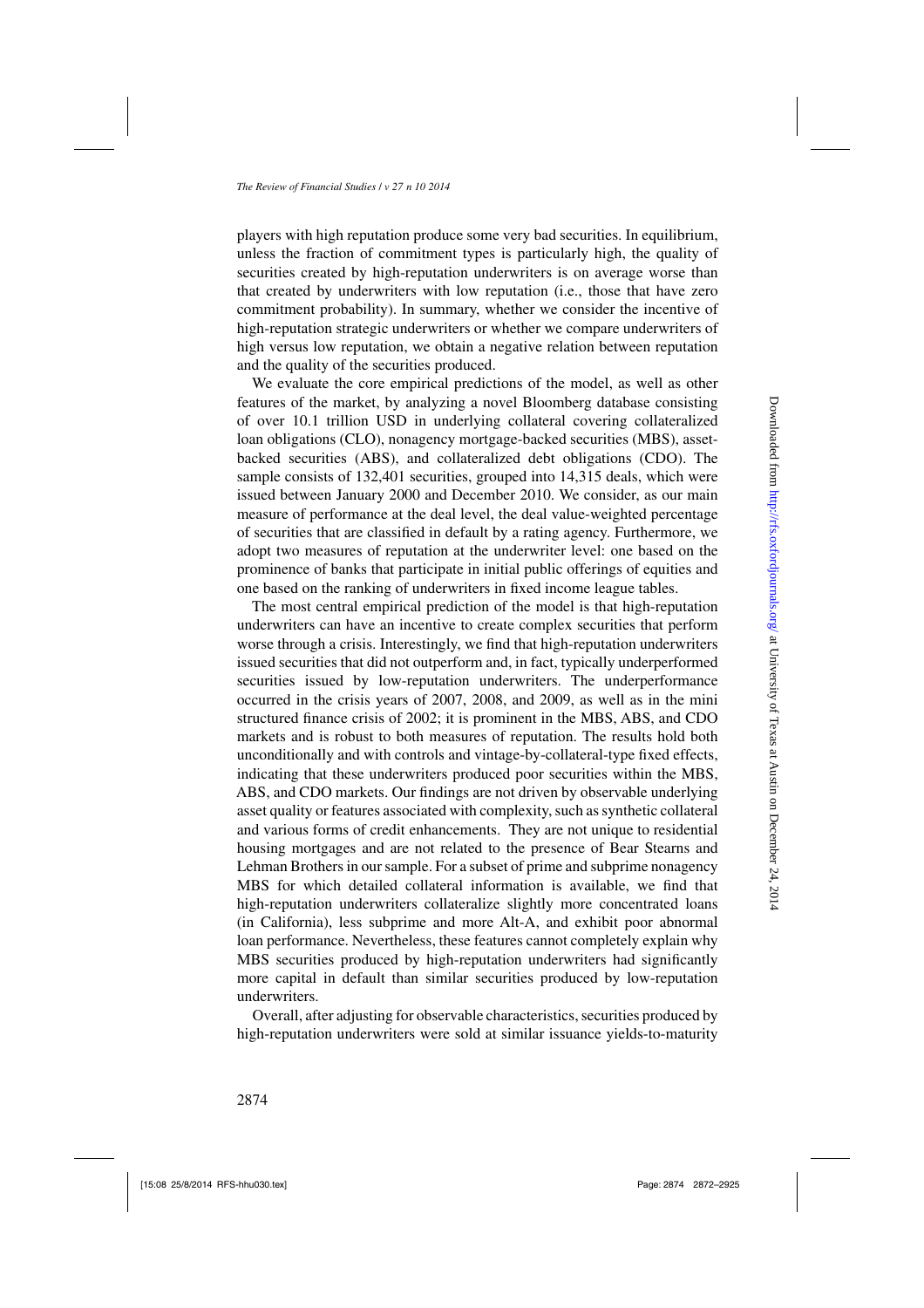to those created by low-reputation underwriters. Thus, investors were not able to anticipate the subsequent difference in performance. Moreover, controlling for perceived riskiness, as measured by yields, does not impact the negative relation between performance and reputation.

Our second main prediction is that strategic underwriters, including those with a good reputation, may push securities to the market even in the period prior to an impending collapse. They do so because creating each security is quite profitable and they know that their perceived good reputation will be lost once the downturn occurs and the previously created bad securities are revealed. From various public documents regarding the increase in mortgage delinquencies, it seems likely that underwriters were aware at least by the early months of 2007 that the quality of mortgage-related collateral was deteriorating. Nevertheless, issuance volume by high-reputation players in the first half of 2007 was nearly identical to that in 2006. This finding could be consistent with the results put forth by [Titman and Tsyplakov](#page-53-0) [\(2010\)](#page-53-0), who find that commercial mortgage originators packaged worse collateral following large negative stock returns in the prior quarter. However, in contrast to this explanation, we find that the underperformance of securities from high-reputation underwriters is not limited to securities produced in crisis years but comes from securities issued across seven of the eleven years in our sample. Additionally, controlling for past stock returns or CDS spreads of the issuing bank does not dampen the negative relation between high reputation and performance.

Finally, we examine the possibility, allowed by our model, that some highreputation underwriters were committed to producing high-quality securities. We test this by examining whether a bank with high reputation both produced high-quality structured products and withdrew from the market in 2007. We do not find high-reputation banks with more than a few issuances that meet this criteria.

Some recent theory papers, like ours, challenge the conventional intuition about the inherent disciplining effect of reputation, though our focus is significantly di[fferent.](#page-51-0) [Mathis, McAndrews, and Rochet](#page-52-0)[\(2009](#page-52-0)[\) and](#page-51-0) Fulghieri, Strobl, and Xia [\(2014](#page-51-0)) argue that rating agencies may find it convenient to strategically build and then burn their reputation. Similarly, in the context of issuance, [Hartman-Glaser](#page-52-0) [\(2012](#page-52-0)) develops a model in which high reputation leads to frequent misreporting of the true value of an asset when issuers also have the opportunity to signal quality through retention. More closely related to our focus, [Chen, Morrison, and Wilhelm](#page-51-0) [\(2012](#page-51-0), [2014](#page-51-0)) study the interaction between the concern that firms and banks have for maintaining a reputation for honesty and the concern employees in banks have to develop a reputation for skill. Also in the context of investment banking, [Morrison and Wilhelm](#page-52-0) [\(2004, 2008\)](#page-52-0) note the recent demise of an organizational structure in which investment bank partnerships allow a long-run firm to use its reputation to commit to monitoring and training employees. Differently from these studies, we address the incentives to actively produce low-quality securities.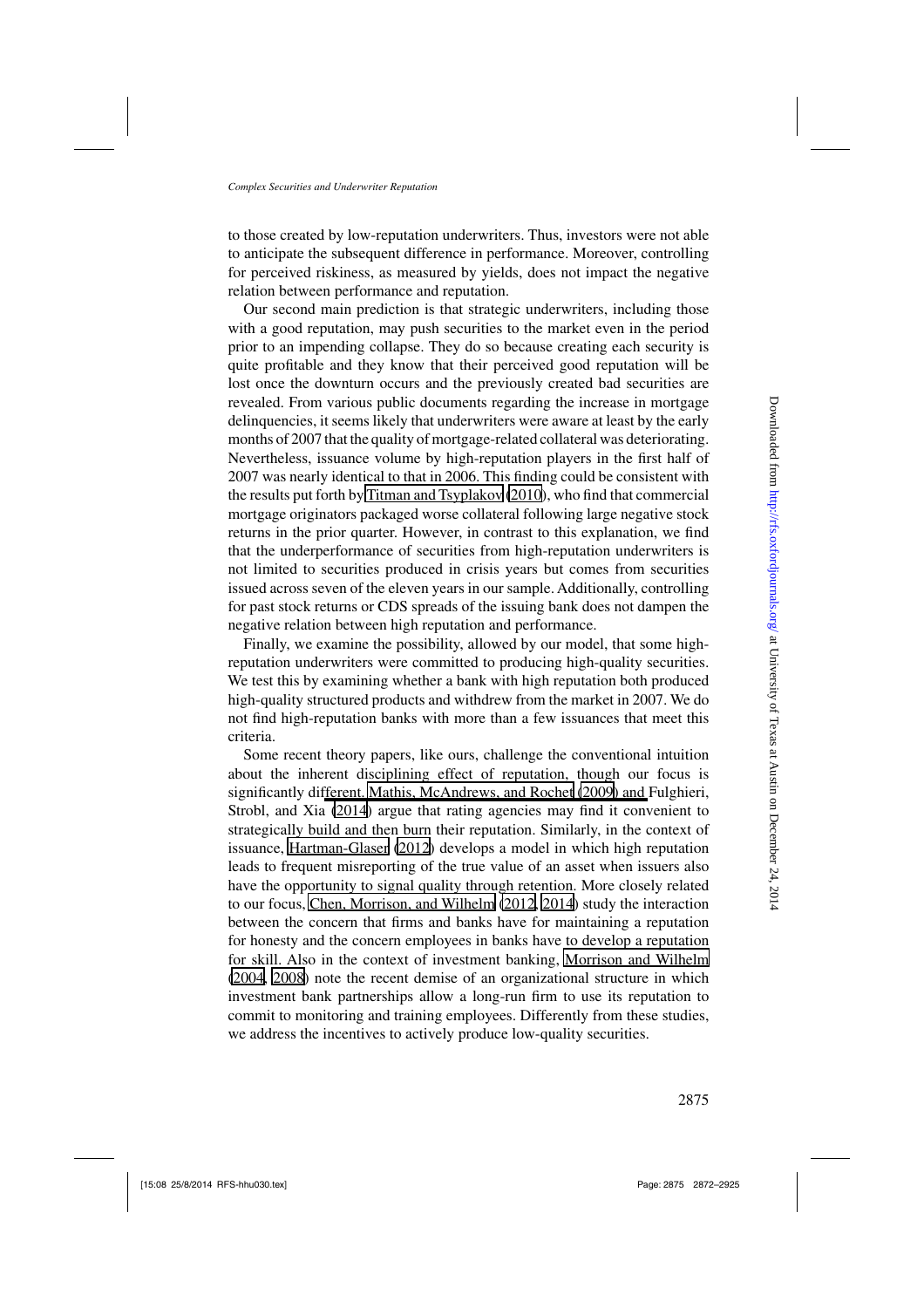<span id="page-4-0"></span>From the empirical side, there are a number of recent papers examining str[uctured](#page-52-0) [finance. Keys et al.](#page-52-0) [\(2010\), Purnanandam](#page-52-0) [\(2011\),](#page-52-0) Keys, Seru, and Vig [\(2012\)](#page-52-0), and [Nadauld and Sherlund](#page-52-0) [\(2013](#page-52-0)) find that poor incentives, tied to the "originate-to-distribute" model, lead to declining securitization standards. [Ashcraft, Goldsmith-Pinkham, and Vickery](#page-51-0)[\(2010](#page-51-0)[\),](#page-52-0) Mayer, Pence, and Sherlund [\(2009](#page-52-0)), and [Demyanyk and Van Hemert](#page-51-0) [\(2011](#page-51-0)) give a thorough documentation of the performance of housing mortgages and the erosion in loan quality starti[ng in 2004 and lasting throughout the crisis.](#page-52-0)<sup>1</sup> Piskorski, Seru, and Witkin [\(2013\)](#page-52-0) and [Griffin and Maturana](#page-52-0) [\(Forthcoming](#page-52-0)) find evidence of mortgage misreporting in nonagency MBS by both originators and underwriters; this misreporting was not priced by investors at issuance and yet strongly predicted future MBS losses. [Nadauld and Weisbach](#page-52-0) [\(2012\)](#page-52-0) and [Ivashina and Sun](#page-52-0) [\(2011\)](#page-52-0) show that securitization lowers the cost of corporate debt. We extend this literature by examining the important role that bank reputation may or may not have played as a disciplining mechanism in the period leading to the financial crisis. We focus on the incentives of those supplying securities and not the determinants of credit demand as recently explored by [Erel, Nadauld, and Stulz](#page-51-0) [\(2014\)](#page-51-0) and [Chernenko, Hanson, and Sunderam](#page-51-0) [\(2014](#page-51-0)).

Our findings at first seem contradictory to a large body of literature showing the value of investment bank reputation in the IPO [\(Beatty and Ritter](#page-51-0) [1986](#page-51-0); [Carter and Manaster 1990](#page-51-0); [Lewellen 2006\)](#page-52-0), bond [\(Fang 2005](#page-51-0)), loan [\(Ross 2010](#page-52-0)), and acquisition markets [\(Golubov, Petmezas, and Travlos 2012](#page-51-0)). However, our model shows that with simple assets, such as corporate debt, where investors can use accounting information to discern if the underwriter misrepresented the securities, high reputation should lead to higher quality securities even if high-reputation underwriters are not, in fact, committed to investors' interests. In contrast, with complex securities the true quality of the security is not revealed until the bad state occurs. This can potentially explain why our empirical findings for structured products widely differ from these other studies that analyze simpler securities.

We believe our paper makes an important and timely contribution to the understanding of the role that underwriter reputation may have played in issuance of financial products that crippled our financial system. Our research should be of interest to investors, regulators, bankers, or anyone seeking to understand the incentives of bankers and the complexity of securities they create.

## **1. Model and Empirical Predictions**

We consider an over-the-counter market for structured products, where a single underwriter faces a single investor in each period. The economy has two

<sup>1</sup> [He, Qian, and Strahan](#page-52-0) [\(2014\)](#page-52-0) found that large issuers had to offer higher yields than did small issuers, suggesting that the market was aware that these large MBS issuers received more inflated ratings.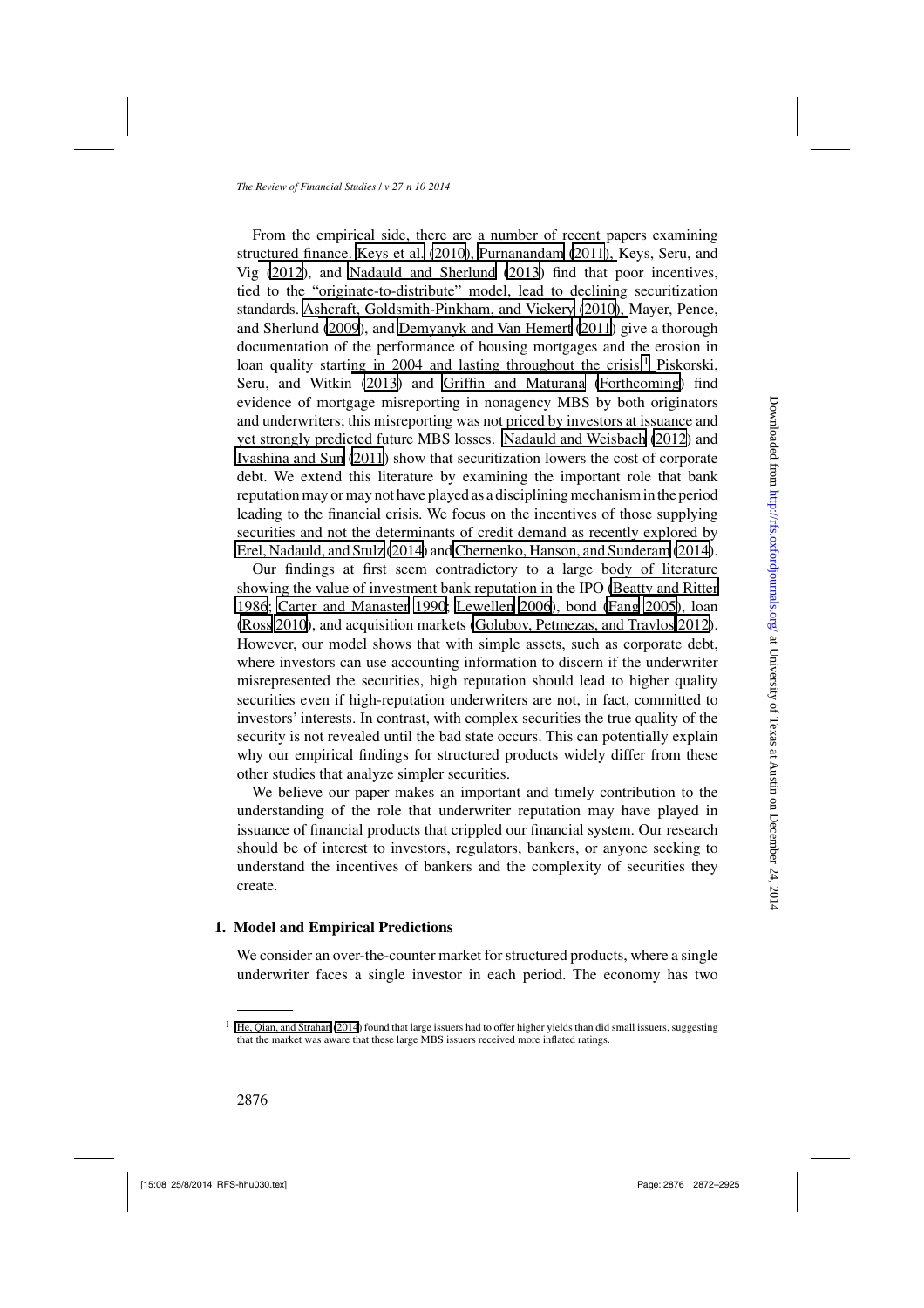states, a normal state, occurring with probability  $\pi > \frac{1}{2}$ , and a disaster state.<br>The underwriter produces a security that he then sells to the investor. The The underwriter produces a security that he then sells to the investor. The security is produced before the state is realized and has a payoff that will depend on the realized state. We assume some exogenous gains to trade between the investor and the underwriter, such that the investor values the security more than the underwriter. Furthermore, because the security is a structured product, the underwriter has some ability to select the payoff profile across economic states.

Specifically, we assume that the underwriter may pay a cost to provide to the investor some level of insurance, which increases payoffs in the bad state at the expense of payoffs in the good state: for example, in the case of structured finance, insurance can be achieved by collateralizing assets/securities that have low correlation. Alternatively, the underwriter can investigate the pool of assets and select those that are highly correlated, thus creating a security that provides "negative insurance." The investor dislikes this second security as it has lower payoff in the bad state. We represent the level of insurance (correlation) provided to the investor as *w*∈(−∞*,*∞), where *w >*0 is positive insurance (low correlation) and  $w < 0$  is negative insurance (high correlation).<sup>2</sup> The cost of analyzing and selecting the assets to include in the collateralized security is  $w^2$ . Thus, providing negative insurance is Pareto dominated in the stage game. As we will show, however, this action can allow the underwriter to disguise the magnitude of the markup charged to the investor.

The underwriter is also assumed to have better information about the overall quality of the security pool. The underwriter can choose to sell the security to the investor at a "fair" price or at a markup above the fair value. That is, defining the fair value of the security as  $v$ , the underwriter selects a price  $p$ , which then gives a markup ( $p$ −*v*). We define  $\theta \equiv 1-(p-\nu)$  and let the underwriter choose  $\theta \in [0,1]$ , where  $\theta$  represents the level of truthfulness. Simultaneously to the production and pricing decision, the investor chooses a quantity of the security to purchase,  $y \in [0,2]$ .<sup>3</sup> The total payoff given  $w, \theta$ , and *y* for each player (*u* for underwriter and *I* for the investor) is given by

$$
g_u(p-v, w, y) = y(a+(p-v)-w2)
$$
  
 
$$
g_1(p-v, w, y) = y(b+w-(p-v)) - \frac{1}{2}y2.
$$

As described, the investor's payoff is increasing in the level of insurance provided and decreasing in the markup. The parameters *a* and *b* represent the exogenous gains to trade shared between the underwriter and the investor,

<sup>2</sup> Our results will also hold with a more microfounded model of security design, but we take the reduced-form approach described here to keep the analysis simple and to focus on the role of reputation.

<sup>&</sup>lt;sup>3</sup> As is standard in models of over-the-counter trading, we assume the investor is not holding a fully diversified portfolio of all assets in the economy and thus faces some risk associated with the particular security he is purchasing. We represent this with a quadratic cost for securities.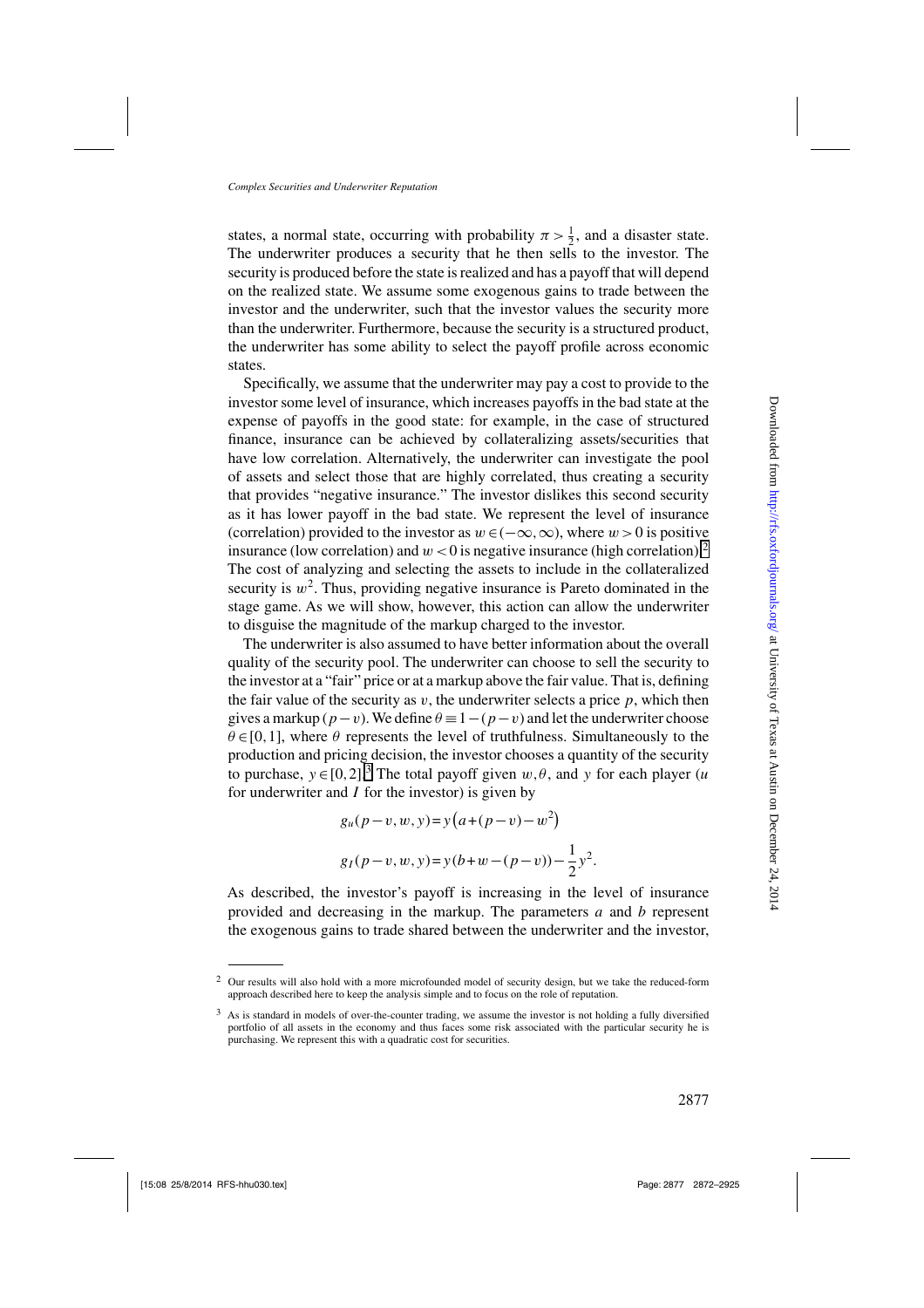respectively. The investor's total payoff is the average payoff over the two states, where in each state the payoff is:

$$
g_1^h(p-v, w, y) = y(b+\eta - (p-v)-w) - \frac{1}{2}y^2
$$
  

$$
g_1^l(p-v, w, y) = y\left(b + \frac{1+\pi}{1-\pi}w - (p-v) - \frac{\pi}{1-\pi}\eta\right) - \frac{1}{2}y^2
$$

where *h* and *l* represent the payoff in the normal and disaster state, respectively. The parameter  $\eta$ , which drops out when averaging across the states, represents the exogenous change in the value of the security in response to general market conditions.

The security produced by the underwriter is complex in the sense that the investor can only observe the realized payoff in the state that occurs but cannot infer the level of insurance provided and the magnitude of the markup. Hence, the realized payoff in one state is not informative about what the realized payoff of the security would be in the other state. Alternatively, when securities are simple, investors can perform a counterfactual analysis of the state payoffs. An example of this type of security is a corporate bond, where accounting data would potentially provide enough information about firm performance to allow an investor to evaluate whether the firm would have likely defaulted in a recession, even if the recession is not observed.<sup>4</sup>

We impose that the exogenous division of the gains to trade (i.e., the choice of *a* and *b*) is either sufficiently even, or that the absolute level of gains to trade available to the underwriter  $(a)$  is not too large relative to the effect of insurance provision  $(w)$  and the effect of truthfulness  $(\theta)$  on the payoff to the underwriter. Hence, in this section, we focus on a convenient normalization by setting  $a =$  $\frac{5}{4}$  and  $b=\frac{3}{2}$ . These parameters are selected so that *a* and *b* are sufficiently large to allow the market to operate even in the absence of commitment types, and further so that *a* will not be too large relative to *b*. As we show in the [Internet Appendix,](http://rfs.oxfordjournals.org/lookup/suppl/doi:10.1093/rfs/hhu030/-/DC1) if *a* becomes very large relative to *b*, the underwriter's actions become largely payoff irrelevant to the underwriter, and the region over which reputation provides bad incentives shrinks.

We allow for the presence of two pools of underwriters: one pool, which we will refer to as the high-reputation group, includes a proportion  $\mu$  of underwriters that are committed to provide the efficient level of insurance  $(w = \frac{1}{2})$  and the most truthful strategy possible  $(\theta = 1)$ .<sup>5</sup> Because the investor

<sup>4</sup> Some investors in structured products (like hedge funds) may also be sophisticated modelers, but they are typically not able to access the same level of detailed underlying asset information available to the underwriter.

<sup>5</sup> We note here that having the price set by the commitment type will in effect pin down the price charged for all securities. Therefore, prices will in a sense not respond to investors' equilibrium beliefs about the behavior of strategic players or the fraction of commitment types in the economy. Our main results are robust to an alternative setting in which commitment types adjust their behavior to reflect the ex ante expected payoff from dealing with a reputable underwriter relative to a low-reputation underwriter.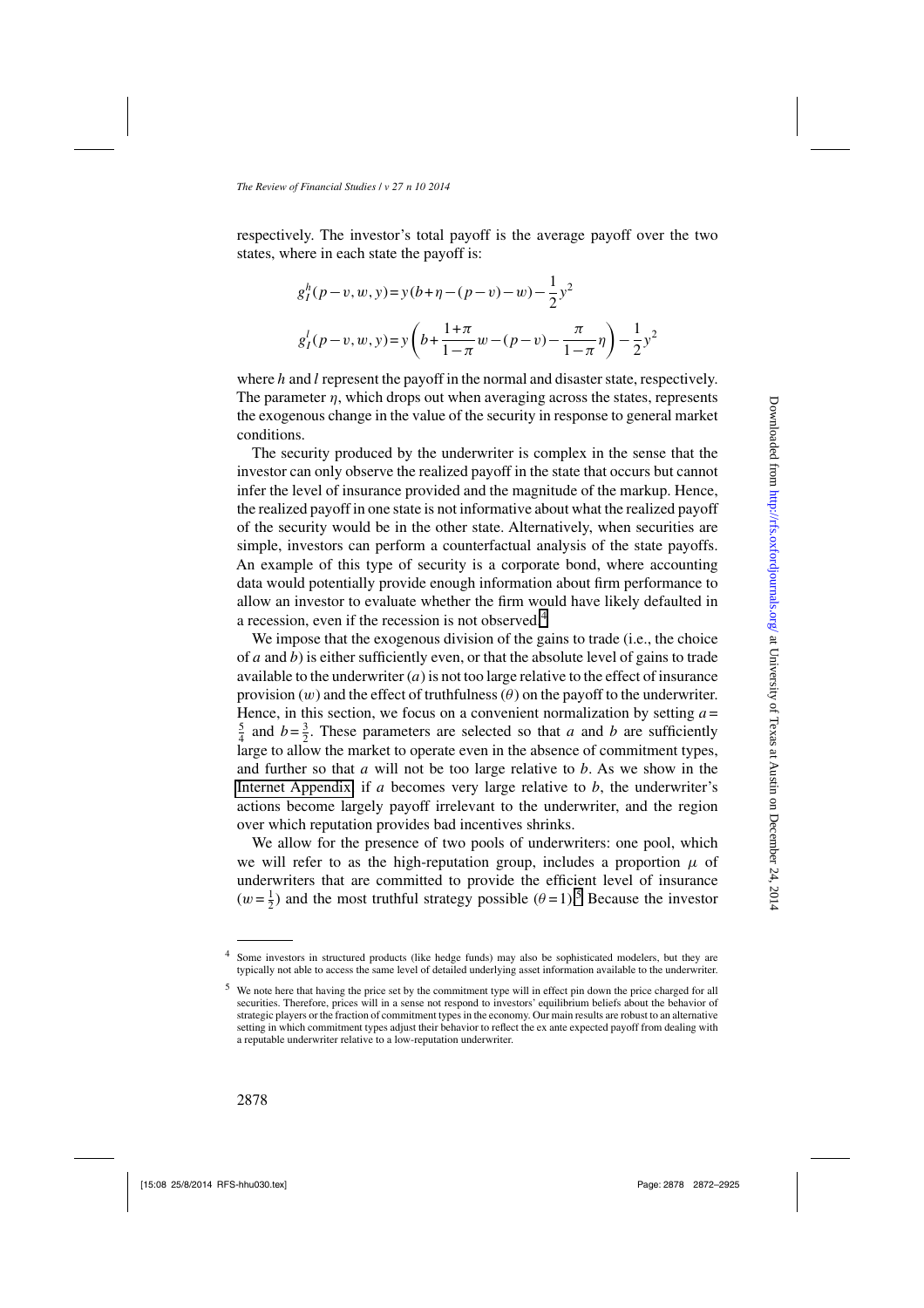does not know which underwriter is committed, he attaches a probability of commitment  $\mu$  to each one of them, which is the source of the "high reputation." We will refer to the underwriters that are not committed but belong to the high-reputation group as the strategic high-reputation underwriters. These underwriters always pursue their own profits but will at times have an incentive to temporarily forgo current profits to maintain their reputation for the future. The second pool, which we will refer to as the low-reputation group, is composed of underwriters that are known to be concerned only about their own profits and have therefore zero commitment probability.

The notion of a commitment type who forgoes profit maximization is a relatively standard definition of reputation and follows [Milgrom and Roberts](#page-52-0) [\(1982\)](#page-52-0) and [Kreps et al.](#page-52-0) [\(1982](#page-52-0)), where there is uncertainty over whether a longlived player maximizes his own utility or commits to a particular set of actions.<sup>6</sup>

We allow the interaction to repeat twice, assume no discounting between periods, and note that a sufficiently high discount rate will undo the incentives for strategic underwriters to try to appear to be commitment types. When discounting is too strong, underwriters will have no incentive to preserve their reputation no matter its initial level, and only the direct effect of encountering a commitment type will differentiate high-reputation and low-reputation underwriters.

Our main analysis is concentrated on understanding the (first-period) equilibrium strategies of investors and underwriters. We compare the effect of reputation on underwriter behavior when securities are complex, as would be the case with structured products, against the effect when securities are simple. All proofs for these results, along with some further discussion of the intuition underlying the results, can be found in the [Internet Appendix.](http://rfs.oxfordjournals.org/lookup/suppl/doi:10.1093/rfs/hhu030/-/DC1)

When securities are simple, the standard result in reputation models holds.<sup>7</sup> A reputation itself is sufficient to discipline behavior by high-reputation strategic players. Furthermore, investors are better off when underwriters have high reputation, even when they turn out to not be a commitment type: the higher the probability of facing a commitment type gets, the better off the investor is.

This result is summarized in the following proposition:

**Proposition 1.** With  $a = \frac{5}{4}$  and  $b = \frac{3}{2}$ , when a strategic underwriter has a high requestion such that  $u > 20$ , the unique equilibrium of the game with simple reputation, such that  $\mu \geq \frac{20}{27}$ , the unique equilibrium of the game with simple securities is for the strategic underwriter to fully imitate the commitment type securities is for the strategic underwriter to fully imitate the commitment type in the first period and then use the stage game equilibrium in the second period by playing the myopic best response of  $w = 0, \theta = 0$ . Furthermore, if  $\mu < \frac{20}{27}$ , the

Similar predictions can be generated with a more complex model, which was analyzed in a previous version of the paper, where no commitment types are assumed and low-reputation underwriters focus on short-term profits whereas high-reputation underwriters focus on long-term profits.

<sup>7</sup> The investor has access to information that allows him to observe both *θ* and *w* or, equivalently, can perform a counterfactual analysis of the payoffs that would have occurred in the state that was not realized.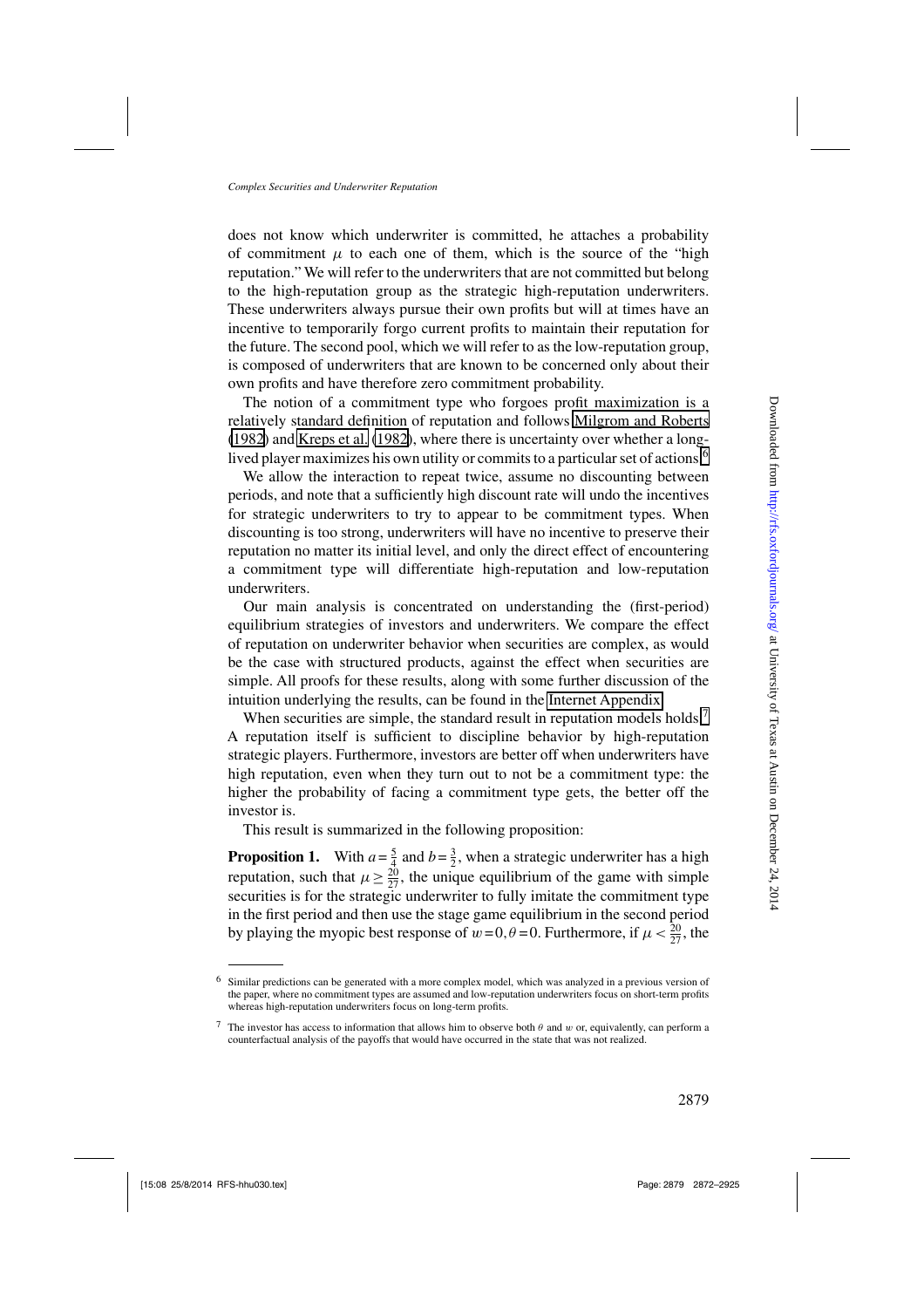probability that the strategic underwriter creates commitment type securities is increasing in the commitment probability.

In contrast, for complex products for which investors cannot recover good estimates of counterfactual payoffs, as long as  $\mu > 0$ , there is an incentive and an opportunity for strategic underwriters to take advantage of their reputation and produce securities that maximize their profits at the expense of delivering a poor performance to the investor when the disaster state is realized (a sort of "time bomb" security).

We proceed by discussing two approaches to analyzing our reputation model. First, as is common in recent applied work on reputation in finance (e.g., [Fulghieri, Strobl, and Xia 2014](#page-51-0)), we treat the probability of encountering a commitment type as a parameter and consider the effect of changes in the parameter on the behavior of a strategic player. Second, following the tradition in the game theory literature, we focus on comparisons between players known to be short-term profit maximizers (i.e., that have zero probability of being committed) and players who have a small probability of commitment to a particular strategy (e.g., [Kreps et al. 1982; Milgrom and Roberts 1982](#page-52-0)).

## **1.1 The behavior of high reputation strategic players**

A strategic player with high reputation will find it advantageous to produce securities that result in the same payoffs as securities produced by commitment types in good states of the world but have very poor performance in bad states of the world. This is achieved by choosing  $\theta = 0$  and  $w = -\frac{1}{2}$ . Notably, this strategy is still profitable for underwriters as the markup over fair price is at strategy is still profitable for underwriters, as the markup over fair price is at its maximum, although it is not as profitable as the stage game strategy that has maximum markup and zero cost  $(\theta = 0, w = 0)$ . However, this "time-bomb" security is not produced with probability one. In fact, there exist many possible equilibria. Depending on the level of  $\mu$ , a strategic underwriter might play a mixed strategy, sometimes fully imitating commitment-type behavior and sometimes generating time bombs. For a choice of  $a = \frac{5}{4}$  and  $b = \frac{3}{2}$ , equilibrium<br>strategies played by a strategic player are displayed in Figure 1, panel A, as a strategies played by a strategic player are displayed in Figure [1,](#page-9-0) panel A, as a function of possible combinations of the probability of the normal state,  $\pi$ , and of the commitment probability,  $\mu$ . For the smallest values of  $\mu$ , the probability of encountering a commitment type is low and underwriters mostly mix between the myopically optimal security  $(\theta = 0 \text{ and } w = 0)$  and the time bomb security  $(\theta = 0$  and  $w = -\frac{1}{2})$ . For higher values of  $\mu$ , underwriters mix instead between a high probability of building the time bomb security and a small probability a high probability of building the time bomb security and a small probability of creating the full commitment security.<sup>8</sup>

Figure [1,](#page-9-0) panel B, displays the relation between the probability of a time bomb from a strategic underwriter and the commitment-type probability  $\mu$  for

<sup>8</sup> In the white region near the *y*-axis, multiple equilibria hold over part of the region; details are in the Internet Appendix.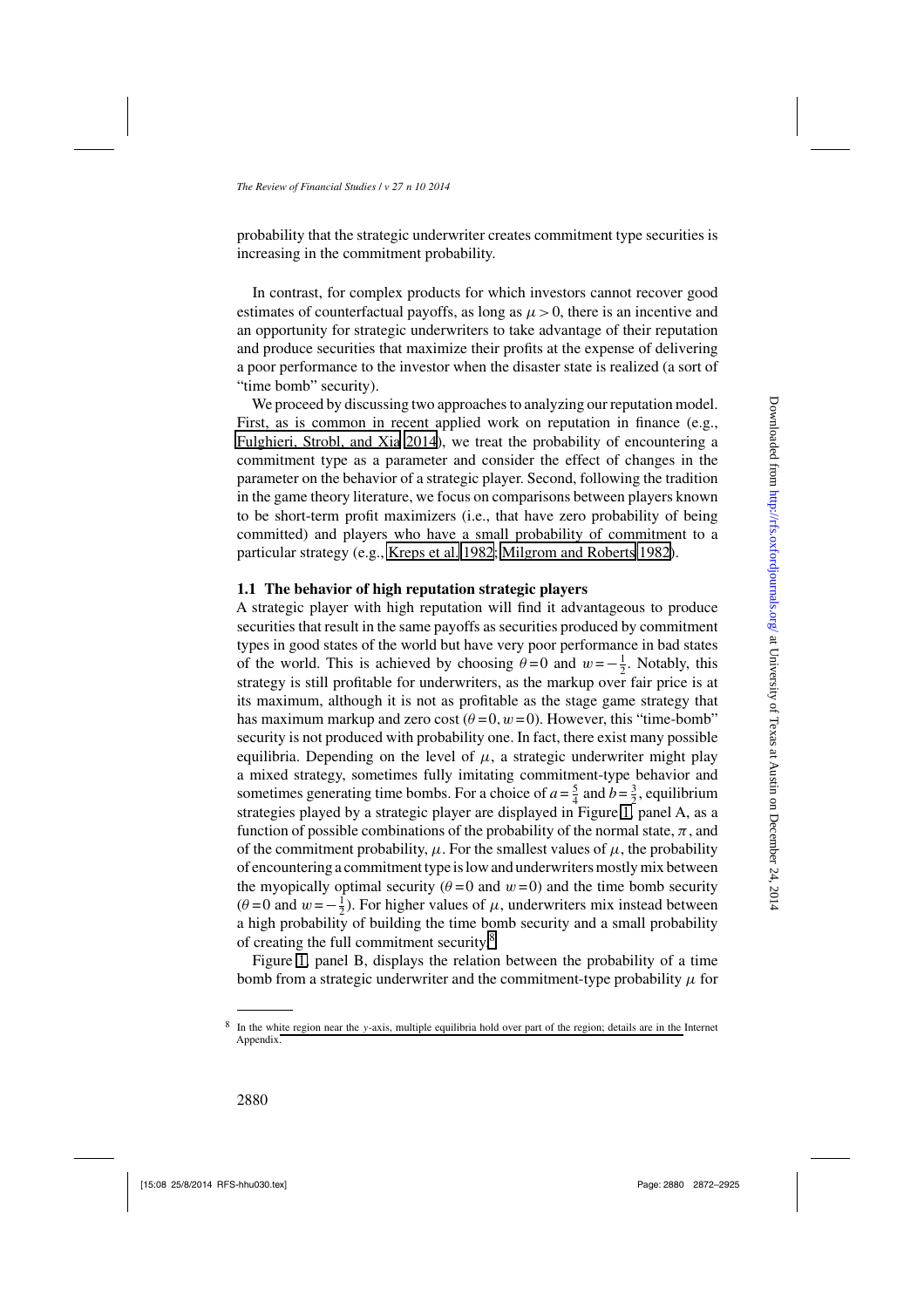<span id="page-9-0"></span>

#### **Figure 1 Model equilibria**

This figure shows the equilibrium strategy of a strategic player with a positive commitment probability in the case in which *<sup>a</sup>* = 5*/*<sup>4</sup> and *<sup>b</sup>*= 3*/*2. In panel A, we show the possible equilibria for all possible combinations of the probability of the normal state,  $\pi$ , and the commitment type probability,  $\mu$ . The dark region represents the area in which the strategic underwriter only produces time bombs. The light region represents the combination of parameters for which the equilibrium of the strategic underwriter is a mixed strategy of time bombs and full-commitment-type securities. In panel B we plot the probability that a strategic underwriter produces a time bomb security as a function of *μ*, for four possible probabilities of the normal state ( $\pi$  ={0.55*,*0*.65,*0*.85<i>,*0*.95}*).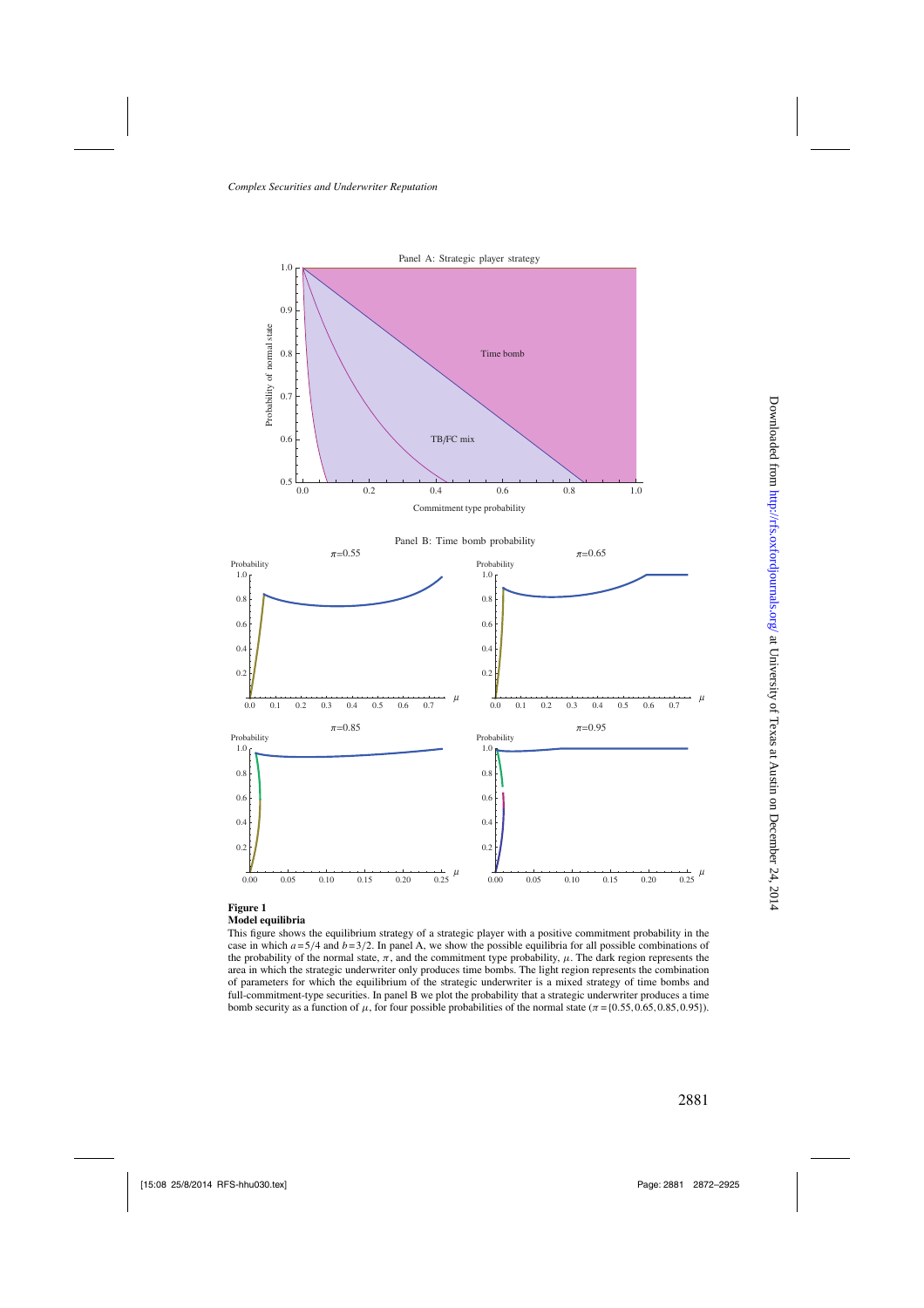selected values of the normal state probability.<sup>9</sup> For  $\pi \leq \frac{2}{3}$  (e.g., the top two panels of the figure) the equilibrium is unique for all values of  $\mu$ . As  $\mu$  increases panels of the figure), the equilibrium is unique for all values of  $\mu$ . As  $\mu$  increases away from zero, the probability of a time bomb increases sharply, with the strategic underwriter mixing among all three security types. The probability of a time bomb then drops slightly as the underwriter begins to mix only between time bombs and the full commitment strategy, and finally increases again until it reaches one.

For higher values of  $\pi$  (i.e., bottom two panels of the figure), there are multiple equilibria when  $\mu$  is small, making a clean comparative static impossible. It is still the case that the probability of a time bomb is increasing over small values of  $\mu$ . As  $\mu$  increases, we still observe a region in which the time bomb probability decreases; however, the reduction becomes trivial. In the case in which the disaster state is most rare (for example,  $\pi$  = 0.95), which is arguably the parameter range of interest, a higher commitment probability most generally leads to a greater likelihood of a time bomb from the strategic underwriter.

## **1.2 Security expected payoff**

We compare the security's expected payoff (i.e.,  $b+w-(p-v)$ ) for the case in which the investor is matched to an underwriter with low reputation relative to the case in which he is matched to a high-reputation underwriter who is drawn from a pool including a small number of commitment types. The low-reputation underwriter, who is known to have zero probability of being committed, always chooses  $\theta = 0$  and  $w = 0$ , the myopically optimal security (i.e., the security that maximized the first period profits). When the investor is matched to a highreputation underwriter, he will meet a strategic player with probability  $1-\mu$ and a committed player, who always provides the efficient level of insurance  $(w = \frac{1}{2})$  and the most truthful strategy possible ( $\theta = 1$ ), with probability  $\mu$ .<br>In Figure 2, panel A, we display the result of the analysis for different la

In Figure [2,](#page-11-0) panel A, we display the result of the analysis for different levels of the normal state probability,  $\pi$ , and of the commitment probability,  $\mu$ . For some parameter values of interest, the expected payoff to the investor is worse when facing an underwriter with a positive probability of being a commitment type than it would be if the underwriter were known to be a strategic shortterm profit maximizer. If the fraction of committed underwriters is small, the incentives of strategic players with a reputation are bad enough to overwhelm the value created by the true commitment types. In particular, in the dark region the investor is always better off dealing with the low-reputation strategic player that is only maximizing profits. In the light region, the investor is worse off facing a pool of underwriters that contain some commitment types if the bad state of nature is realized.

This effect is quite strong; the probability of facing a commitment type must get quite high before reputation becomes value creating rather than value

<sup>&</sup>lt;sup>9</sup> Proposition 7 in the [Internet Appendix](http://rfs.oxfordjournals.org/lookup/suppl/doi:10.1093/rfs/hhu030/-/DC1) formalizes the comparative static argument described here.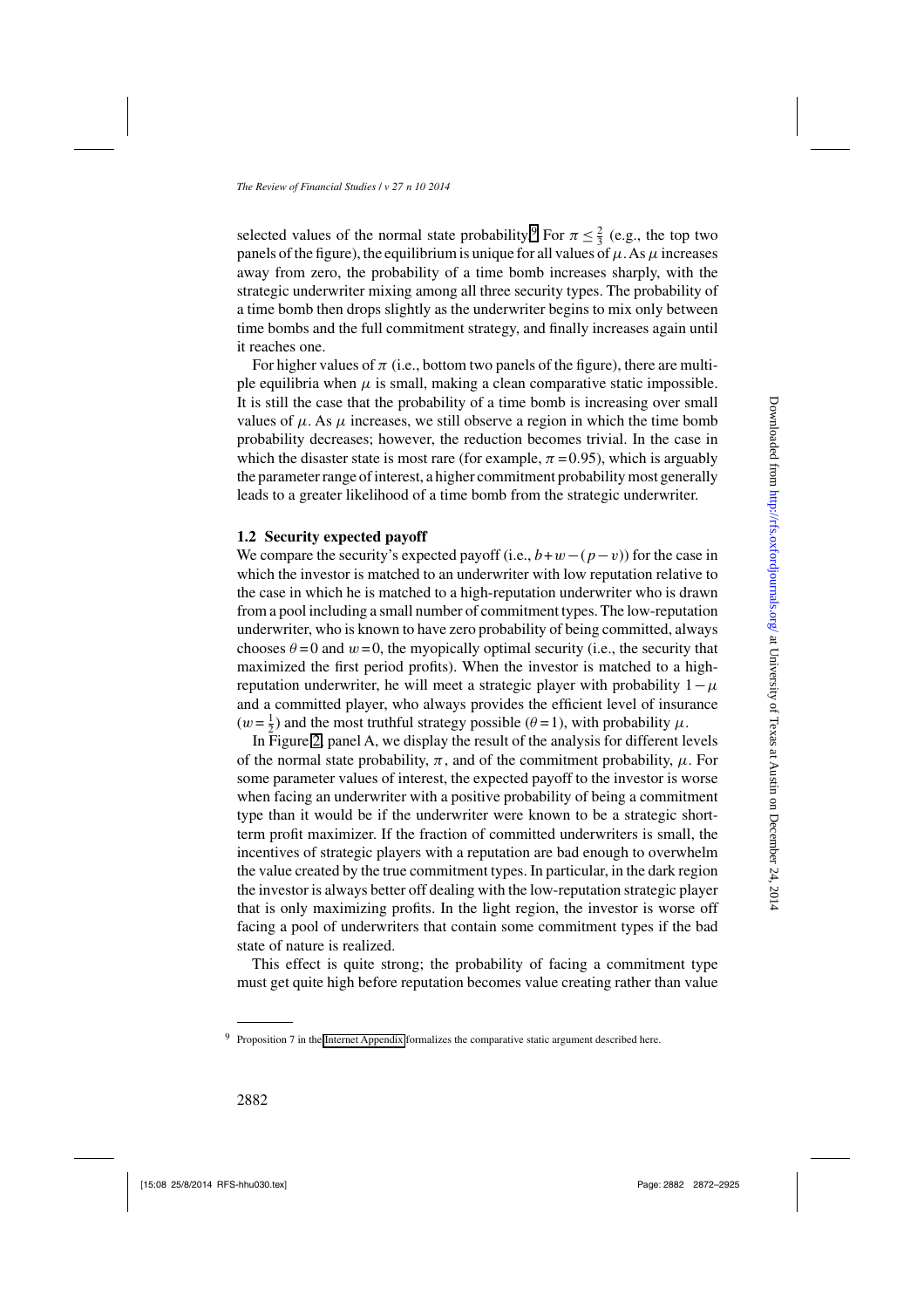<span id="page-11-0"></span>



Panel B: Expected investor payo**ff** for certain values of the normal state probability



#### **Figure 2**

#### **Expected investor payoff and reputation**

These figures plot the expected investor payoff, in the case in which  $a = 5/4$  and  $b = 3/2$ , as a function of model parameters for an investor when dealing with a high-reputation underwriter ( $\mu > 0$ ). In panel A, we show parameters for an investor when dealing with a high-reputation underwriter (*μ>*0). In panel A, we show how the investor fares when dealing with a player that might be a commitment type, relative to the case in which the investor faces a strategic player that is purely profit maximizing (low reputation,  $\mu$  =0), as a function of the<br>commitment probability ( $\mu$ ) and the probability of a normal state ( $\pi$ ). In the white region the in better off facing a pool of underwriters that contain some commitment types. In the dark region the investor is always better off dealing with the strategic player that is only maximizing profits. Finally in the light region, the investor is worse off facing a pool of underwriters that contain some commitment types if the bad state nature is realized. In panel B we plot the expected payoff of an investor when dealing with a commitment type as a function of the probability that the underwriter is a true commitment type, for four possible probabilities of the normal state  $(\pi = \{0.55, 0.65, 0.85, 0.95\})$ . The dotted line is the payoff from dealing with a low-reputation underwriter  $(\mu = 0)$ . The remaining lines summarize the possible payoffs from dealing with a high-reputation underwriter ( $\mu > 0$ ) as a function of  $\mu$ . Note that the payoff for a given level of  $\mu$  is not unique because in some regions there are multiple equilibria.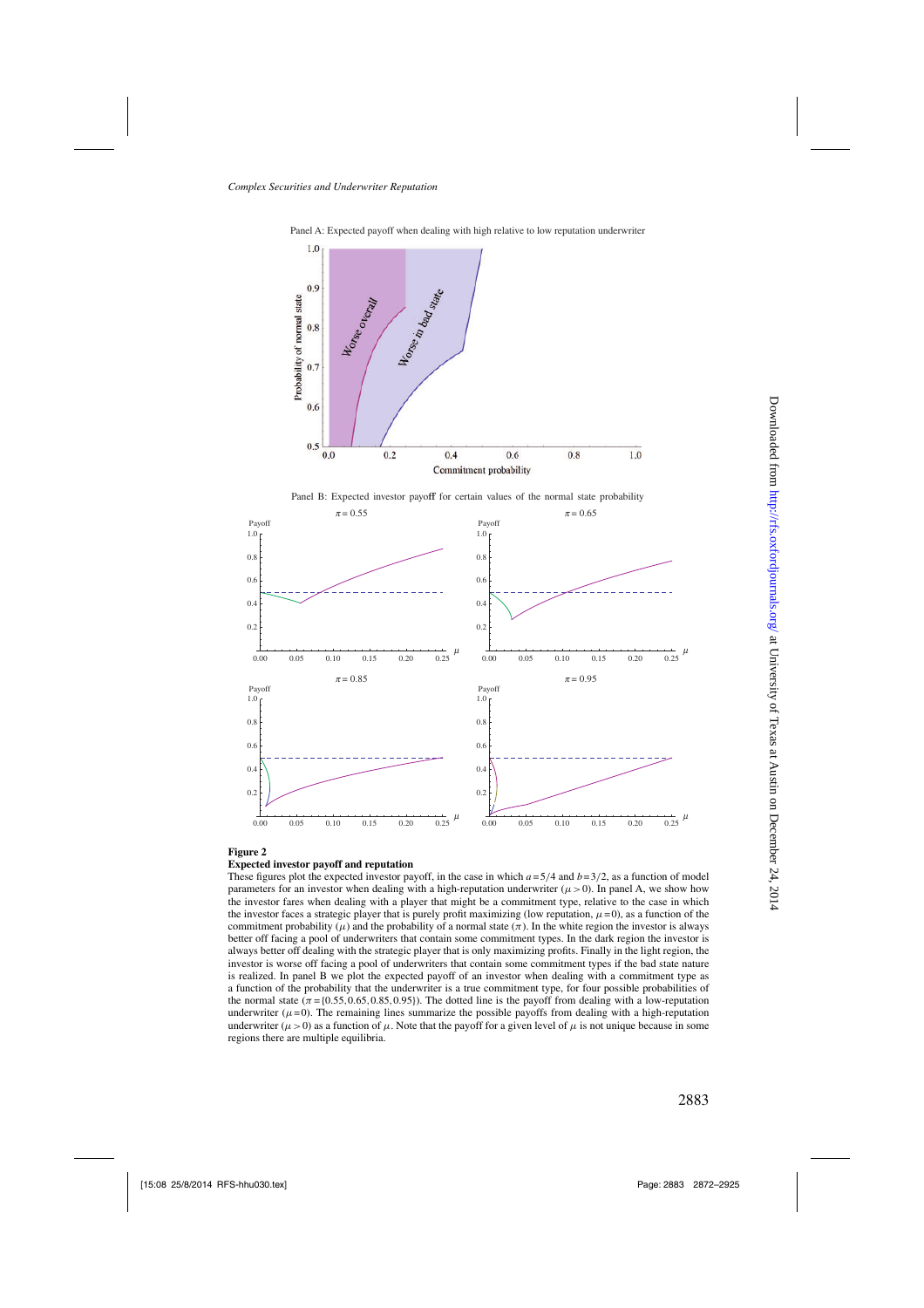destroying from an ex ante perspective. The reason for this is that, at the margin, an increase in the probability of facing a commitment type increases the incentives of the strategic type to produce "time bombs," offsetting the perceived benefit of being more likely to face a true commitment type.

Figure [2,](#page-11-0) panel B, displays the relation between expected payoffs and commitment-type probability for selected values of the normal state probability. The negative effect of reputation arises rapidly as the probability of a commitment type increases away from zero. Moreover, the fraction of commitment types required to offset the action of strategic players is increasing with the probability of a normal state. When the disaster state is particularly rare ( $\pi$  = 0.95), the investor is better off facing a low-reputation underwriter unless the fraction of high-reputation underwriters who are commitment types is particularly large (i.e., larger than 25%).

We summarize this result in the following proposition:

**Proposition 2.** With  $a = \frac{5}{4}$  and  $b = \frac{3}{2}$ , as long as  $\mu < \min\left\{\frac{1}{4}, \frac{1}{27}, \frac{1}{1-\pi}\right\}$ , the expected payoff from the security is lower than when dealing with an **10***nnn***<sub><b>***n***</sub>***<i>n***<sub>1</sub> <b>***n*<sub>*n***</sub>***n***<sub>1</sub><sup>***n***</sup><b>***n***<sub>1</sub><sup>***n***</sup>***n***<sub>1</sub><sup>***n***</sup>***n***<sub>1</sub><sup>***n***</sup>***n***<sub>1</sub><sup>***n***</sup></del>***n***<sub>1</sub>***n***</sup><b>***n***<sup>1</sup>***n***<sub>1</sub><sup>***n***</sup>***n***<sub>1</sub>***n***</sup>***n***<sup>1</sup>***n***<sub>1</sub><sup>***n***</sup>***n***<sup>1</sup>***n***<sub>1</sub><sup>***n***</sup>***n***<sup>1</sup>***n***</sup>***n***<sup>1</sup>***n***<sup>1</sup>***n***</sup>***n***<sup>1</sup>***</sub></sub>* underwriter who is known to be fully strategic  $(\mu = 0)$ . Furthermore, if  $\min\left\{\frac{1}{4},\frac{1}{27}\frac{1}{1-\pi}\right\} < \mu < \min\left\{\frac{1+\pi}{4},\frac{(1+\pi)^2}{27(1-\pi)}\right\}$ 27(1−*π*) , investors prefer to deal with a reputable underwriter.

In summary, the expected performance of securities created by an underwriter with small commitment probability might be worse than the performance of securities created by a player that is known to be a short-term profit maximizer. Moreover, a negative relationship between reputation and quality of securities also can be obtained in the case in which the investor's beliefs about the proportion of committed underwriters are misplaced. If it turns out that all underwriters are in fact strategic, our analysis on the behavior of high-reputation strategic underwriters suggests not just that a high reputation may lead to worse performance but also that the higher the belief about the commitment probability, the worse the performance will be. This type of conjecture breaks the link between the prior commitment-type probability used by investors and the realized, true composition of the population. Such a disconnect between the ex ante probability of commitment and the realized, ex post fraction of players who truly are commitment types is not necessarily an indication of irrational beliefs by investors; it is likely that there will be significant correlation in the incentives facing underwriters that will lead some to behave as commitment types. Thus, the probability of high-reputation underwriters being commitment types could be interpreted as the probability that all highreputation underwriters are jointly commitment types, because the factors that determine whether an underwriter is truly committed to investors may be common across all underwriters. That is, if the realization of whether highreputation underwriters are commitment types is highly correlated, it would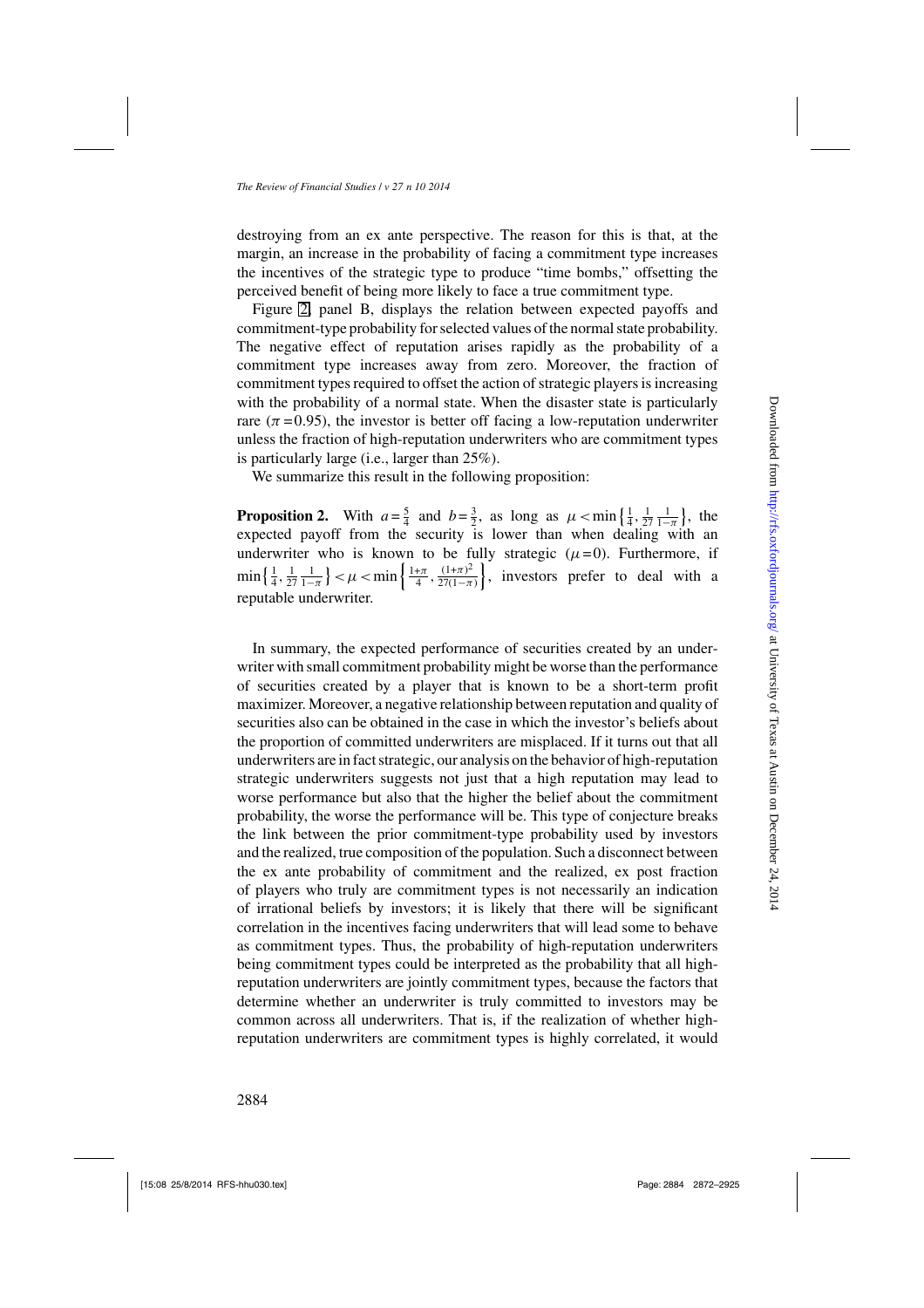not be surprising that the ex ante prior on the commitment type probability does not match the actual distribution of commitment types.

## **1.3 Hypotheses**

Our model shows why reputation may provide bad, rather than good, incentives to strategic underwriters in the market for complex products. These results suggest that, in contrast with other markets, we could detect underperformance by high-reputation underwriters, particularly during bad economic states. This implication contrasts with most other findings, both empirical and theoretical, on the effect of reputation on the quality of securities issued.

**Hypothesis 1.** Securities produced by low-reputation underwriters will outperform securities produced by high-reputation underwriters in a crisis period and will be indistinguishable in non-crisis periods.

To supplement this main hypothesis, we also consider how the highreputation strategic underwriters will behave once it becomes apparent, to them at least, that the realization of the bad state is imminent. Once the disaster state is realized, the strategic underwriters will be revealed as having produced poorly performing securities. Hence, because each new deal is extremely profitable, the underwriter will continue to issue securities that will blow up. This leads to our second empirical hypothesis:

**Hypothesis 2.** High-reputation underwriters will not voluntarily decrease the volume of issues in the period immediately prior to the crisis.

## **2. Data and Reputation Measure**

## **2.1 Data**

We collect issuance and rating history data for all nonagency-structured finance securities issued from January 2000 through December 2010 that are available on the Bloomberg system. The data are broadly classified as collateralized loan obligations (CLO), nonagency mortgage-backed securities (MBS), assetbacked securities (ABS), and collateralized debt obligations (CDO), where CDOs are generally defined as collateralized debt securities backed by MBS, ABS, and other CDO securities. Therefore, CLO, MBS and ABS arise from a first round of securitization of individual debt claims, whereas CDOs arise from a second round of securitization, also known as repackaging.

In this spirit, we order the data in this manner (CLO, MBS, ABS, and CDO) because we believe that this reflects an increasing order of collateral complexity. The collateral pool of a CLO is typically composed of 50 to 100 corporate loans that usually come with enough detailed information to make possible a partial assessment of the quality of the loans. Because of the high level of transparency, we include collateralized corporate bond obligations, CBOs, in the CLO group.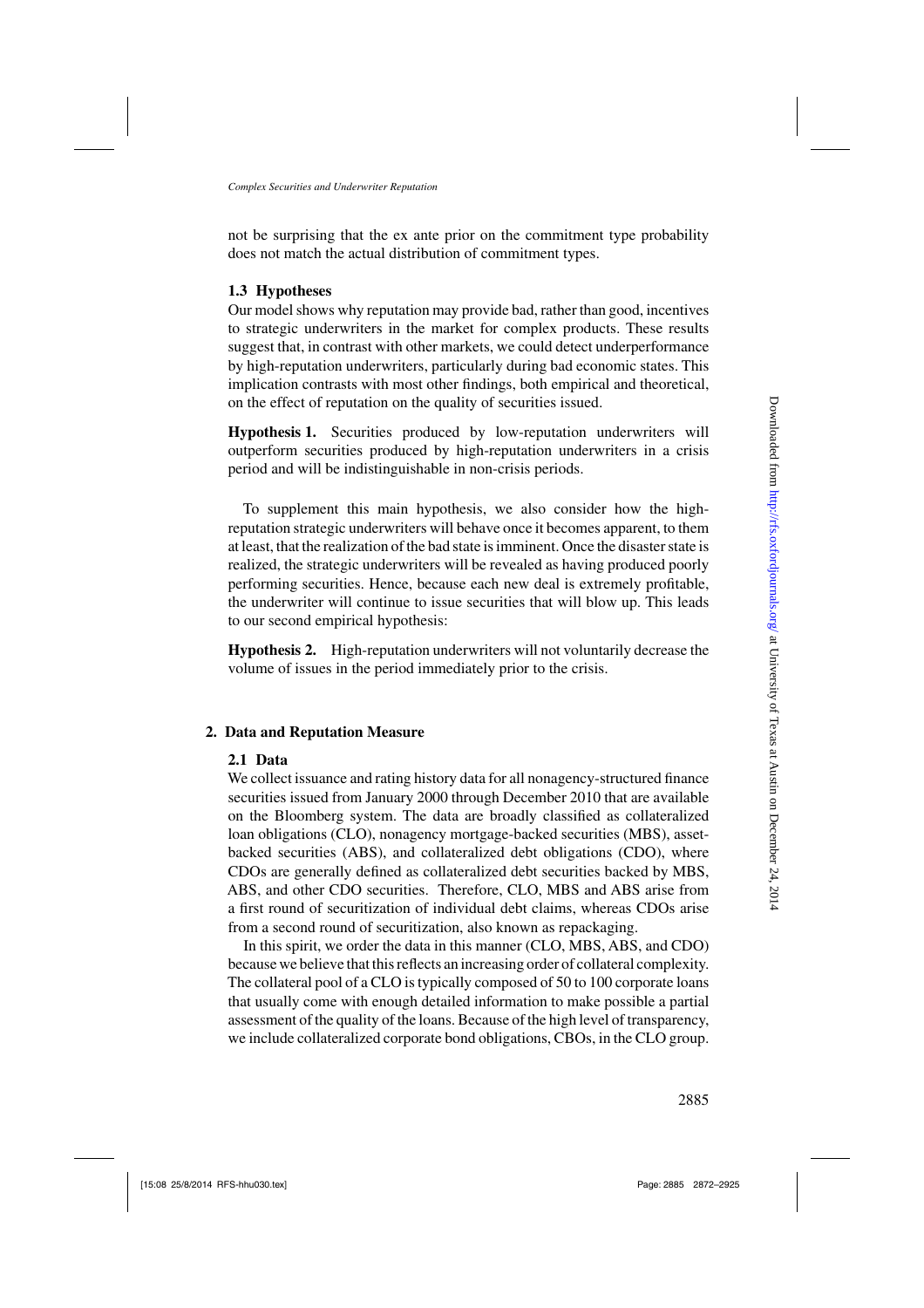In contrast to CLOs, MBS and ABS are usually composed of thousands of individual claims whose original debtor is either a physical individual or a small legal entity (in the case of CMBS). MBS consists of both residential (RMBS) and commercial mortgages (CMBS) that are largely outside of the standards for securitization used by the government sponsored enterprises. We do not examine agency RMBS because they are implicitly guaranteed by the government. Nonagency RMBS consists of prime, first-lien fixed, Alt-A, and adjustable rate loans. ABS consists of auto loans, credit card loans, equipment, home equity, manufactured housing, student loans, and other.<sup>10</sup> ABS Home Equity is distinct from MBS because it contains various forms of nonstandard residential housing debt, including subprime, home equity, and second-lien loans.

It would be difficult to check the quality of each mortgage supporting an MBS, and, therefore, investors likely must rely on reported summary statistics. For ABS securities, in addition, the collateral is typically less standardized (i.e., auto loans, credit cards receivables, and subprime mortgages), making it even more difficult to perform an effective valuation, not to mention an accurate assessment of the pool correlation structure. Finally, we reserve our CDO category for collateral obligations constructed using an asset that is from another structured finance product (ABS, MBS, or another CDO). CDOs would be relatively hard to evaluate because they are at least one more step removed from the underlying asset.

We collect information at the security level and then aggregate all securities that are backed by the same collateral pool into one financial structure, which we refer to as a "deal." In our empirical analysis we lose some (mostly MBS) deals because ratings are not available or the underwriters do not have a reputation measure (which we detail in the next section). Table [1](#page-15-0) reports summary statistics for the sample of 14,315 deals that are used is our analyses. The sample is comprised of 132,401 securities (tranches) worth \$10.1 trillion at issuance. From Panel A, we learn that the collateral is most concentrated in the nonagency residential MBS at \$4.9 trillion. ABS consists of \$3.9 trillion with \$2.2 trillion from Home Equity (the majority of which are comprised of subprime mortgages). The CLO and CDO categories are considerably smaller and similar to each other in size. The structured finance CDOs consist of \$659 billion, with the majority of the collateral from ABS. [Internet Appendix Table A.1](http://rfs.oxfordjournals.org/lookup/suppl/doi:10.1093/rfs/hhu030/-/DC1) details these issuance figures by subcategories through time. The average deal size for each category is typically over 714 million USD with both residential and commercial MBS having an average size of around \$1 billion dollars. Across collateral types, at least 70% of the capital that comprises a deal is rated

<sup>&</sup>lt;sup>10</sup> Some of the student loans that are found in the collateral pool of student loan ABS in fact carry a guarantee by the Department of Education, which was enforced through various government related entities (Sallie Mae being one of them). Because the guarantee was not for 100% of the value of the loan, and because of the difficulty in distinguishing between securities backed by loans issued under FFELP and private loans, we leave student loans ABS in the sample.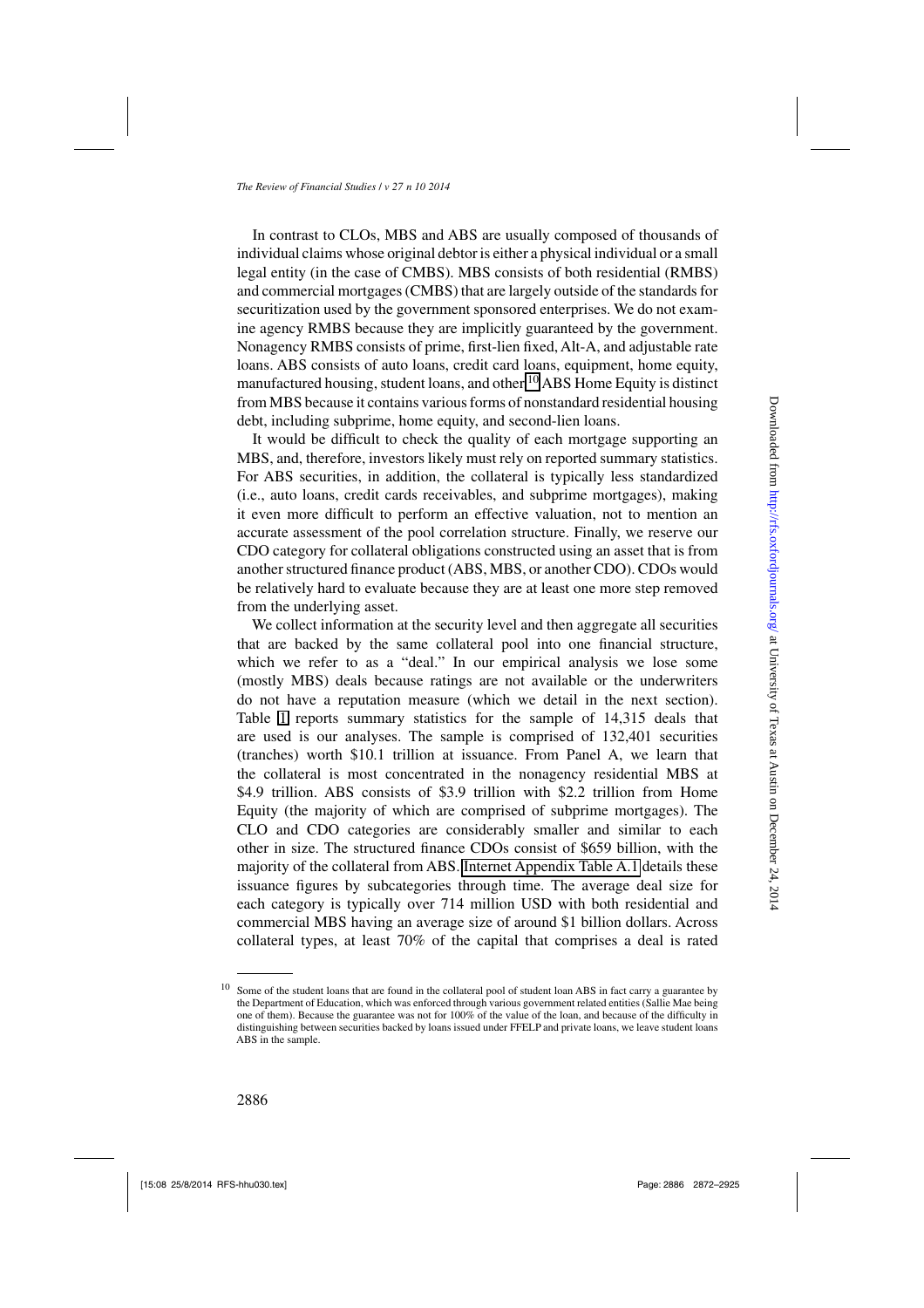|   | ٦<br>59<br>., |
|---|---------------|
| ⋍ | P             |
| ÷ | ═             |

<span id="page-15-0"></span>

| Summary statistics<br>Table 1       |                                                          |                                                               |                                                                                                                            |                                                         |                                                                                        |                                                                                                                       |                                                              |                                                                                                                                                     |                                                                                             |                                                                                                         |                                                                                                                   |                                                                                                             |                                                          |                                                                                           |
|-------------------------------------|----------------------------------------------------------|---------------------------------------------------------------|----------------------------------------------------------------------------------------------------------------------------|---------------------------------------------------------|----------------------------------------------------------------------------------------|-----------------------------------------------------------------------------------------------------------------------|--------------------------------------------------------------|-----------------------------------------------------------------------------------------------------------------------------------------------------|---------------------------------------------------------------------------------------------|---------------------------------------------------------------------------------------------------------|-------------------------------------------------------------------------------------------------------------------|-------------------------------------------------------------------------------------------------------------|----------------------------------------------------------|-------------------------------------------------------------------------------------------|
| Panel A: Deal characteristics       |                                                          |                                                               |                                                                                                                            |                                                         |                                                                                        |                                                                                                                       |                                                              |                                                                                                                                                     |                                                                                             |                                                                                                         |                                                                                                                   |                                                                                                             |                                                          |                                                                                           |
|                                     |                                                          |                                                               |                                                                                                                            |                                                         | <b>TOTAL</b>                                                                           |                                                                                                                       |                                                              | C10                                                                                                                                                 |                                                                                             |                                                                                                         |                                                                                                                   |                                                                                                             | MBS (Nonagency)                                          |                                                                                           |
|                                     |                                                          |                                                               |                                                                                                                            | CLO, MBS, ABS, CDO                                      |                                                                                        |                                                                                                                       | Loan                                                         | <b>Bond</b>                                                                                                                                         | È                                                                                           | <b>Total</b>                                                                                            |                                                                                                                   | <b>RMBS</b>                                                                                                 | <b>CMBS</b>                                              | Total                                                                                     |
| Number of deals                     |                                                          |                                                               |                                                                                                                            |                                                         |                                                                                        |                                                                                                                       |                                                              |                                                                                                                                                     |                                                                                             |                                                                                                         |                                                                                                                   |                                                                                                             |                                                          |                                                                                           |
| Number of securities                |                                                          |                                                               |                                                                                                                            |                                                         |                                                                                        |                                                                                                                       |                                                              |                                                                                                                                                     |                                                                                             |                                                                                                         |                                                                                                                   |                                                                                                             |                                                          |                                                                                           |
| Average deal size (M)               |                                                          |                                                               |                                                                                                                            |                                                         | 14,315<br>132,401<br>132,401<br>25.3<br>25.0<br>0.570<br>0.570<br>0.5733.5<br>0.0233.5 |                                                                                                                       | 984<br>6269<br>15.7133<br>15.7133<br>1582<br>1583            | $\begin{array}{c}\n 228 \\  \hline\n 1042 \\  \hline\n 2804 \\  \hline\n 1.5 \\  \hline\n 2.64 \\  \hline\n 3.803 \\  \hline\n 0.603\n \end{array}$ | $\begin{array}{c} 52 \\ 435 \\ 507.9 \\ 1.1 \\ 0.638 \\ 0.538 \\ 0.538 \\ 26.4 \end{array}$ | $\begin{array}{c} 1264 \\ 7746 \\ 537.7 \\ 15.2 \\ 2.2 \\ 0.709 \\ 8.6 \\ 0.621 \\ 0.679.7 \end{array}$ |                                                                                                                   | $\begin{array}{c} 3981 \\ 58531 \\ 1060.6 \\ 12.4 \\ 0.85 \\ 0.55 \\ 0.56 \\ 0.56 \\ 0.4223 \\ \end{array}$ | 686<br>9373<br>081.1<br>0.345<br>0.672<br>0.672<br>0.672 | 4667<br>67904<br>67904 31.2<br>0.339<br>1.339<br>0.577<br>0.577                           |
| Average maturity                    |                                                          |                                                               |                                                                                                                            |                                                         |                                                                                        |                                                                                                                       |                                                              |                                                                                                                                                     |                                                                                             |                                                                                                         |                                                                                                                   |                                                                                                             |                                                          |                                                                                           |
|                                     |                                                          |                                                               |                                                                                                                            |                                                         |                                                                                        |                                                                                                                       |                                                              |                                                                                                                                                     |                                                                                             |                                                                                                         |                                                                                                                   |                                                                                                             |                                                          |                                                                                           |
| Average rating<br>Proportion of AAA |                                                          |                                                               |                                                                                                                            |                                                         |                                                                                        |                                                                                                                       |                                                              |                                                                                                                                                     |                                                                                             |                                                                                                         |                                                                                                                   |                                                                                                             |                                                          |                                                                                           |
| Jnderwriter reputation              |                                                          |                                                               |                                                                                                                            |                                                         |                                                                                        |                                                                                                                       |                                                              |                                                                                                                                                     |                                                                                             |                                                                                                         |                                                                                                                   |                                                                                                             |                                                          |                                                                                           |
| Proportion of IB                    |                                                          |                                                               |                                                                                                                            |                                                         |                                                                                        |                                                                                                                       |                                                              |                                                                                                                                                     |                                                                                             |                                                                                                         |                                                                                                                   |                                                                                                             |                                                          |                                                                                           |
| Total amount (B)                    |                                                          |                                                               |                                                                                                                            |                                                         |                                                                                        |                                                                                                                       |                                                              |                                                                                                                                                     |                                                                                             |                                                                                                         |                                                                                                                   |                                                                                                             |                                                          |                                                                                           |
|                                     |                                                          |                                                               |                                                                                                                            |                                                         | ABS                                                                                    |                                                                                                                       |                                                              |                                                                                                                                                     |                                                                                             |                                                                                                         |                                                                                                                   | g                                                                                                           |                                                          |                                                                                           |
|                                     | Auto                                                     | Credit                                                        | Equip.                                                                                                                     |                                                         | Manuf.                                                                                 | Student                                                                                                               | Other                                                        | Total                                                                                                                                               |                                                                                             | ABS                                                                                                     | <b>MBS</b>                                                                                                        | CDO2                                                                                                        | Missing                                                  | Total                                                                                     |
|                                     |                                                          | card                                                          |                                                                                                                            | Home<br>equity                                          | housing                                                                                | loan                                                                                                                  |                                                              |                                                                                                                                                     |                                                                                             |                                                                                                         |                                                                                                                   |                                                                                                             |                                                          |                                                                                           |
| Number of deals                     |                                                          |                                                               |                                                                                                                            |                                                         |                                                                                        |                                                                                                                       |                                                              |                                                                                                                                                     |                                                                                             |                                                                                                         |                                                                                                                   |                                                                                                             |                                                          |                                                                                           |
| Number of securities                | 595<br>2,490<br>884.1<br>7.4 526.0<br>0.526.0<br>0.526.5 | 910<br>1,605<br>696.1<br>7.6 7.777<br>0.567<br>0.567<br>0.567 | $121$<br>$529$<br>$494.5$ $-1.7$<br>$-1.7$<br>$-1.7$<br>$-1.7$<br>$-1.3$<br>$-1.3$<br>$-1.3$<br>$-1.3$<br>$-1.3$<br>$-1.3$ | 3,952<br>40,191<br>565.2<br>5.395.0<br>8.595.0<br>0.603 | $75\n542\n542, 7\n30.7\n20\n30.7\n30.4\n20.4$                                          | $\begin{array}{c} 102 \\ 428 \\ 805.7 \\ 29.7 \\ 1.3 \\ 0.922 \\ 8.7 \\ 8.7 \\ 8.2 \\ 2.745 \\ 0.82.2 \\ \end{array}$ | 1,194<br>3251<br>308.6<br>30.550<br>30.459<br>0.550<br>308.5 | 6,949<br>0,036<br>565.6<br>22.1<br>3,056<br>0.564<br>0.564                                                                                          |                                                                                             | 676<br>3,892<br>590.2<br>590.3<br>3,8,2<br>0.7<br>0.4<br>0.3<br>0.3<br>0.3                              | $\begin{array}{c} 137 \\ 1,093 \\ 554.7 \\ 81.1 \\ 38.1 \\ 32.0 \\ 531. \\ 0.581 \\ 0.526 \\ 76.0 \\ \end{array}$ | 96<br>572<br>571 51 74<br>24 8 90<br>652 6<br>0.552                                                         | 526<br>2158 2021<br>32021<br>32021<br>3591<br>3511       | $1,435$<br>$7,715$<br>$459.8$<br>$30.0$<br>$2.6$<br>$8.5$<br>$8.5$<br>$0.530$<br>$0.59,7$ |
| Average deal size (M                |                                                          |                                                               |                                                                                                                            |                                                         |                                                                                        |                                                                                                                       |                                                              |                                                                                                                                                     |                                                                                             |                                                                                                         |                                                                                                                   |                                                                                                             |                                                          |                                                                                           |
| Average maturity                    |                                                          |                                                               |                                                                                                                            |                                                         |                                                                                        |                                                                                                                       |                                                              |                                                                                                                                                     |                                                                                             |                                                                                                         |                                                                                                                   |                                                                                                             |                                                          |                                                                                           |
| Average rating                      |                                                          |                                                               |                                                                                                                            |                                                         |                                                                                        |                                                                                                                       |                                                              |                                                                                                                                                     |                                                                                             |                                                                                                         |                                                                                                                   |                                                                                                             |                                                          |                                                                                           |
| Proportion of AAA                   |                                                          |                                                               |                                                                                                                            |                                                         |                                                                                        |                                                                                                                       |                                                              |                                                                                                                                                     |                                                                                             |                                                                                                         |                                                                                                                   |                                                                                                             |                                                          |                                                                                           |
| Underwriter reputation              |                                                          |                                                               |                                                                                                                            |                                                         |                                                                                        |                                                                                                                       |                                                              |                                                                                                                                                     |                                                                                             |                                                                                                         |                                                                                                                   |                                                                                                             |                                                          |                                                                                           |
| Proportion of IB                    |                                                          |                                                               |                                                                                                                            |                                                         |                                                                                        |                                                                                                                       |                                                              |                                                                                                                                                     |                                                                                             |                                                                                                         |                                                                                                                   |                                                                                                             |                                                          |                                                                                           |
| Total amount (B)                    |                                                          |                                                               |                                                                                                                            |                                                         |                                                                                        |                                                                                                                       |                                                              |                                                                                                                                                     |                                                                                             |                                                                                                         |                                                                                                                   |                                                                                                             |                                                          |                                                                                           |
|                                     |                                                          |                                                               |                                                                                                                            |                                                         |                                                                                        |                                                                                                                       |                                                              |                                                                                                                                                     |                                                                                             |                                                                                                         |                                                                                                                   |                                                                                                             |                                                          |                                                                                           |

## 2887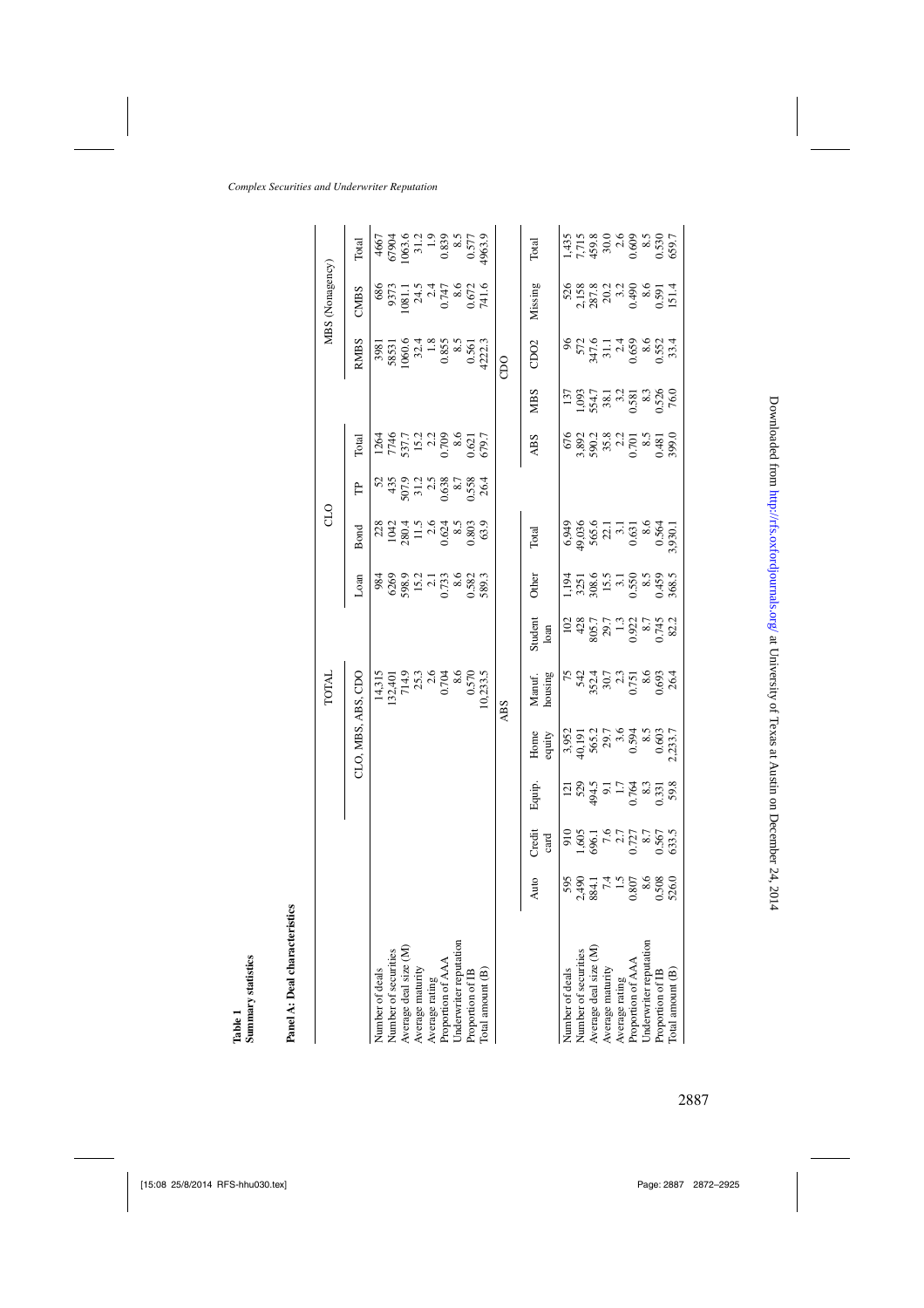|                                                                                                                                             |                                                        |                                                   |                                                              |                    | <b>INTOI</b>                                                                       |         |                                                           | C<br>U      |   |                                                               |            |                                                             | MBS (Nonagency)                                                    |                                                                             |
|---------------------------------------------------------------------------------------------------------------------------------------------|--------------------------------------------------------|---------------------------------------------------|--------------------------------------------------------------|--------------------|------------------------------------------------------------------------------------|---------|-----------------------------------------------------------|-------------|---|---------------------------------------------------------------|------------|-------------------------------------------------------------|--------------------------------------------------------------------|-----------------------------------------------------------------------------|
|                                                                                                                                             |                                                        |                                                   |                                                              | CLO, MBS, ABS, CDO |                                                                                    |         | Loan                                                      | <b>Bond</b> | Ê | <b>Total</b>                                                  |            | RMBS                                                        | CMBS                                                               | Total                                                                       |
|                                                                                                                                             |                                                        |                                                   |                                                              |                    |                                                                                    |         |                                                           |             |   |                                                               |            |                                                             |                                                                    |                                                                             |
| Collateral account<br>Cross collateralization                                                                                               |                                                        |                                                   |                                                              |                    | 0.007<br>0.058<br>0.00245<br>0.038<br>0.038<br>0.038                               |         | 0.009<br>0.00010033<br>0.001333<br>0.00000001515<br>0.021 |             |   | 0.008<br>0.000100177<br>0.001777<br>0.00890.008<br>0.00590.00 |            | 0.001<br>0.025<br>0.0264<br>0.032<br>0.057<br>0.000         |                                                                    | 001<br>0.003 0.000<br>0.000 0.000 0.000<br>0.000 0.000 0.000<br>0.000 0.000 |
| Insurance<br>Letter of credit<br>Overcollateralization                                                                                      |                                                        |                                                   |                                                              |                    |                                                                                    |         |                                                           |             |   |                                                               |            |                                                             |                                                                    |                                                                             |
|                                                                                                                                             |                                                        |                                                   |                                                              |                    |                                                                                    |         |                                                           |             |   |                                                               |            |                                                             |                                                                    |                                                                             |
|                                                                                                                                             |                                                        |                                                   |                                                              |                    |                                                                                    |         |                                                           |             |   |                                                               |            |                                                             |                                                                    |                                                                             |
|                                                                                                                                             |                                                        |                                                   |                                                              |                    |                                                                                    |         |                                                           |             |   |                                                               |            |                                                             |                                                                    |                                                                             |
| Reserve account<br>Apread account                                                                                                           |                                                        |                                                   |                                                              |                    |                                                                                    |         |                                                           |             |   |                                                               |            |                                                             |                                                                    |                                                                             |
| Subordination                                                                                                                               |                                                        |                                                   |                                                              |                    |                                                                                    |         |                                                           |             |   |                                                               |            |                                                             |                                                                    |                                                                             |
| Synthetic collateral                                                                                                                        |                                                        |                                                   |                                                              |                    |                                                                                    |         |                                                           |             |   |                                                               |            |                                                             |                                                                    |                                                                             |
|                                                                                                                                             |                                                        |                                                   |                                                              | ABS                |                                                                                    |         |                                                           |             |   |                                                               |            | CDO <sub>0</sub>                                            |                                                                    |                                                                             |
|                                                                                                                                             | Auto                                                   | Credit                                            | Equip.                                                       | Home               | Manuf.                                                                             | Student | Other                                                     | Total       |   | <b>ABS</b>                                                    | <b>MBS</b> | CDO2                                                        | Missing                                                            | Total                                                                       |
|                                                                                                                                             |                                                        | card                                              |                                                              | squity             | housing                                                                            | loan    |                                                           |             |   |                                                               |            |                                                             |                                                                    |                                                                             |
| Collateral account                                                                                                                          |                                                        |                                                   |                                                              |                    |                                                                                    |         |                                                           |             |   |                                                               |            |                                                             |                                                                    |                                                                             |
| Cross collateralization<br>Insurance<br>Letter of credit<br>Deverollateralization<br>Rowellateralization<br>Apread account<br>Subordination | 0.025<br>0.00475<br>0.035<br>0.645<br>0.02775<br>0.000 | 0.056<br>0.003234<br>0.001234<br>0.02734<br>0.000 | 000<br>0.000 0.000<br>0.000 0.000 0.000<br>0.000 0.000 0.000 |                    | 000.000<br>0.013 13 13 13 14<br>0.05 15 15 16 16 17 17 18<br>0.000.000.000.000.000 |         | 0.003<br>0.003<br>0.005<br>0.01513<br>0.000<br>0.000      |             |   |                                                               |            | 0.000<br>0.000 0.012<br>0.000 0.012<br>0.000 0.000<br>0.390 | 005<br>0.000 0.000 0.000<br>0.000 0.000 0.000<br>0.000 0.000 0.000 |                                                                             |
|                                                                                                                                             |                                                        |                                                   |                                                              |                    |                                                                                    |         |                                                           |             |   |                                                               |            |                                                             |                                                                    |                                                                             |
|                                                                                                                                             |                                                        |                                                   |                                                              |                    |                                                                                    |         |                                                           |             |   |                                                               |            |                                                             |                                                                    |                                                                             |
|                                                                                                                                             |                                                        |                                                   |                                                              |                    |                                                                                    |         |                                                           |             |   |                                                               |            |                                                             |                                                                    |                                                                             |
|                                                                                                                                             |                                                        |                                                   |                                                              |                    |                                                                                    |         |                                                           |             |   |                                                               |            |                                                             |                                                                    |                                                                             |
|                                                                                                                                             |                                                        |                                                   |                                                              |                    |                                                                                    |         |                                                           |             |   |                                                               |            |                                                             |                                                                    |                                                                             |
|                                                                                                                                             |                                                        |                                                   |                                                              |                    |                                                                                    |         |                                                           |             |   |                                                               |            |                                                             |                                                                    |                                                                             |
| Synthetic collateral                                                                                                                        |                                                        |                                                   |                                                              |                    |                                                                                    |         |                                                           |             |   |                                                               |            |                                                             |                                                                    |                                                                             |
|                                                                                                                                             |                                                        |                                                   |                                                              |                    |                                                                                    |         |                                                           |             |   |                                                               |            |                                                             |                                                                    |                                                                             |

Panel B: Complexity characteristics **Panel B: Complexity characteristics**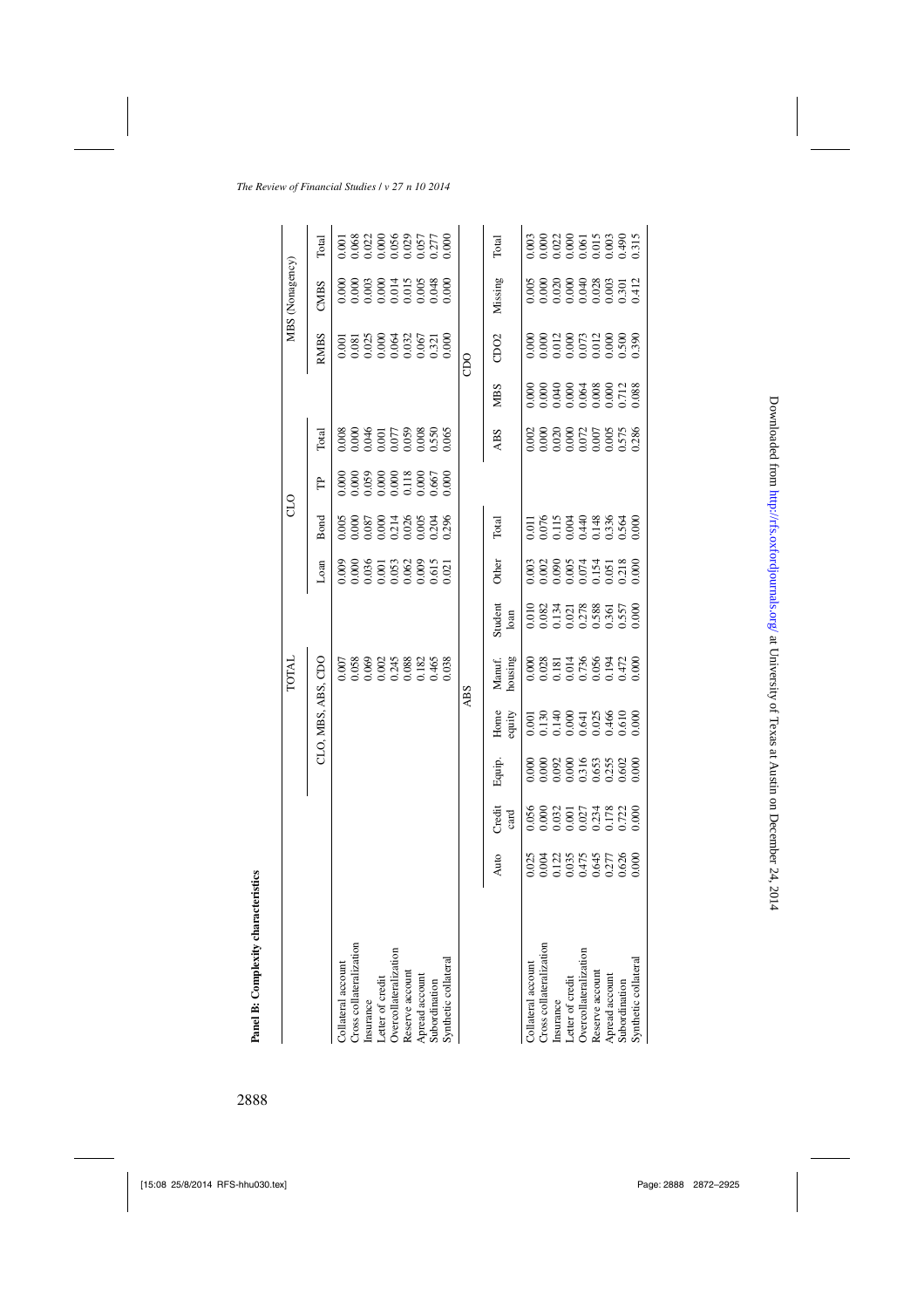#### **Panel C: Percentage of deal in default as of December 2010**

|                    | Mean  | 25th  | 50th  | 75th  | 90th  |
|--------------------|-------|-------|-------|-------|-------|
| Overall            | 0.306 | 0.000 | 0.024 | 0.705 | 1.000 |
| <b>Total CLO</b>   | 0.120 | 0.000 | 0.022 | 0.068 | 0.422 |
| Loan               | 0.051 | 0.000 | 0.018 | 0.049 | 0.092 |
| Bond               | 0.311 | 0.000 | 0.000 | 0.920 | 1.000 |
| TP                 | 0.577 | 0.318 | 0.493 | 1.000 | 1.000 |
| <b>Total MBS</b>   | 0.277 | 0.000 | 0.021 | 0.570 | 1.000 |
| <b>RMBS</b>        | 0.309 | 0.000 | 0.026 | 0.766 | 1.000 |
| <b>CMBS</b>        | 0.094 | 0.000 | 0.000 | 0.058 | 0.243 |
| <b>Total ABS</b>   | 0.303 | 0.000 | 0.000 | 0.642 | 1.000 |
| Auto loans         | 0.008 | 0.000 | 0.000 | 0.000 | 0.000 |
| Credit card        | 0.014 | 0.000 | 0.000 | 0.000 | 0.000 |
| Equipment          | 0.074 | 0.000 | 0.000 | 0.000 | 0.000 |
| Home equity        | 0.437 | 0.000 | 0.320 | 1.000 | 1.000 |
| Manufactured house | 0.360 | 0.000 | 0.184 | 1.000 | 1.000 |
| Student loans      | 0.056 | 0.000 | 0.000 | 0.000 | 0.083 |
| Other              | 0.266 | 0.000 | 0.000 | 1.000 | 1.000 |
| <b>Total CDO</b>   | 0.573 | 0.000 | 1.000 | 1.000 | 1.000 |
| ABS                | 0.758 | 0.336 | 1.000 | 1.000 | 1.000 |
| MBS                | 0.467 | 0.052 | 0.272 | 1.000 | 1.000 |
| CD <sub>O2</sub>   | 0.640 | 0.137 | 1.000 | 1.000 | 1.000 |
| Missing            | 0.352 | 0.000 | 0.000 | 1.000 | 1.000 |

This table reports summary statistics for issuances of CLO, MBS, ABS, and CDO securities from January 2000 through December 2010. The data are organized at the deal level, so that all securities (i.e., tranches) that are backed by the same assets are grouped together into a deal. In panel A, we present the total number of deals, the total number of securities (tranches), the average deal size (in million USD), the average stated maturity, the average rating at issuance, the average of the value-weighted proportion of AAA-rated tranches within each deal, the average underwriter reputation score, the proportion of deals from an investment bank, and the total amount of issuance (in billion USD). (Year-by-year issuance volumes are available in Internet Appendix TableA.1.) In panel B, we report the proportion of deals that have a credit enhancement or synthetic collateral. There are eight forms of credit enhancements that are reported in our data: collateral account, crosscollateralization, insurance wrap, letter of credit, overcollateralization, reserve account, spread account, and subordination. In panel C, we report the empirical distribution of the proportion of deal in default as of the end of December 2010. Ratings are converted into a numeric scale using standard conventions: AAA = 1,  $AA + =2$ , ...,  $D = 21$ . For each market (i.e., CLO, MBS, ABS, and CDO), we present disaggregated results based on the type of collateral that is (predominantly) backing the deals. The data are from Bloomberg.

AAAat issuance. RMBS, auto loans, equipment, and student loans have as much as 80% of their securities ratedAAAat issuance. Fifty-seven percent of the deals are created by investment banks.<sup>11</sup> In panel B, we report the proportion of deals that have a credit enhancement or synthetic collateral. There are eight forms

<sup>&</sup>lt;sup>11</sup> We have collected industry classification information for each underwriter from Bloomberg. Bloomberg classifies financial institution into ten main categories: Commercial Banks, Commercial Services, Diversified Operations, Finance-Commercial, Finance-Investment Banking, Institutional Brokerage, Advisory Services, Investment Management, Life Insurance, and Wealth Management. We classify Finance-Investment Banking and Institutional Brokerage as investment banks. This list includes Goldman Sachs, JPMorgan, Lehman Brothers and other smaller shops, for example, Warburg Dillon Read and William R. Hough. Examples of institutions that are not classified as investment bank are Chase Manhattan Bank, Citigroup, Commerzbank, Credit Lyonnais and others.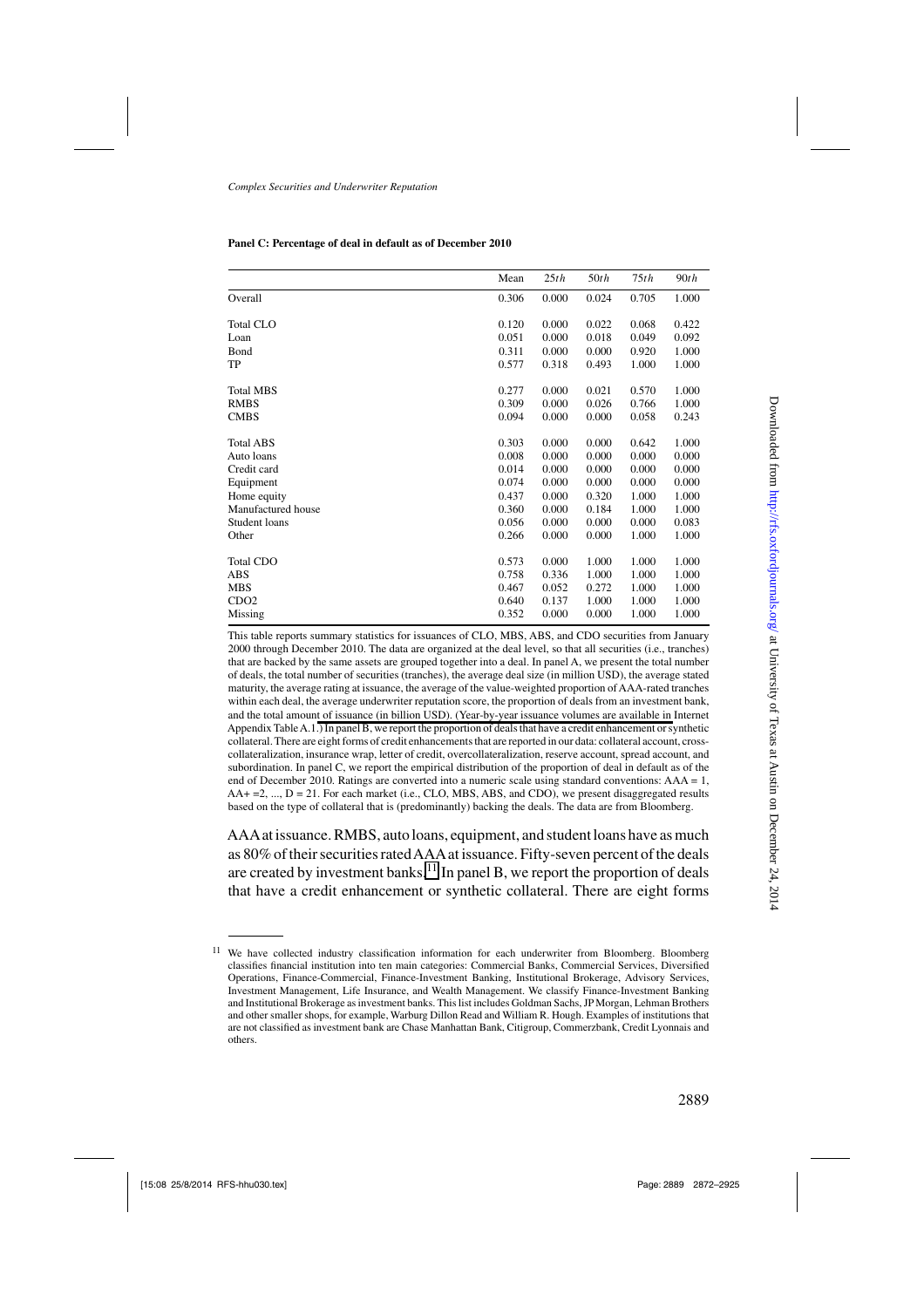

#### **Figure 3 Amounts issued by year**

This figure shows yearly issuance volumes (in billion USD) from January 2000 through December 2010. We report results separately for CLO, ABS, MBS and CDO securities. The data are organized at the deal level, so that all securities (i.e., tranches) that are backed by the same assets are grouped together into a deal. Deals denominated in non-USD currencies are converted into USD using the exchange rate current at the date of issuance. The data are from Bloomberg.

of credit enhancements that are reported in our data: collateral account, crosscollateralization, insurance wrap, letter of credit, overcollateralization, reserve account, spread account, and subordination. Almost half of the deals have some form of subordination, whereas about a quarter have overcollateralization. The third most used form of credit enhancement is the presence of a spread account. However, there is a wide variability across each type of security in the use of any particular method of enhancement. Synthetic collateral is present only in CLO and CDOs and is the highest in CDO squared, ABS CDO, and Bond CLOs. We believe that our large dataset is unparalleled in breadth and should enable us to accurately test our main hypotheses.

Figure 3 shows the marked rise in issuance of structured products and the subsequent collapse following the onset of the financial crisis. The collapse in the market was most pronounced for the more complex ABS securities and structured finance CDOs. It is also interesting that most of the ABS and CDO markets are denominated in U.S. dollars, whereas the CLO market, and to a lesser extent the nonagency MBS market, have a more sizable non-U.S. component, which led to continued issuances in 2009 and 2010.

## **2.2 Reputation measure**

We focus on reputation as a measure of whether a bank is committed to producing good securities. Ideally, we would evaluate reputation based on a bank's perceived overall reputation. We could consider issue volume, but there may be players in this market with high volume but low perceived reputation.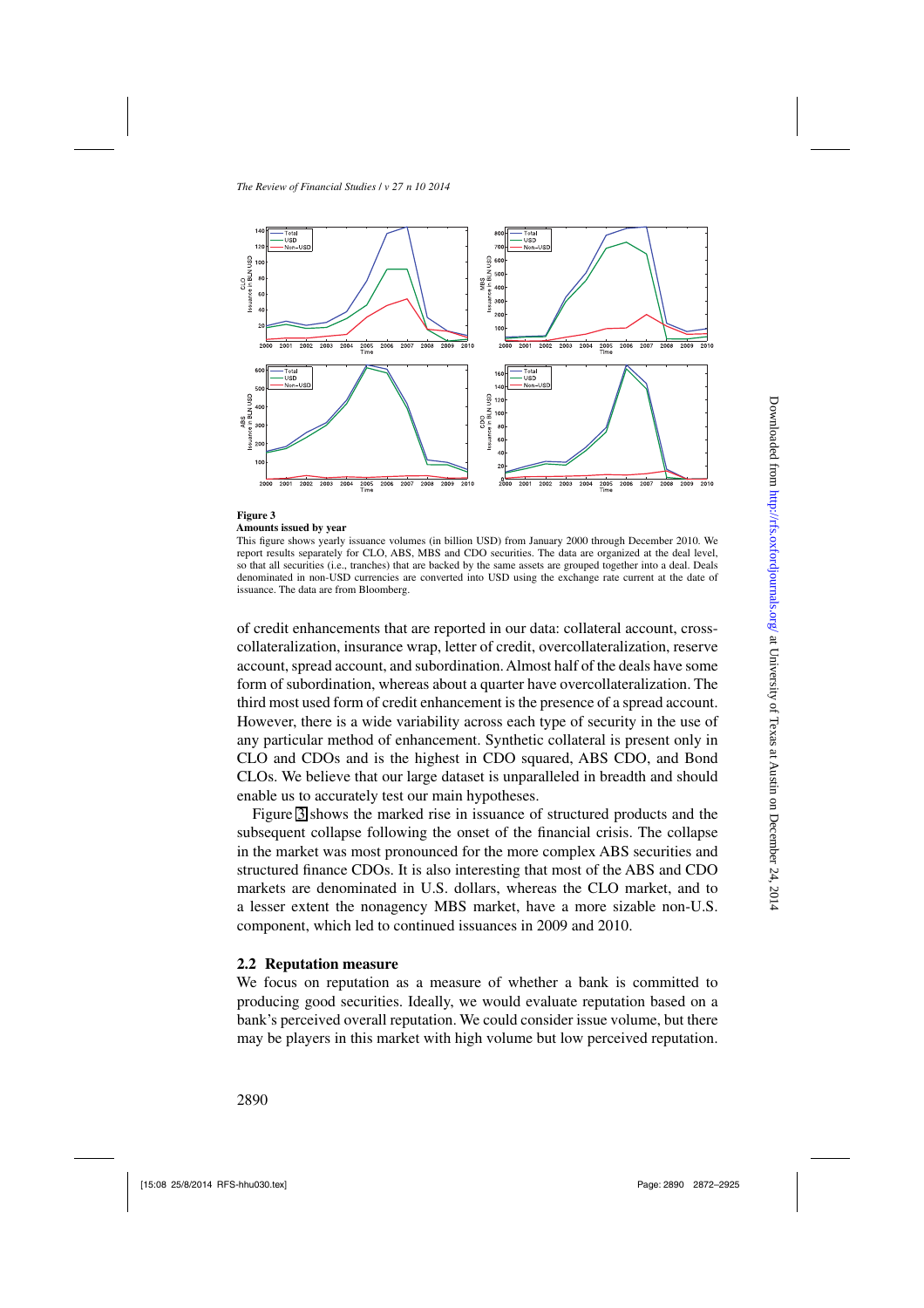For example, Countrywide is the eleventh financial institution by issuance volume in our sample, but it had hardly any reputation outside of the mortgage origination business. The closest substitute that we identify is from the equity IPO market. We use a measure of underwriter prestige that is computed based on the original proposal of [Carter and Manaster](#page-51-0) [\(1990\)](#page-51-0): it gives a higher score to underwriters that appear more prominently on the tombstone of an IPO prospectus. Reputation scores for major players in the IPO market are available from 1984 through 2009 from Professor Jay Ritter's Web site.

Conceptually, we have in mind the idea that the reputation of a financial firm is shared across divisions. Underwriters who are understood to be focused on investors' interests, or at least longer-term profits, are exactly the underwriters with which a firm would like its IPO associated, based on the certification theory of investment banking (see, for example, [Morrison and Wilhelm 2007](#page-52-0)). This measure has advantages because it is exogenous to decisions made in the market for structured products and can thus assess the prior beliefs about underwriters. Nevertheless, certain banks are considered stronger in either fixed income or equities, and thus the equity reputation may not perfectly correspond to the reputation in the fixed income space. However, there is no such direct relative prestige measure in fixed income.

[Internet Appendix Table A.2](http://rfs.oxfordjournals.org/lookup/suppl/doi:10.1093/rfs/hhu030/-/DC1) provides a list of all banks with their average (throughout the sample) reputation score as well as large banks without reputation scores.<sup>12</sup> Although the score is theoretically between 1 and 9, we are not sure that in practice there is much distinction captured by the difference between 8 and 9. As an example, highly regarded banks in 2006 and 2007, such as Lehman Brothers, Bear Stearns, Barclays Bank, and UBS have reputation scores of eight, whereas Credit Suisse and HSBC, for example, have a reputation score of nine even though they are arguably less well known or well regarded. For this reason, and to better align the empirical analyses with the theoretical setup discussed in Section [1,](#page-4-0) we group together banks with a score of 8 or 9 into a category labeled "High Reputation" and banks with a score lower than 8 into a group labeled "Low Reputation."<sup>13</sup> For deals that have more than one underwriter, the reputation score is calculated as the maximum score across underwriters.

The sample of deals for which we have an IPO reputation score is composed of 11,619 deals that account for 8.1 trillion USD of securities. Twenty underwriters have a reputation score of 8 or 9 and account for 95% of the volume: 5.1 trillion USD comes from banks with a score of nin, 2.6 trillion comes from banks with a score of eight. There are still 549 deals with a total of

<sup>&</sup>lt;sup>12</sup> Because we average the reputation score through the sample, we consider in this table even deals produced by a bank for which we do not have a reputation score for the year in which the deal was issued. Therefore not all deals that appear in this table are necessarily used in all of the empirical analyses. The table is largely for expositional purposes.

<sup>13</sup> [Internet Appendix Figure A.3](http://rfs.oxfordjournals.org/lookup/suppl/doi:10.1093/rfs/hhu030/-/DC1) shows the distribution of issuances within the two groups: low-reputation underwriters issue proportionally less in the ABS market and more in the CDO market.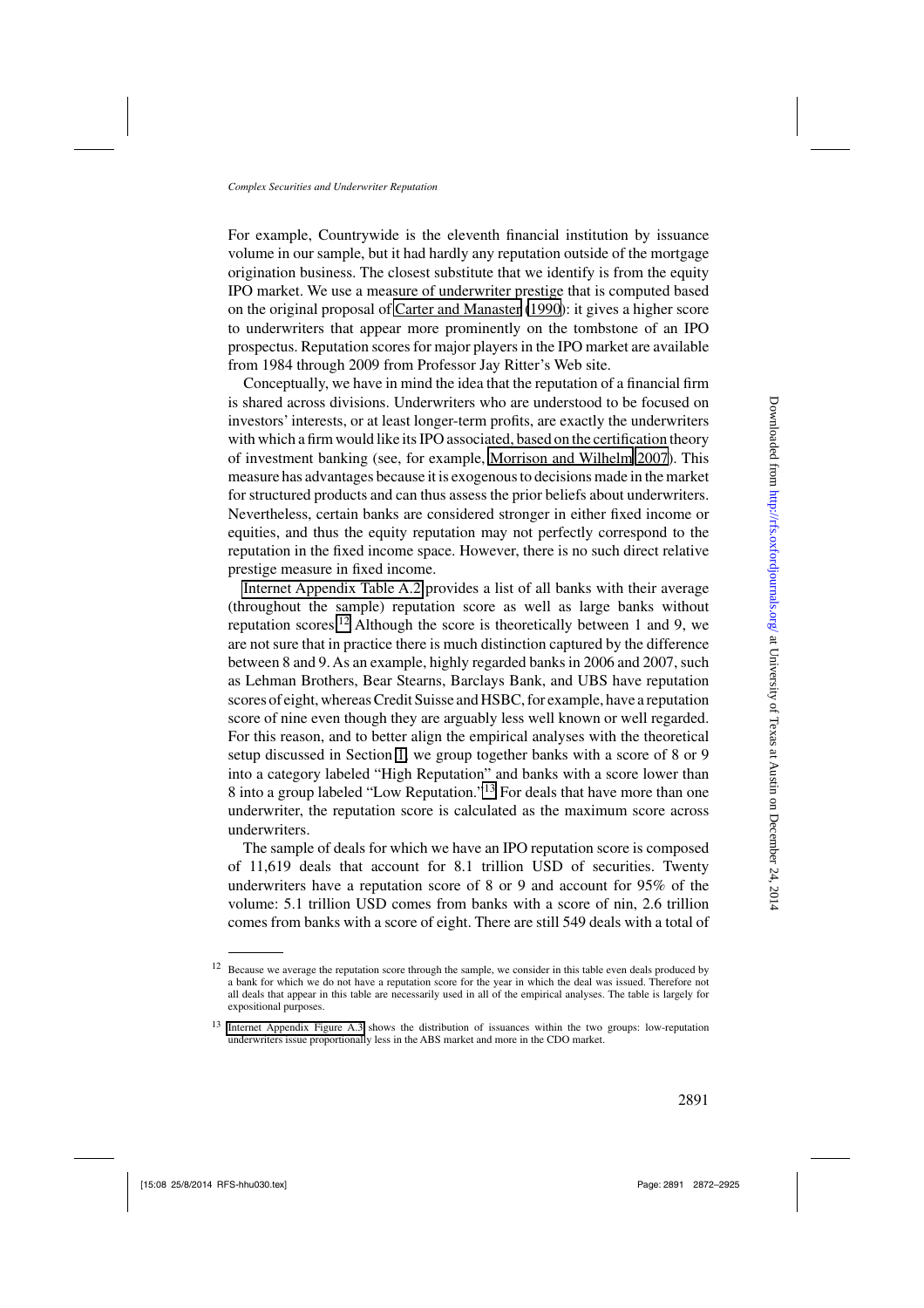405 billion USD in capital represented by 21 institutions with a score of seven or less. There are about 2 trillion USD of securities that are issued by a bank without an IPO reputation score. Most of those banks are large and reputable European and Asian banks (e.g., Bank of Scotland, Royal Bank of Scotland, ABN Amro, Nomura International) that do not participate in the American IPO market and therefore do not have a score. Others are not as distinguished as the previous group. Because we do not want to make an arbitrary determination of what their reputation would be, we do not consider any of these banks in all our analyses that are based on the IPO reputation score.

As a way to mitigate the concern that we are omitting a significant part of the market and to offer an alternative to our main variable, we construct alternative reputation measures based on the overall market share of a bank in the entire fixed income space (League Ranking Tables). In particular, we construct two variables: the first is an indicator variable that is set equal to one for years in which a bank is ranked in the top ten (Top 10 League Rank). The second is the negative of the logarithm of the position in the table (League Rank). We use the logarithm to smooth out discrete differences, and we apply the negative sign to maintain a high value for high reputation. We use the league tables from the entire fixed income market, as opposed to structured finance, as a way to mitigate concerns of endogeneity (i.e., not to have the variable be too close to the focus of outcome choices of the banks participating in this market). The sample for which we have a reputation measure based on the league tables is composed of 13,669 deals that account for 9.8 trillion USD of securities.<sup>14</sup> Fifty-one percent of the sample (i.e., 5 trillion USD) belong to banks that are in the top ten of the league tables at any point in time; 2.3 trillion USD comes from banks between 11 and 25; and 2.5 trillion USD comes from banks between 26 and 500.

We note that the interpretation of our measurement of reputation requires care. The measures should provide an appropriate ordinal ranking of reputation and thus the likelihood that any given underwriter is a commitment type. The precise correspondence between the empirical reputation measures and the probability of commitment type behavior, however, is not obvious. Partly for this reason, we primarily focus on the implications of the model that compare known strategic types (low reputation) to underwriters with a small probability of commitment behavior (high reputation).

## **2.3 Performance measures**

Rating changes rely on rating agencies, and research has questioned the accuracy of structured finance ratings. The event of default is typically a hard event tied to a violation of a covenant contained in the bond indenture (for example, an overcollateralization test). A tranche may fail to issue timely

<sup>14</sup> The total does not correspond to the number reported in Table [1](#page-15-0) because there are underwriters with an IPO reputation score that do not appear in the League Tables.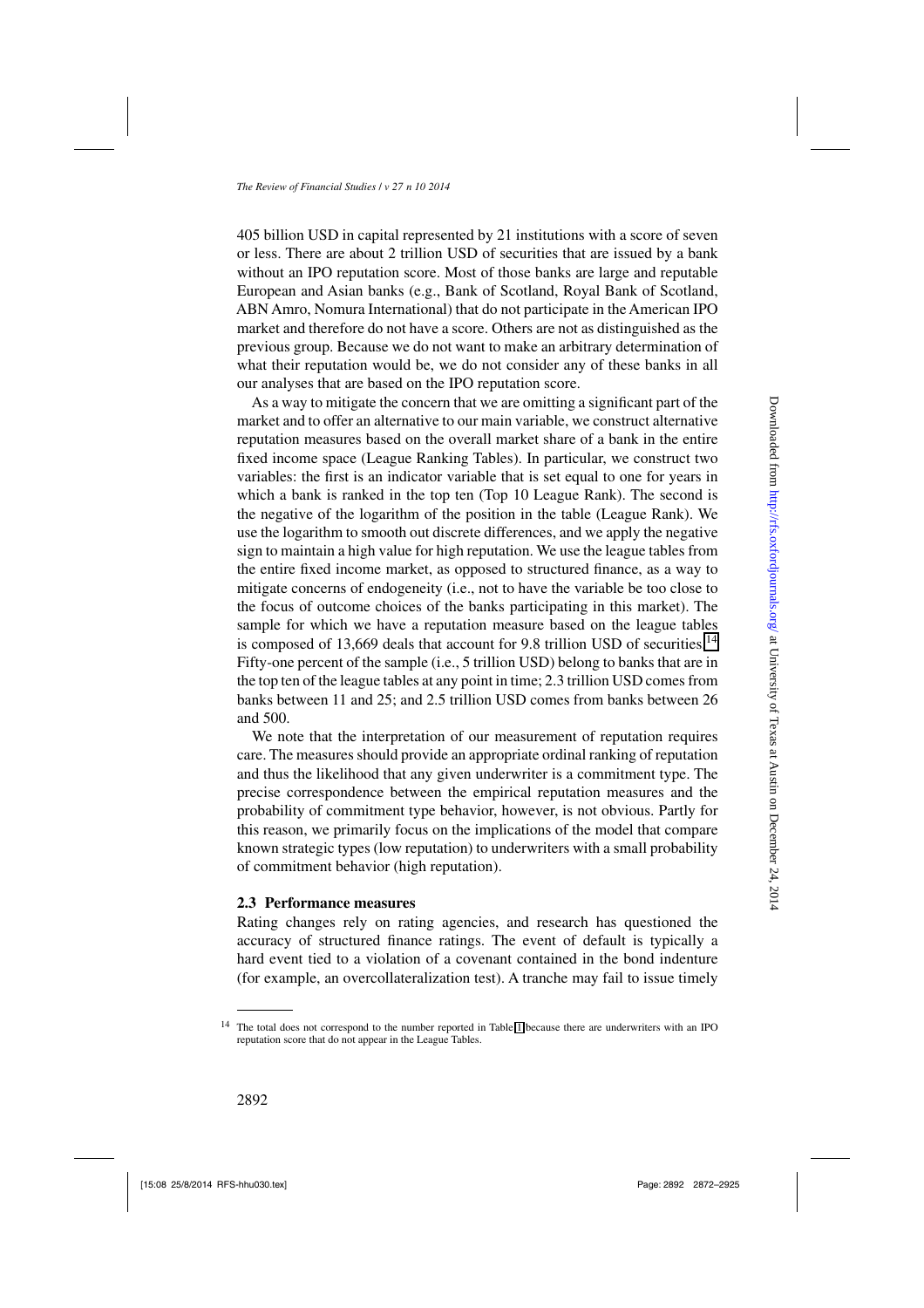interest payments and deal cash flows may be redirected toward higher priority tranches. With a hard event such as this, a rating agency might be forced to classify a tranche as in default, making this rating less subjective. Hence, as our main measure of performance, we consider the percentage of capital that receives a rating near default (Proportion of Tranches in Default).<sup>15</sup> The measure is constructed by calculating, at any point in time, the ratio of the nominal value of tranches that are in default to the total nominal value of the deal. Because rating agencies often do not report the last update when the security is in default, we consider securities with at least one rating below CC (Ca for Moody's) to be effectively in default.<sup>16</sup>

We measure deal performance by looking at the proportion of the deal in default as of December 2010. We report quartile distributions for the proportion of the deal in default for each category (CLO, ABS, MBS, and CDO) and subgroup in panel C of Table [1.](#page-15-0) In some analyses, we also consider changes from the beginning to the end of a calendar year.

For background information, [Internet Appendix Figure A.4](http://rfs.oxfordjournals.org/lookup/suppl/doi:10.1093/rfs/hhu030/-/DC1) shows the evolution of defaults through time for CLO, ABS, MBS, and CDOs, with defaults increasing in that order. The ABS deals have 45% of capital in default as of December 2010, and CDOs experience a 74% default rate.<sup>17</sup>

## **3. Do Reputable Underwriters Issue Better Securities?**

We now examine the relation between underwriter reputation and deal performance.

## **3.1 Reputation and performance**

Figure [4](#page-22-0) plots relative default performance for high- and low-reputation underwriters for CLO, MBS, ABS, and CDOs separately. None of the results support the classical view that high-reputation underwriters issued better performing securities. Within CLOs, there is considerably less default and little difference between reputation groups. In contrast, in the MBS, ABS, and CDO

<sup>&</sup>lt;sup>15</sup> In additional analyses reported in the [Internet Appendix,](http://rfs.oxfordjournals.org/lookup/suppl/doi:10.1093/rfs/hhu030/-/DC1) we use a secondary measure of performance based on the deal rating, which is constructed by calculating a value-weighted average rating score of all the tranches that belong to each particular deal. We compute the difference between the rating deal as of December 2010 and the rating deal at issuance. This measure has the advantage of being continuous and capturing minor events that may not lead to default and the disadvantage of depending on the initial rating of the securities at issuance.

<sup>&</sup>lt;sup>16</sup> Often, rating agencies interrupt the rating service by effectively withdrawing the rating. This might happen for two reasons: the security might be in default and the deal manager thus stopped paying the rating fee, or the deal is fully repaid. If the final balance of the security (which is also available through Bloomberg) reports both a positive outstanding value and losses, and all ratings are withdrawn, then we consider the security to be in default. If the balance is zero and there are no reported losses, we consider the security to be repaid in full with a rating equal to the last known rating.

<sup>17</sup> [Cordell, Huang, and Williams](#page-51-0) [\(2011\)](#page-51-0) estimate that 65% of the CDO principal was lost with 70% of these losses having occurred as of March 2011. Because our numbers are for default and do not include recovery, they are comparable to a sample of 727 structured finance ABS CDOs analyzed by [Cordell, Huang, and Williams](#page-51-0) [\(2011](#page-51-0)).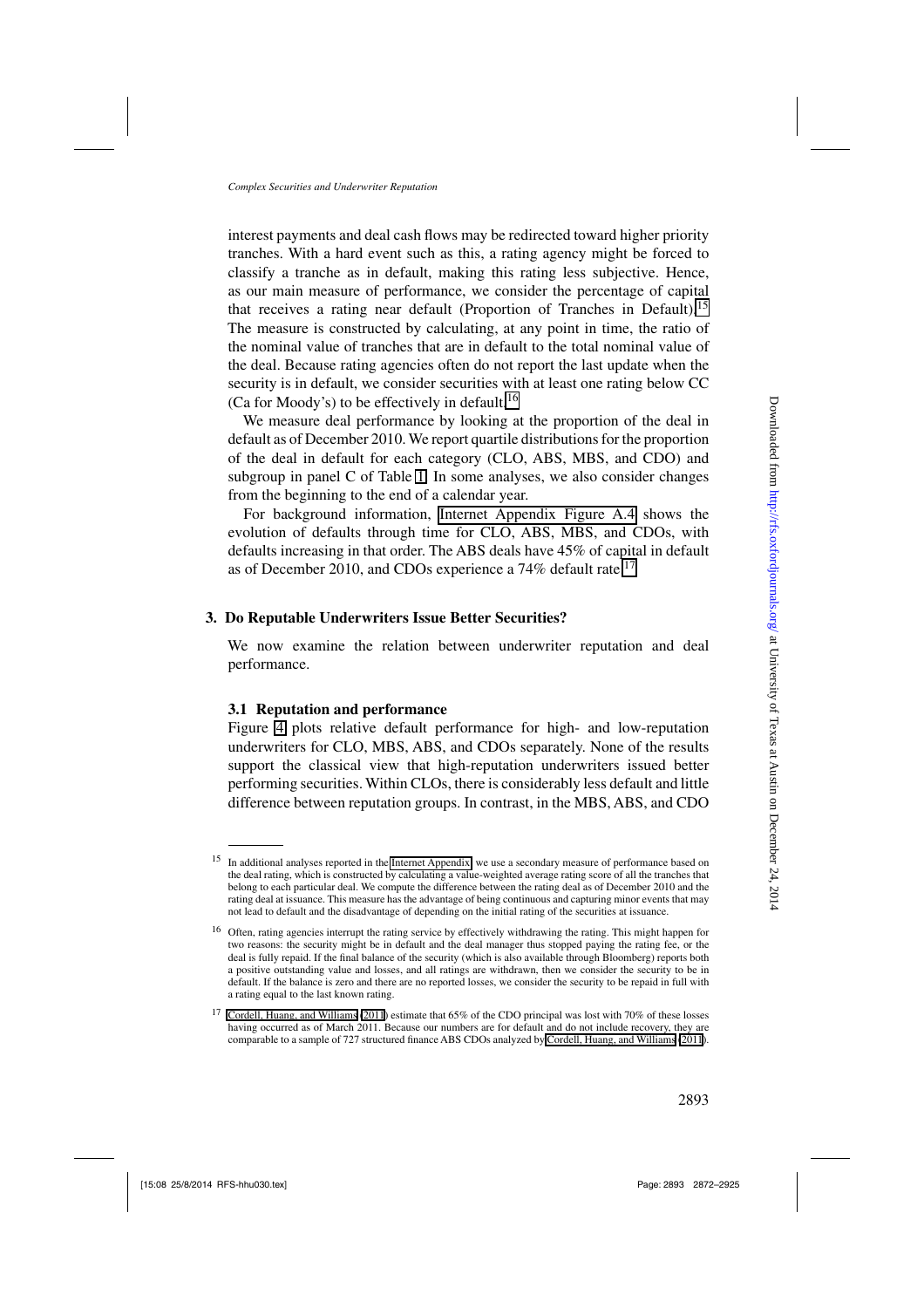<span id="page-22-0"></span>

#### **Figure 4**

#### **Cumulative percentage of deal in default by reputation type**

This figure shows the cumulative proportion of tranches in default for securities issued from January 2000 through December of 2010. We report results for CLO, MBS, ABS and CDO separately. For each market, (e.g., ABS) we report the results for two different underwriter reputation groups. The data are organized at the deal level, so that all securities (i.e., tranches) that are backed by the same assets are grouped together into a deal. The reputation score is obtained from Professor Jay Ritter's Web site. The score is a measure of the prestige ranking of IPO underwriters obtained following the method proposed by [Carter and Manaster](#page-51-0) [\(1990](#page-51-0)): it is on a 0 to 9 scale, and is based on the pecking order seen in "tombstone" advertisements. Underwriters with a score greater than or equal to eight are deemed "High Reputation;" underwriters with a score lower than eight are deemed "Low Reputation." For deals that have more than one underwriter, the reputation score is calculated as the maximum score across underwriters. A detailed list of the average score and the issuance volume at the bank level is available in Appendix Table A.2. The data are from Bloomberg.

markets, high-reputation underwriters have higher levels of default than lowreputation underwriters. We now turn to regression analysis to examine these relationships more rigorously.

In panel A of Table [2](#page-23-0) the dependent variable is the proportion of the deal in default (i.e., value-weighted proportion of tranches in default relative to the total size of the deal) as of December 2010 for all deals issued from January 1, 2000 to December 31, 2010. The main variable of interest is an indicator variable (High Reputation) set equal to one for deals with an underwriter IPO reputation score greater than or equal to eight. The regression models reported in Columns 1 and 2 are without any controls. From an investor standpoint, the regression asks how investors fared if they bought structured products without knowing anything else about the security other than the reputation of the underwriter. Interestingly, high-reputation underwriters issued securitized products that subsequently ended up with an economically large 15.5% more capital in default.

Next, through vintage-by-collateral-type controls, we are examining relative performance of high- versus low- reputation underwriters within each part of the market. In Column 2, we include vintage-by-collateral-type fixed effects, so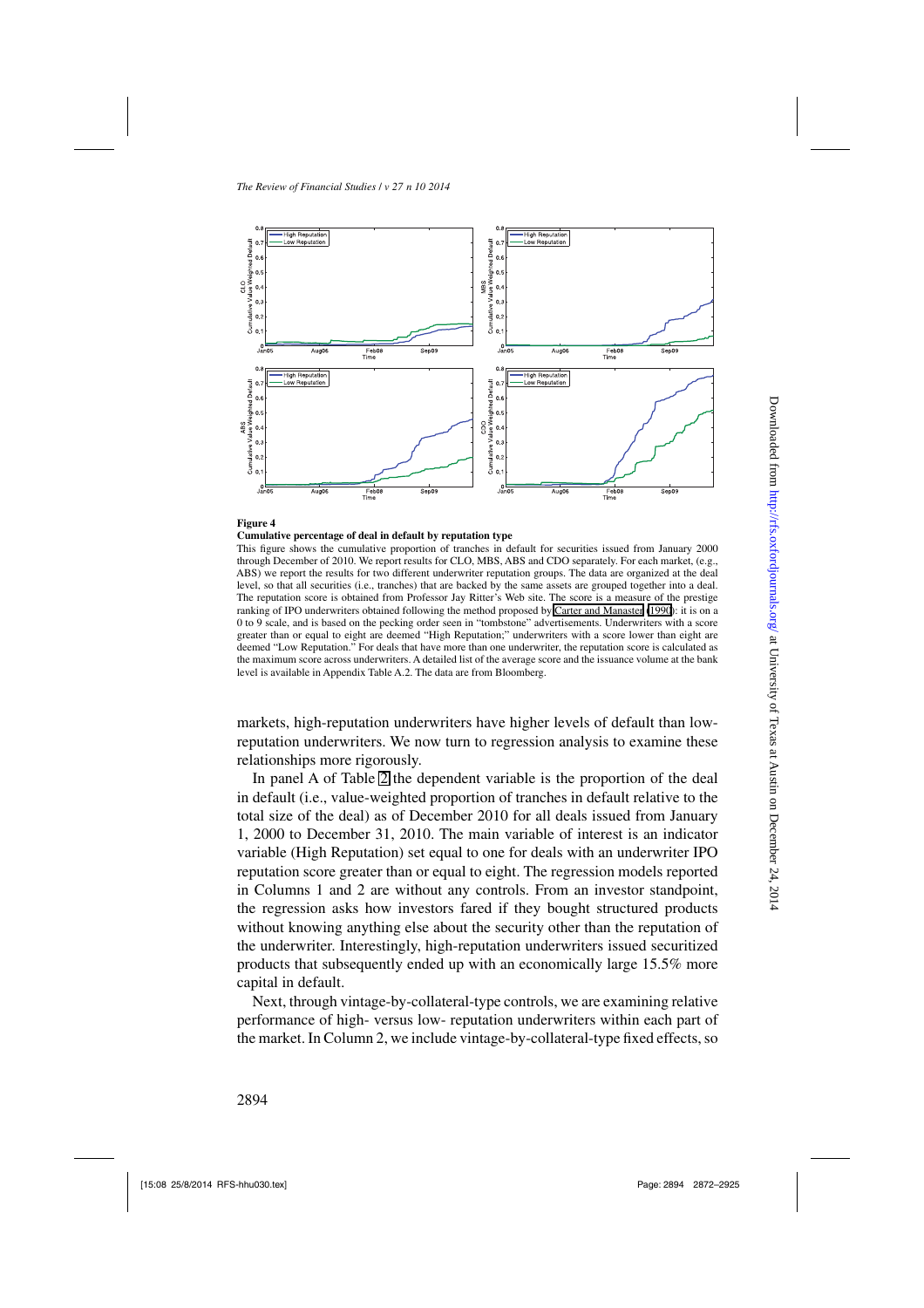#### <span id="page-23-0"></span>**Table 2 Impact of high reputation on proportion of deal in default**

#### **Panel A: Overall**

|                                                             |                 |                       |                       | January 2000 to December 2010 |                       |                       |
|-------------------------------------------------------------|-----------------|-----------------------|-----------------------|-------------------------------|-----------------------|-----------------------|
|                                                             | (1)             | (2)                   | (3)                   | (4)                           | (5)                   | (6)                   |
| High reputation                                             | 0.155<br>(4.44) | 0.076<br>(4.83)       | 0.081<br>(4.92)       | 0.074<br>(4.57)               | 0.069<br>(4.40)       | 0.078<br>(4.43)       |
| US deal                                                     |                 |                       | 0.165<br>(4.22)       | 0.164<br>(4.22)               | 0.155<br>(4.19)       | 0.154<br>(4.19)       |
| Amount                                                      |                 |                       | $-0.008$<br>$(-1.19)$ | $-0.008$<br>$(-1.18)$         | $-0.011$<br>$(-1.77)$ | $-0.010$<br>$(-1.53)$ |
| Maturity                                                    |                 |                       | 0.061<br>(3.68)       | 0.061<br>(3.66)               | 0.059<br>(3.51)       | 0.055<br>(3.01)       |
| Initial rating                                              |                 |                       | 0.012<br>(2.32)       | 0.012<br>(2.34)               | 0.014<br>(3.01)       | 0.015<br>(3.11)       |
| <b>AAA</b> fraction                                         |                 |                       | $-0.033$<br>$(-1.00)$ | $-0.033$<br>$(-0.99)$         | $-0.023$<br>$(-0.70)$ | $-0.015$<br>$(-0.46)$ |
| Synthetic                                                   |                 |                       | 0.163<br>(3.39)       | 0.162<br>(3.36)               | 0.162<br>(3.38)       | 0.173<br>(3.51)       |
| Investment bank                                             |                 |                       |                       | 0.014<br>(1.70)               | 0.015<br>(1.83)       | 0.014<br>(2.00)       |
| Bank size                                                   |                 |                       |                       |                               |                       | $-0.003$<br>$(-0.45)$ |
| Bank book-to-market                                         |                 |                       |                       |                               |                       | $-0.003$<br>$(-0.58)$ |
| Constant                                                    | 0.163<br>(7.50) | $-0.076$<br>$(-4.83)$ | $-0.168$<br>$(-1.15)$ | $-0.170$<br>$(-1.16)$         | $-0.038$<br>$(-0.27)$ | $-0.037$<br>$(-0.22)$ |
| Credit enhancement control<br>Vintage by type fixed effects |                 | $\mathbf X$           | $\mathbf x$           | X                             | X<br>X                | X<br>X                |
| Adjusted $R^2$<br>Observations                              | 0.006<br>11,619 | 0.450<br>11,619       | 0.483<br>11,615       | 0.483<br>11,615               | 0.486<br>11,615       | 0.497<br>10,861       |

that each collateral type is divided into semester issuance groups. To focus on the detailed types of collateral and not on the broad categories, collateral types are defined as the classes within each group as shown in Table [1.](#page-15-0) For example, the fixed effects for ABS control for the specific type of collateral issued (auto, credit card, equipment, nonprime housing, etc.) each semester. The regression specification cuts the magnitude of the coefficient compared with no controls, but high-reputation underwriters still experience an economically large 7.6% more capital in default.

We then include additional controls to see if the performance differences can be explained by other characteristics of the deal. The additional control variables are: an indicator variable that is equal to one when the deal is denominated in USD (USD Deal), the natural logarithm of the dollar size of the deal (Amount), the log of the years from issuance to the stated maturity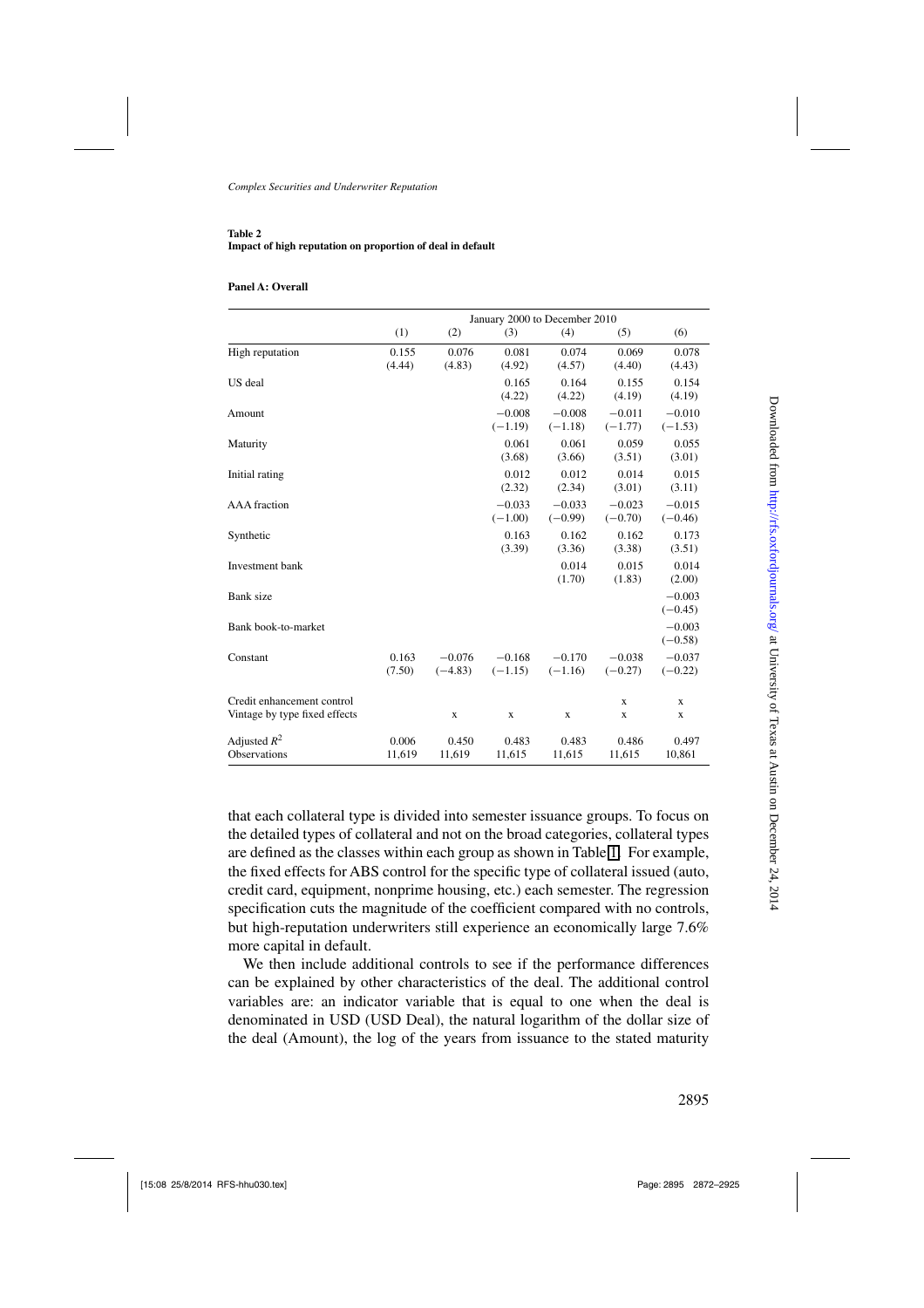|                                  | 2001            | 2002            | 2003                  | 2004                  | 2005                  | 2006            | 2007                  | 2008                  | 2009            | 2010            |
|----------------------------------|-----------------|-----------------|-----------------------|-----------------------|-----------------------|-----------------|-----------------------|-----------------------|-----------------|-----------------|
|                                  | (1)             | (2)             | (3)                   | (4)                   | (5)                   | (6)             | (7)                   | (8)                   | (9)             | (10)            |
| High reputation                  | 0.001           | 0.010           | 0.002                 | 0.000                 | 0.004                 | 0.001           | 0.010                 | 0.046                 | 0.008           | $-0.002$        |
|                                  | (1.00)          | (1.97)          | (0.88)                | (0.07)                | (1.33)                | (0.23)          | (2.38)                | (3.70)                | (0.70)          | $(-0.54)$       |
| US deal                          | $-0.000$        | 0.013           | 0.003                 | $-0.000$              | 0.000                 | 0.003           | 0.000                 | 0.039                 | 0.076           | 0.000           |
|                                  | $(-0.40)$       | (1.58)          | (1.18)                | $(-0.24)$             | (0.02)                | (2.10)          | (0.04)                | (3.85)                | (3.05)          | (0.42)          |
| Amount                           | 0.000           | $-0.003$        | 0.001                 | $-0.001$              | 0.001                 | $-0.003$        | 0.002                 | $-0.006$              | $-0.016$        | $-0.001$        |
|                                  | (0.77)          | $(-0.93)$       | (1.23)                | $(-0.81)$             | (1.00)                | $(-0.97)$       | (2.01)                | $(-2.47)$             | $(-2.95)$       | $(-1.33)$       |
| Maturity                         | 0.000           | $-0.018$        | $-0.005$              | 0.002                 | $-0.001$              | 0.002           | 0.004                 | 0.055                 | 0.002           | 0.001           |
|                                  | (0.89)          | $(-1.36)$       | $(-1.60)$             | (1.49)                | $(-0.52)$             | (0.81)          | (1.63)                | (3.34)                | (0.14)          | (1.75)          |
| Initial rating                   | 0.000           | $-0.001$        | 0.000                 | $-0.000$              | $-0.001$              | 0.001           | 0.002                 | 0.004                 | $-0.004$        | 0.000           |
|                                  | (0.74)          | $(-0.54)$       | (0.93)                | $(-0.09)$             | $(-1.11)$             | (0.69)          | (1.61)                | (0.89)                | $(-0.84)$       | (0.36)          |
| <b>AAA</b> fraction              | 0.000           | 0.008           | $-0.002$              | $-0.004$              | $-0.010$              | 0.001           | $-0.008$              | $-0.029$              | $-0.068$        | 0.002           |
|                                  | (0.76)          | (0.49)          | $(-0.54)$             | $(-0.82)$             | $(-0.89)$             | (0.27)          | $(-0.91)$             | $(-1.28)$             | $(-2.28)$       | (1.58)          |
| Synthetic                        | 0.000           | 0.006           | $-0.003$              | 0.005                 | $-0.004$              | $-0.009$        | 0.010                 | 0.134                 | 0.010           | 0.003           |
|                                  | (0.95)          | (1.23)          | $(-1.23)$             | (0.90)                | $(-1.34)$             | $(-1.73)$       | (0.66)                | (4.15)                | (0.34)          | (0.91)          |
| Investment bank                  | $-0.000$        | 0.003           | 0.001                 | $-0.000$              | $-0.003$              | 0.002           | $-0.001$              | 0.009                 | 0.014           | 0.001           |
|                                  | $(-0.88)$       | (1.22)          | (0.63)                | $(-0.06)$             | $(-1.25)$             | (0.77)          | $(-0.30)$             | (1.54)                | (2.52)          | (1.49)          |
| Bank size                        | 0.000<br>(0.88) | 0.001<br>(0.64) | $-0.000$<br>$(-0.22)$ | 0.001<br>(0.84)       | $-0.001$<br>$(-0.38)$ | 0.002<br>(1.06) | $-0.008$<br>$(-2.32)$ | $-0.000$<br>$(-0.06)$ | 0.002<br>(0.28) | 0.000<br>(0.45) |
|                                  | 0.001           | $-0.015$        | 0.000                 |                       | 0.000                 | 0.004           | $-0.018$              | $-0.023$              | 0.007           | $-0.000$        |
| Bank book-to-market              | (0.80)          | $(-1.04)$       | (0.04)                | $-0.003$<br>$(-0.71)$ | (0.12)                | (0.89)          | $(-1.47)$             | $(-1.63)$             | (0.48)          | $(-0.91)$       |
|                                  |                 |                 |                       |                       |                       |                 |                       |                       |                 |                 |
| Credit enhancement               | $\mathbf x$     | $\mathbf x$     | $\mathbf x$           | X                     | X                     | $\mathbf x$     | $\mathbf x$           | $\mathbf x$           | $\mathbf x$     | X               |
| Vintage by type fixed<br>effects | X               | $\mathbf x$     | $\mathbf x$           | x                     | x                     | $\mathbf x$     | $\mathbf x$           | $\mathbf x$           | $\mathbf x$     | X               |
| Adjusted $R^2$                   | 0.068           | 0.021           | 0.288                 | 0.325                 | 0.039                 | 0.036           | 0.038                 | 0.364                 | 0.245           | 0.007           |
| Observations                     | 315             | 760             | 1,435                 | 2,612                 | 4,183                 | 6,065           | 8,259                 | 10,151                | 10.470          | 10,640          |

#### **Panel B: Performance by year**

(Maturity), the deal's initial rating (Initial Rating), the proportion of AAA-rated tranches AAA (AAA Fraction), and whether Bloomberg indicates that the deal is (also) supported by some synthetic asset in the form of a short position in a CDS contract written over another ABS, MBS or CLO security (Synthetic). The results with controls (Column 3) are similar to those reported in Column 2. The positive relation between synthetic assets and default is consistent with the evidence of [Ghent, Torous, and Valkanov](#page-51-0) [\(2013\)](#page-51-0) and [Furfine](#page-51-0) [\(2014\)](#page-51-0) that more complex MBSs underperform.

It is possible that independence from regulatory bodies might play a role in how banks construct securities. The underwriting unit of a commercial bank could have less freedom to produce securities that might jeopardize the reputation of the entire bank. To control for this possibility we introduce, in Column 4, an indicator variable that is set equal to one when underwriters are classified as an investment bank, according to the Bloomberg industry classification.We find that investment banks have a higher percentage of default rates (approximately 1.4%), but this effect does not subsume the impact of reputation.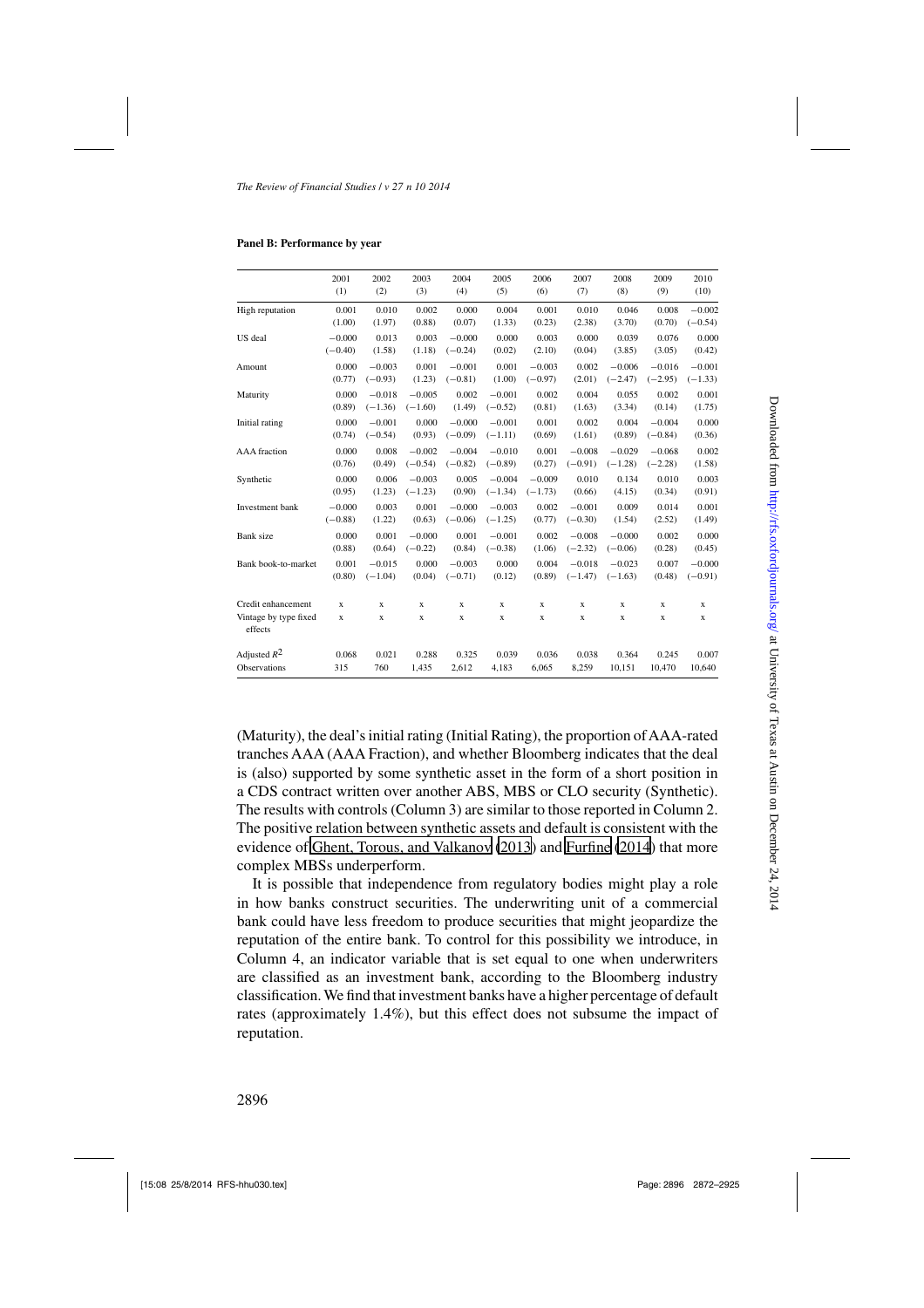| ŗ           |
|-------------|
|             |
|             |
| í           |
|             |
|             |
| i           |
|             |
| ٦           |
|             |
| 1           |
| J.<br>֚֚֚֚֓ |
|             |
|             |
|             |
| gut         |
| ć           |
|             |

| Panel C: Performance by                                     |                   |                  |                                                                                                                                                                                                                                      |                                                                                                                                                                                                                                                                                                               |                           |                                                                                                                                                                                                                                                                                                     |                                                                                                                                                                                                                                                                                                                                                                                                                                                           |                                               |                 |                                                                                                                                                                                                                                                                                                                   |                                           |
|-------------------------------------------------------------|-------------------|------------------|--------------------------------------------------------------------------------------------------------------------------------------------------------------------------------------------------------------------------------------|---------------------------------------------------------------------------------------------------------------------------------------------------------------------------------------------------------------------------------------------------------------------------------------------------------------|---------------------------|-----------------------------------------------------------------------------------------------------------------------------------------------------------------------------------------------------------------------------------------------------------------------------------------------------|-----------------------------------------------------------------------------------------------------------------------------------------------------------------------------------------------------------------------------------------------------------------------------------------------------------------------------------------------------------------------------------------------------------------------------------------------------------|-----------------------------------------------|-----------------|-------------------------------------------------------------------------------------------------------------------------------------------------------------------------------------------------------------------------------------------------------------------------------------------------------------------|-------------------------------------------|
|                                                             | $rac{1}{200}$     | $\frac{2001}{2}$ | $\frac{2002}{(3)}$                                                                                                                                                                                                                   | 2003                                                                                                                                                                                                                                                                                                          |                           |                                                                                                                                                                                                                                                                                                     |                                                                                                                                                                                                                                                                                                                                                                                                                                                           |                                               |                 | $2009$<br>$(10)$                                                                                                                                                                                                                                                                                                  | $\begin{matrix} 2010 \\ 111 \end{matrix}$ |
| High reputation                                             |                   |                  |                                                                                                                                                                                                                                      |                                                                                                                                                                                                                                                                                                               |                           |                                                                                                                                                                                                                                                                                                     |                                                                                                                                                                                                                                                                                                                                                                                                                                                           |                                               |                 |                                                                                                                                                                                                                                                                                                                   |                                           |
| US deal                                                     |                   |                  |                                                                                                                                                                                                                                      |                                                                                                                                                                                                                                                                                                               |                           |                                                                                                                                                                                                                                                                                                     |                                                                                                                                                                                                                                                                                                                                                                                                                                                           |                                               |                 |                                                                                                                                                                                                                                                                                                                   |                                           |
| Amount                                                      |                   |                  |                                                                                                                                                                                                                                      |                                                                                                                                                                                                                                                                                                               |                           |                                                                                                                                                                                                                                                                                                     |                                                                                                                                                                                                                                                                                                                                                                                                                                                           |                                               |                 |                                                                                                                                                                                                                                                                                                                   |                                           |
| Maturity                                                    |                   |                  |                                                                                                                                                                                                                                      |                                                                                                                                                                                                                                                                                                               |                           |                                                                                                                                                                                                                                                                                                     |                                                                                                                                                                                                                                                                                                                                                                                                                                                           |                                               |                 | $\begin{bmatrix} 1000000 \\ 000000 \\ -000000 \\ -100000 \\ -100000 \\ -100000 \\ -100000 \\ -100000 \\ -100000 \\ -100000 \\ -100000 \\ -100000 \\ -100000 \\ -100000 \\ -100000 \\ -100000 \\ -100000 \\ -100000 \\ -100000 \\ -100000 \\ -1000000 \\ -1000000 \\ -1000000 \\ -1000000 \\ -1000000 \\ -1000000$ |                                           |
| Initial rating                                              |                   |                  |                                                                                                                                                                                                                                      |                                                                                                                                                                                                                                                                                                               |                           |                                                                                                                                                                                                                                                                                                     |                                                                                                                                                                                                                                                                                                                                                                                                                                                           |                                               |                 |                                                                                                                                                                                                                                                                                                                   |                                           |
| <b>AAA</b> fraction                                         |                   |                  |                                                                                                                                                                                                                                      |                                                                                                                                                                                                                                                                                                               |                           |                                                                                                                                                                                                                                                                                                     |                                                                                                                                                                                                                                                                                                                                                                                                                                                           |                                               |                 |                                                                                                                                                                                                                                                                                                                   |                                           |
| Synthetic                                                   |                   |                  |                                                                                                                                                                                                                                      |                                                                                                                                                                                                                                                                                                               |                           |                                                                                                                                                                                                                                                                                                     |                                                                                                                                                                                                                                                                                                                                                                                                                                                           |                                               |                 |                                                                                                                                                                                                                                                                                                                   |                                           |
| Investment bank                                             |                   |                  |                                                                                                                                                                                                                                      |                                                                                                                                                                                                                                                                                                               |                           |                                                                                                                                                                                                                                                                                                     |                                                                                                                                                                                                                                                                                                                                                                                                                                                           |                                               |                 |                                                                                                                                                                                                                                                                                                                   |                                           |
| Bank size                                                   |                   |                  |                                                                                                                                                                                                                                      |                                                                                                                                                                                                                                                                                                               |                           |                                                                                                                                                                                                                                                                                                     |                                                                                                                                                                                                                                                                                                                                                                                                                                                           |                                               |                 |                                                                                                                                                                                                                                                                                                                   |                                           |
| Bank book-to-market                                         |                   |                  | e construction de la construction de la construction de la construction de la construction de la construction<br>1990: Se construction de la construction de la construction de la construction de la construction de la constr<br>1 | $\begin{array}{l} 1196 \\ 1296 \\ 1396 \\ 1496 \\ 1596 \\ 1696 \\ 1696 \\ 1696 \\ 1696 \\ 1696 \\ 1696 \\ 1696 \\ 1696 \\ 1696 \\ 1696 \\ 1696 \\ 1696 \\ 1696 \\ 1696 \\ 1696 \\ 1696 \\ 1696 \\ 1696 \\ 1696 \\ 1696 \\ 1696 \\ 1696 \\ 1696 \\ 1696 \\ 1696 \\ 1696 \\ 1696 \\ 1696 \\ 1696 \\ 1696 \\ 16$ |                           | $\begin{array}{r} 0.866 \\ 0.867 \\ 0.868 \\ 0.008 \\ 0.008 \\ 0.008 \\ 0.008 \\ 0.008 \\ 0.008 \\ 0.008 \\ 0.008 \\ 0.008 \\ 0.008 \\ 0.008 \\ 0.008 \\ 0.008 \\ 0.008 \\ 0.008 \\ 0.008 \\ 0.008 \\ 0.008 \\ 0.008 \\ 0.008 \\ 0.008 \\ 0.008 \\ 0.008 \\ 0.008 \\ 0.008 \\ 0.008 \\ 0.008 \\ 0.$ | $\frac{1}{20} \times \frac{1}{20} \times \frac{1}{20} \times \frac{1}{20} \times \frac{1}{20} \times \frac{1}{20} \times \frac{1}{20} \times \frac{1}{20} \times \frac{1}{20} \times \frac{1}{20} \times \frac{1}{20} \times \frac{1}{20} \times \frac{1}{20} \times \frac{1}{20} \times \frac{1}{20} \times \frac{1}{20} \times \frac{1}{20} \times \frac{1}{20} \times \frac{1}{20} \times \frac{1}{20} \times \frac{1}{20} \times \frac{1}{20} \times$ |                                               |                 | $-0.024$<br>$(-0.59)$<br>0.014<br>0.05<br>0.005<br>0.005                                                                                                                                                                                                                                                          |                                           |
| Vintage by type fixed effects<br>Credit enhancement control | $\times$ $\times$ | $x \times 0.209$ | $\times$ $\times$                                                                                                                                                                                                                    |                                                                                                                                                                                                                                                                                                               |                           |                                                                                                                                                                                                                                                                                                     |                                                                                                                                                                                                                                                                                                                                                                                                                                                           | $\times$ $\times$                             | $*$ $*$ $0.320$ | $\times$                                                                                                                                                                                                                                                                                                          | $\times$ $\times$                         |
| Observations<br>Adjusted $R^2$                              | $0.234$<br>314    |                  | $\frac{0.185}{678}$                                                                                                                                                                                                                  | $x \times 0.222$<br>1,178                                                                                                                                                                                                                                                                                     | $x \times 0.296$<br>1,569 | $*$ $*$ 0.352<br>1,895                                                                                                                                                                                                                                                                              | $x = 0.459$<br>0.459                                                                                                                                                                                                                                                                                                                                                                                                                                      | $\begin{array}{c} 0.503 \\ 1,894 \end{array}$ |                 | $\frac{111}{169}$                                                                                                                                                                                                                                                                                                 | $-0.050$<br>208                           |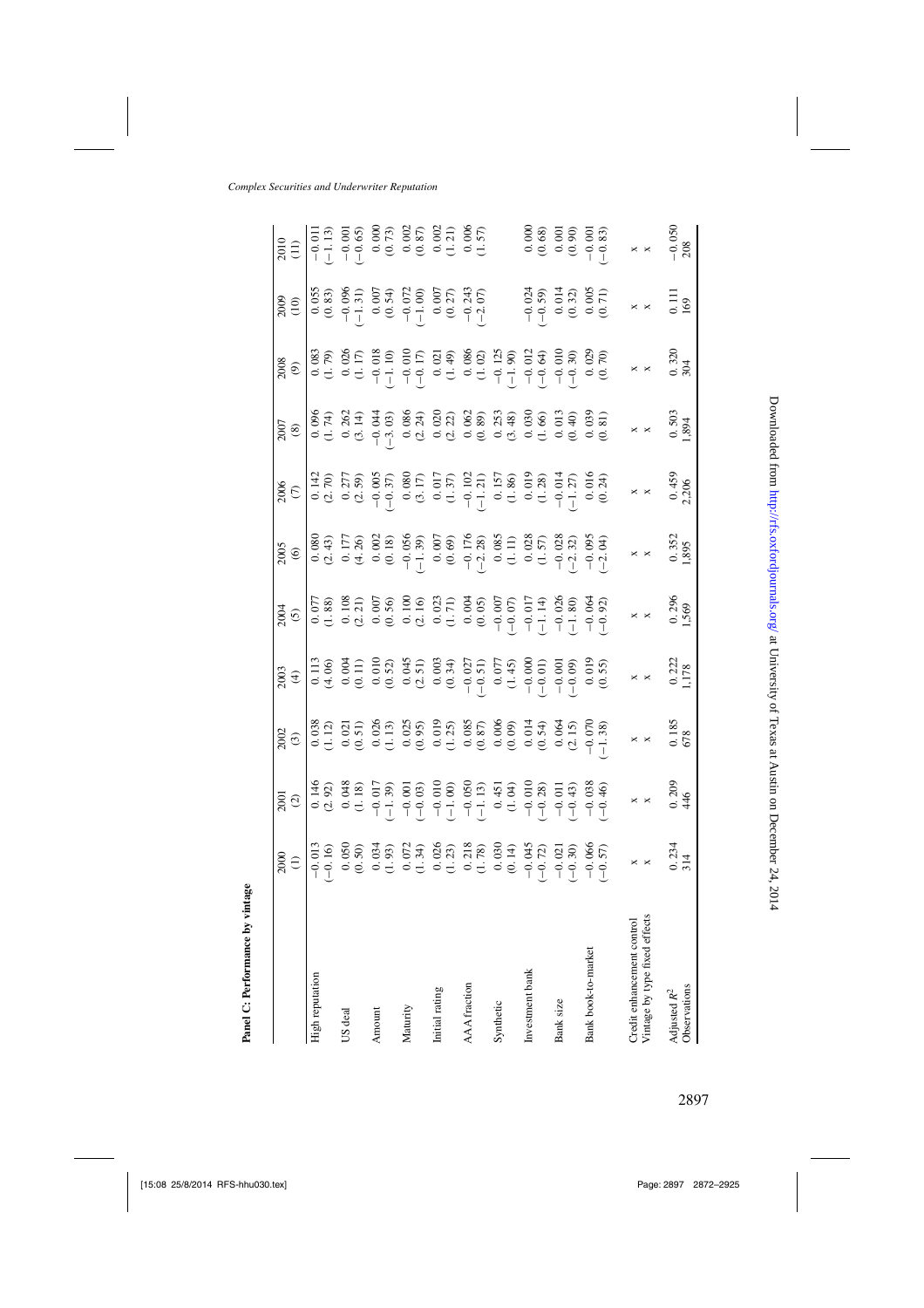|                               |             | <b>CLO</b>  |             | <b>MBS</b>  |             | <b>ABS</b>  | CDO         |             |
|-------------------------------|-------------|-------------|-------------|-------------|-------------|-------------|-------------|-------------|
|                               | (1)         | (2)         | (3)         | (4)         | (5)         | (6)         | (7)         | (8)         |
| High reputation               | $-0.020$    | $-0.036$    | 0.094       | 0.086       | 0.070       | 0.070       | 0.134       | 0.138       |
|                               | $(-0.79)$   | $(-1.00)$   | (2.80)      | (2.52)      | (2.84)      | (2.66)      | (3.35)      | (3.21)      |
| US deal                       | $-0.003$    | 0.010       | 0.267       | 0.255       | 0.064       | 0.042       | 0.316       | 0.322       |
|                               | $(-0.18)$   | (0.57)      | (4.04)      | (4.05)      | (3.04)      | (2.56)      | (4.91)      | (5.20)      |
| Amount                        | $-0.023$    | $-0.029$    | 0.001       | $-0.001$    | $-0.012$    | $-0.010$    | $-0.005$    | $-0.005$    |
|                               | $(-1.27)$   | $(-1.63)$   | (0.09)      | $(-0.06)$   | $(-0.97)$   | $(-0.81)$   | $(-0.44)$   | $(-0.38)$   |
| Maturity                      | 0.046       | 0.067       | $-0.045$    | $-0.043$    | 0.029       | 0.012       | 0.181       | 0.180       |
|                               | (1.61)      | (2.18)      | $(-1.94)$   | $(-1.89)$   | (1.81)      | (0.73)      | (8.46)      | (8.94)      |
| Initial rating                | 0.051       | 0.046       | 0.040       | 0.041       | 0.003       | 0.003       | 0.014       | 0.012       |
|                               | (2.31)      | (2.38)      | (4.53)      | (4.82)      | (0.40)      | (0.41)      | (1.33)      | (1.19)      |
| <b>AAA</b> fraction           | $-0.075$    | $-0.068$    | 0.066       | 0.082       | $-0.074$    | $-0.066$    | 0.014       | 0.008       |
|                               | $(-0.84)$   | $(-0.76)$   | (0.67)      | (0.85)      | $(-1.59)$   | $(-1.34)$   | (0.25)      | (0.15)      |
| Synthetic                     | 0.050       | 0.062       |             |             |             |             | 0.142       | 0.153       |
|                               | (0.65)      | (0.83)      |             |             |             |             | (3.69)      | (3.97)      |
| Investment bank               | $-0.005$    | $-0.000$    | 0.023       | 0.014       | 0.027       | 0.035       | $-0.013$    | $-0.015$    |
|                               | $(-0.32)$   | $(-0.00)$   | (2.09)      | (1.21)      | (1.89)      | (3.47)      | $(-0.48)$   | $(-0.58)$   |
| Bank size                     |             | $-0.005$    |             | $-0.021$    |             | 0.008       |             | 0.023       |
|                               |             | $(-0.35)$   |             | $(-2.08)$   |             | (0.84)      |             | (0.78)      |
| Bank book-to-market           |             | 0.007       |             | 0.005       |             | $-0.006$    |             | $-0.093$    |
|                               |             | (0.14)      |             | (0.38)      |             | $(-1.53)$   |             | $(-1.54)$   |
| Credit enhancement control    | $\mathbf x$ | $\mathbf x$ | $\mathbf x$ | $\mathbf x$ | $\mathbf x$ | $\mathbf x$ | $\mathbf x$ | $\mathbf x$ |
| Vintage by type fixed effects | $\mathbf x$ | $\mathbf x$ | $\mathbf x$ | $\mathbf x$ | $\mathbf x$ | $\mathbf x$ | $\mathbf x$ | X           |
| Adjusted $R^2$                | 0.478       | 0.533       | 0.459       | 0.467       | 0.451       | 0.460       | 0.490       | 0.504       |
| Observations                  | 1,055       | 999         | 3.563       | 3,402       | 5,500       | 5,029       | 1,124       | 1,090       |

#### **Panel D: CLO, MBS, ABS, and CDO, January 2000 to December 2010**

This table reports estimation results of regression models in which the dependent variable is the proportion of deal that is rated in default relative. The main variable of interest is an indicator variable (High Reputation) set equal to one for deals with an underwriter reputation score larger or equal to eight. The variable is constructed based on reputation scores obtained from Professor Jay Ritter's Web site. [The score is a measure of the prestige ranking of IPO underwriters obtained following the method proposed by](#page-51-0) Carter and Manaster [\(1990](#page-51-0)): it is on a 0 to 9 scale and is based on the pecking order seen in "tombstone" advertisements. We match Ritter's dataset to our dataset by name of the underwriter institution. For deals that have more than one underwriter, the reputation score is calculated as the maximum score across underwriters. Other control variables are the natural logarithm of the size of the deal in billion dollars (Amount), the natural logarithm of the maturity of the securities in years (Maturity), the value-weighted rating of the securities comprising a deal as of the date of issuance (Initial Rating), the fraction of AAA-rated securities as of the issuance date relative to the size of the deal (AAA Fraction), an indicator variable that identifies deals that are backed, in part or in full, by positions in CDS contracts (Synthetic), and an indicator variable equal to one for securities that are produced by an investment bank (Investment Bank). We also include controls at the underwriter level measured at the deal issuance date: the natural logarithm of the total assets of the underwriter (Bank Size) and the ratio of book equity capital to the market value of the underwriter (Bank Book-to-Market). Panel A presents results for the full sample, and the dependent variable is the proportion of deal in default as of December 2010. In panel B the dependent variable is the difference in the percentage of deal in default for a deal between the end and the beginning of each year, starting in 2000 throughout 2010. Panel C reports results of regressions similar to that reported in panel A but disaggregated by vintage year. For example, the first column reports results of the percentage of deal in default in December 2010 for securities issued between January 1, 2000 and December 31, 2000. Panel D presents results of regressions for disaggregated markets of CLO, MBS, ABS, and CDO, respectively, where the dependent variable is the percentage of deal in default as of December 2010. Estimated coefficients are reported along with *t*-statistics based on standard errors clustered by vintage (semester) by type, in parenthesis. The type refers to the type of collateral that is (predominantly) backing the deals, as presented in Table [1.](#page-15-0) Most regression specifications contain vintage (semester) by type fixed effects, and a set of indicator variables that are set equal to one when the deal has one of the following credit enhancements: collateral account, cross-collateralization, insurance wrap, letter of credit, overcollateralization, reserve account, spread account, and subordination. A constant is estimated but only reported in panel A. The data are organized at the deal level, so that all securities (i.e., tranches) that are backed by the same assets are grouped together into a deal. The sample is from January 2000 to December 2010, and the data are from Bloomberg.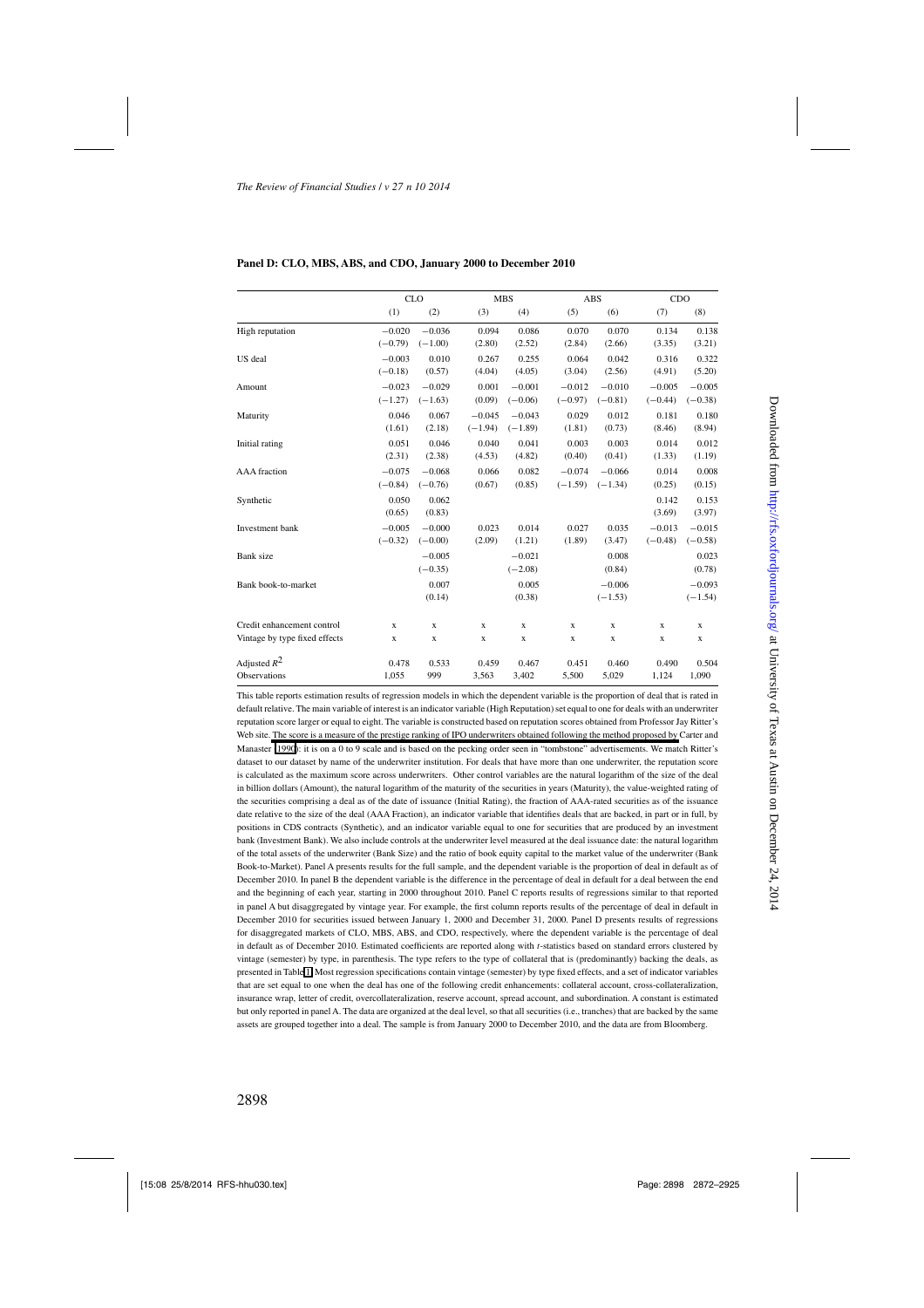The presence of credit enhancements might also affect investor's perception of securities and hence influence the ability of originators to market securities with particular collateral profiles. Thus, we include in Column 5 a set of indicator variables that account for the presence of the most widely used form of credit enhancements: collateral accounts, cross-collateralization, insurance, letters of credit, overcollateralization, reserve accounts, spread accounts, and subordination. We find that their inclusions do not significantly alter the economic effect of reputation.

Finally, it is possible that our high-reputation measure is simply a proxy for bank size or the profitability of the bank. Therefore, in Column 6 we include as controls the natural logarithm of the total assets of the underwriter (Bank Size) and the book-to-market equity ratio (Bank Book-to-Market) at the quarter end closest to the security issuance. The results are similar to those reported in the previous columns.

Although the results reported in panel A of Table [2](#page-23-0) indicate that our predictions might be accurate, a more direct test of our model can be done by comparing securities' performance across different years. Our model predicts that a difference in performance should be observable only during periods in which the underlying market experiences a downturn (i.e., the bad state of nature is realized). Our sample period is characterized by booming years in the credit market and by the recent financial crisis. Interestingly, by analyzing news reports, we find that in 2002 the manufactured housing market experienced a crisis and many tranches of ABS experienced heavy losses and downgrading [\(Yoon 2004\)](#page-53-0). In panel B of Table [2,](#page-23-0) we consider the changes in performance on a yearly basis by measuring the percentage change in the proportion of assets in default from the beginning to the end of each calendar year.<sup>18</sup> High-reputation underwriters underperformed in 2002, 2007, and 2008. We find no statistically significant difference in performance in the other years. Also, it is interesting to observe that there are no years in which securities from high-reputation underwriters outperform, as the traditional view predicts. We note that there might only be enough power to disentangle performance differences between high- and low-reputation underwriters during crisis periods, when a significant number of defaults and downgrades occur. Nevertheless, it is interesting that the underperformance of high-reputation underwriters is present in the three years mentioned and that these years are consistent with the intuition from our model that the difference in performance of securities does not appear until the bad state occurs.

If the performance of high-reputation underwriters is due to mistakes in a few deals, one would expect them to issue better securities in some years and worse securities in others. In other words, we would expect to find some variation in the relationship between performance and reputation across

<sup>&</sup>lt;sup>18</sup> We start tracking the performance of assets issued during the year at the beginning of the next year.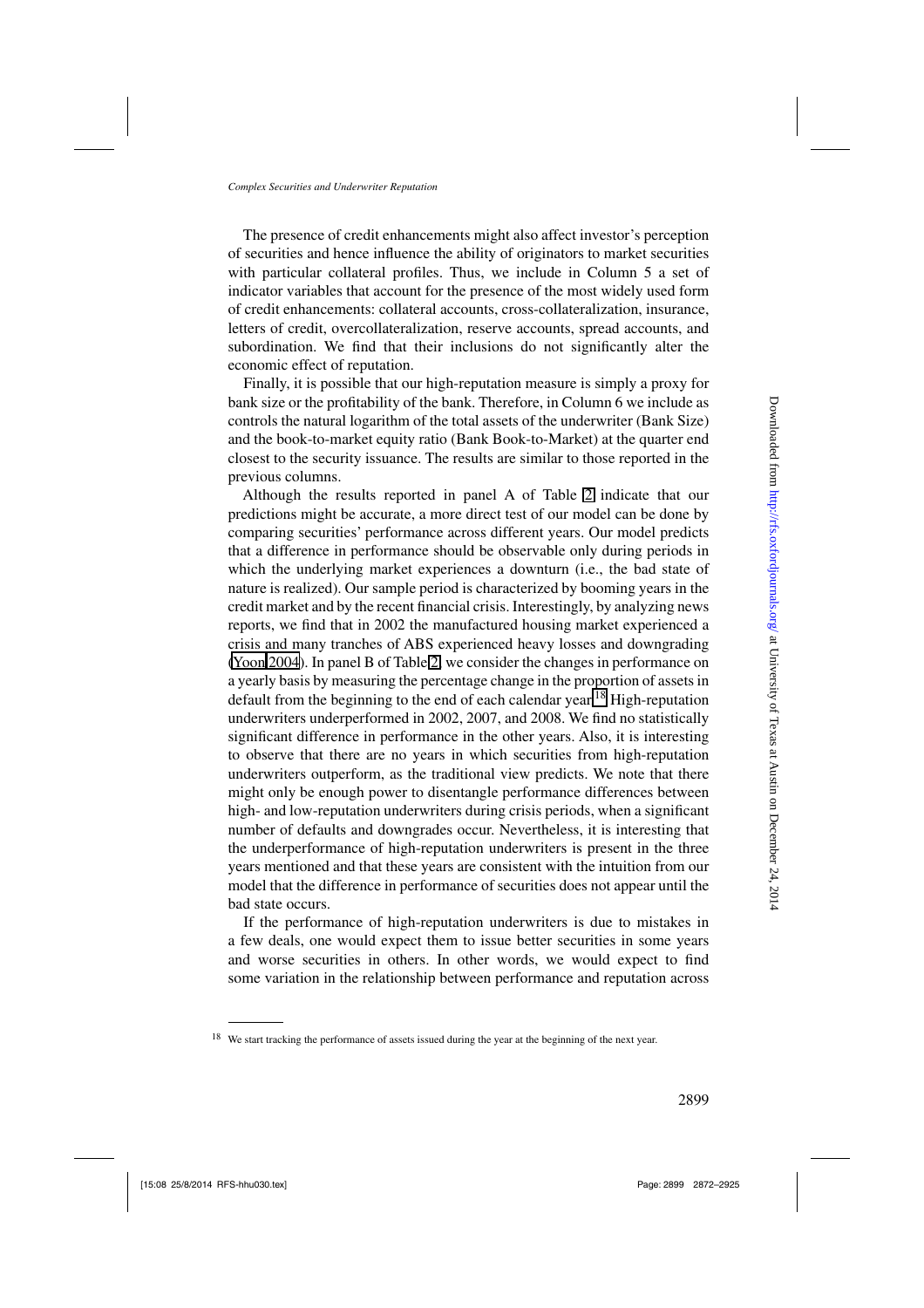different years of issuance. In panel C, we consider the proportion of the deal in default as of December 2010 but separately analyze securities issued in different cohorts. We define a cohort as the pool of securities issued in any particular calendar year. Interestingly, panel C shows that in no vintage year over the 2000 to 2010 period did high-reputation underwriters issue securities with statistically significant higher performance than securities issued by low-reputation underwriters. Instead, securities issued by high-reputation underwriters in 2001 and from 2003 to 2008 had a larger percentage of future defaults.

Finally, in panel D of Table [2,](#page-23-0) we examine the relationship between reputation and proportion of the deal in default as of December 2010 (i.e., similarly to panel A) within each market. For CLOs, there is an insignificant relationship between underwriter reputation and future defaults. Both with and without bank-level controls, high-reputation underwriters underperform in the ABS, MBS, and CDO markets; their deals subsequently experience between 7% and 14% of capital in default. The results in panel D suggest that the failure of reputable underwriters to provide value for their clients is not limited to one area of structured finance and is not simply caused by poor choices about which general types of securities to produce. It rests instead on the specific securities they produced within each of these three important structured finance spaces.

We also examine rating changes (downgrades) on a deal basis from issuance through December 2010 (results are reported in Table A.3 of the [Internet Appendix\)](http://rfs.oxfordjournals.org/lookup/suppl/doi:10.1093/rfs/hhu030/-/DC1). When controlling for security characteristics and bank characteristics, high-reputation underwriters issue securities that underperform those from low-reputation underwriters by about one rating notch. Results mirroring other panels of Table [2](#page-23-0) but with rating changes as the dependent variable are also examined. Overall, the results with both default and downgrades indicate that high-reputation underwriters issued structured products that underperformed those issued by low-reputation underwriters.

## **3.2 Alternative explanations**

In this section, we investigate alternative explanations for our findings, which relate to the reputation measure, security complexity, asset quality, and particular banks driving the results.

**3.2.1 Reputation measure.** Because we use a measure of reputation from the equity market, a natural question is whether our results are robust to an alternative measure from the fixed income market. In our regression specification, we substitute the reputation variable constructed using IPO tombstones with the variables constructed from the fixed income league ranking tables (i.e., Top 10 League Rank and League Table Rank) and report the results in Table [3.](#page-29-0) We find a positive relation between these alternative measures of reputation at origination of the deal and the proportion of the deal in default as of December 2010.With our full set of controls, banks belonging to the top ten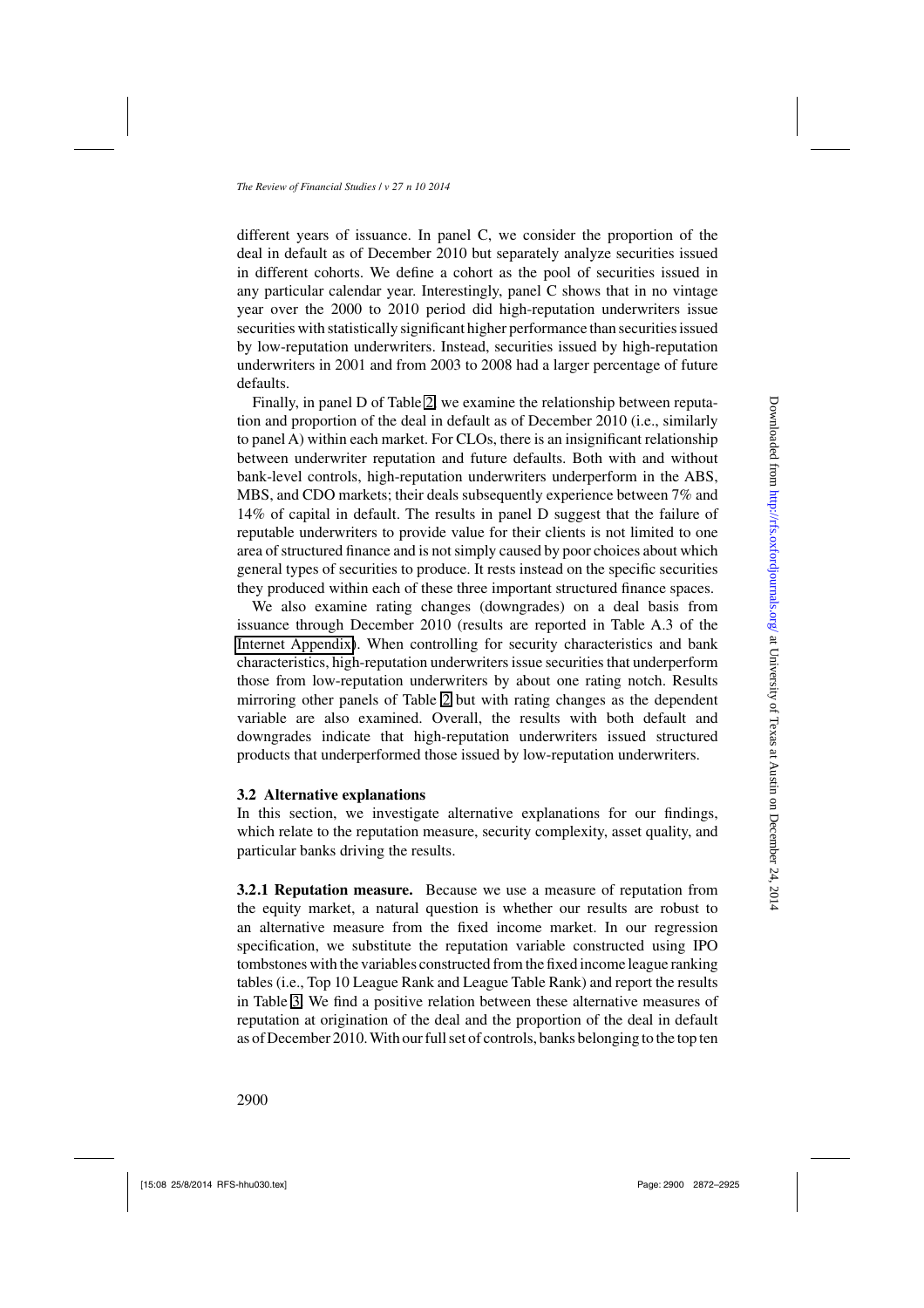<span id="page-29-0"></span>

| Table 3                     |  |
|-----------------------------|--|
| <b>Alternative measures</b> |  |

|                                                             | (1)             | (2)                        | (3)                   | (4)             | (5)                   | (6)                   |
|-------------------------------------------------------------|-----------------|----------------------------|-----------------------|-----------------|-----------------------|-----------------------|
| Top 10 league rank                                          | 0.043<br>(4.97) | 0.024<br>(3.61)            | 0.037<br>(4.65)       |                 |                       |                       |
| League rank                                                 |                 |                            |                       | 0.009<br>(3.93) | 0.005<br>(2.45)       | 0.003<br>(1.70)       |
| US deal                                                     |                 | 0.149<br>(3.81)            | 0.147<br>(4.07)       |                 | 0.150<br>(3.86)       | 0.148<br>(4.07)       |
| Amount                                                      |                 | $-0.011$<br>$(-1.71)$      | $-0.006$<br>$(-1.05)$ |                 | $-0.011$<br>$(-1.69)$ | $-0.006$<br>$(-1.02)$ |
| Maturity                                                    |                 | 0.059<br>(4.22)            | 0.062<br>(3.40)       |                 | 0.058<br>(4.21)       | 0.060<br>(3.34)       |
| Initial rating                                              |                 | 0.010<br>(1.87)            | 0.015<br>(2.70)       |                 | 0.010<br>(1.91)       | 0.015<br>(2.71)       |
| <b>AAA</b> fraction                                         |                 | $-0.054$<br>$(-1.76)$      | $-0.035$<br>$(-0.98)$ |                 | $-0.052$<br>$(-1.68)$ | $-0.033$<br>$(-0.93)$ |
| Synthetic                                                   |                 | 0.180<br>(4.26)            | 0.177<br>(3.76)       |                 | 0.179<br>(4.26)       | 0.176<br>(3.77)       |
| Investment bank                                             |                 | 0.008<br>(1.11)            | 0.013<br>(1.69)       |                 | 0.011<br>(1.50)       | 0.017<br>(2.00)       |
| Bank size                                                   |                 |                            | $-0.013$<br>$(-1.42)$ |                 |                       | $-0.008$<br>$(-0.81)$ |
| Bank book-to-market                                         |                 |                            | $-0.006$<br>$(-1.03)$ |                 |                       | $-0.006$<br>$(-1.07)$ |
| Credit enhancement control<br>Vintage by type fixed effects | $\mathbf X$     | $\mathbf x$<br>$\mathbf X$ | $\mathbf X$<br>X      | $\mathbf X$     | X<br>$\mathbf x$      | X<br>$\mathbf X$      |
|                                                             |                 |                            |                       |                 |                       |                       |
| Adjusted $R^2$                                              | 0.420           | 0.459                      | 0.487                 | 0.419           | 0.459                 | 0.486                 |
| Observations                                                | 14,474          | 14,470                     | 11,395                | 14,474          | 14,470                | 11,395                |

This table reports estimation results of regression models in which the dependent variable is the proportion of the deal that is rated in default as of December 2010. The main variables of interest are an indicator variable set equal to one when the underwriter belongs to the top ten of the league rank table of fixed income desks (Top 10 League Rank) in Columns 1, 2, and 3, and the negative of the natural logarithm of the deal's underwriter position in the league rank table of fixed income desks (League Rank) Columns 4, 5, and 6. Both variables are measured as of the issuance date of the security they are paired with. For deals that have more than one underwriter, we consider the rank of the highest placed underwriter. Other control variables are the natural logarithm of the size of the deal in billion dollars (Amount), the natural logarithm of the maturity of the securities in years (Maturity), the value-weighted rating of the securities comprising a deal as of the date of issuance (Initial Rating), the fraction of AAA-rated securities as of the issuance date relative to the size of the deal (AAA Fraction), an indicator variable that identifies deals that are backed, in part or in full, by positions in CDS contracts (Synthetic), and an indicator variable equal to one for securities that are produced by an investment bank (Investment Bank). We also include controls at the underwriter level measured at the deal issuance date: the natural logarithm of the total assets of the underwriter (Bank Size) and the ratio of book equity capital to the market value of the underwriter (Bank Book-to-Market). Estimated coefficients are reported along with *t*-statistics based on standard errors clustered by vintage (semester) by type, in parenthesis. The type refers to the type of collateral that is (predominantly) backing up the deals, as presented in Table [1.](#page-15-0) Most regression specifications contain vintage (semester) by type fixed effects and a set of indicator variables that are set equal to one when the deal has one of the following credit enhancements: collateral account, cross-collateralization, insurance wrap, letter of credit, overcollateralization, reserve account, spread account, and subordination. A constant is estimated but not reported. The data are organized at the deal level, so that all securities (i.e., tranches) that are backed by the same assets are grouped together into a deal. The sample is from January 2000 to December 2010, and the data are from Bloomberg.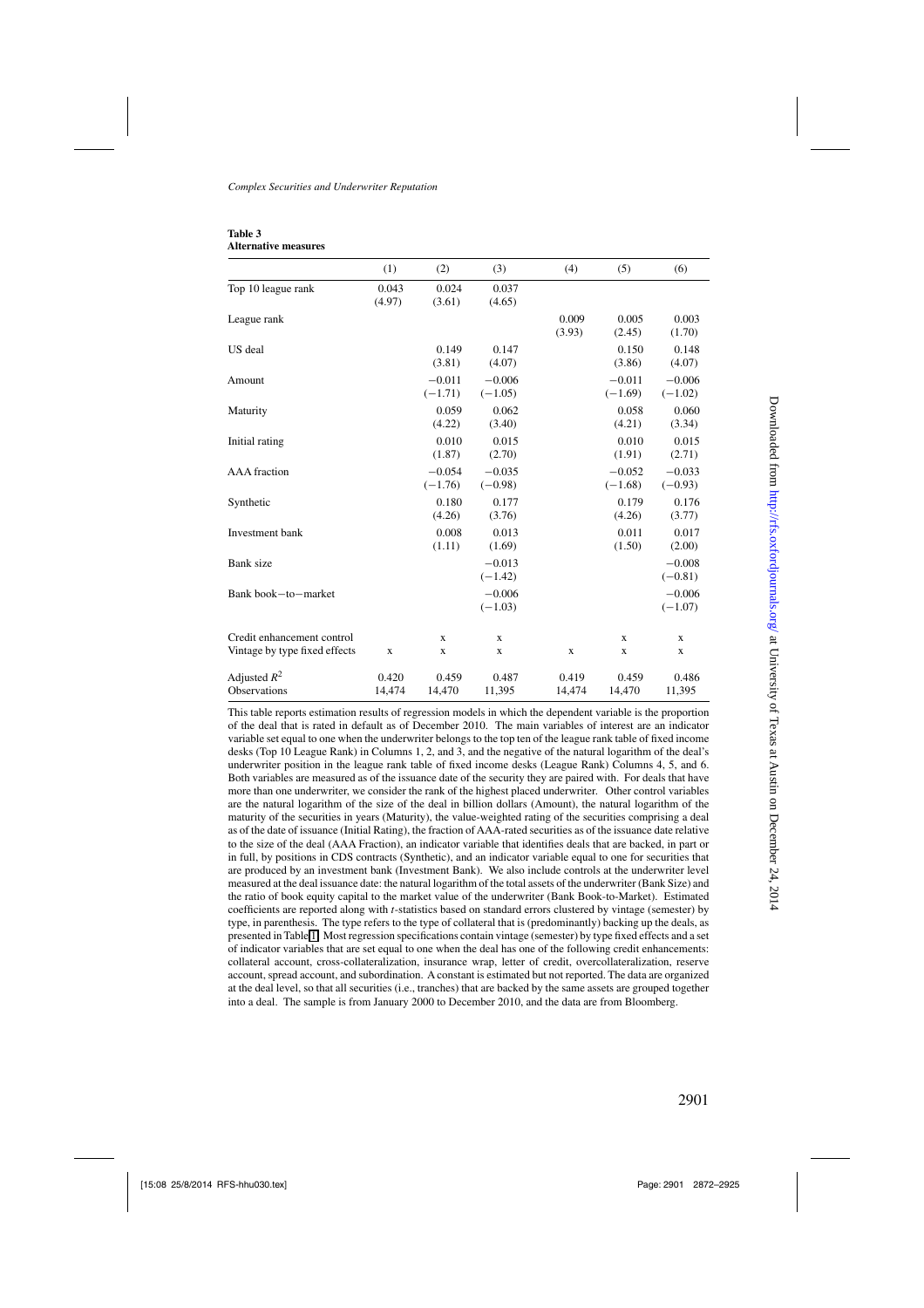of the league tables have 3.7% more capital in default than banks ranked lower than ten. Overall, the evidence does not support the conventional wisdom that reputable underwriters issue better securities.

An additional concern with the IPO reputation measure is that the great majority of the securities are classified as originating by the high-reputation group.We address this problem in three ways. First, as described in the previous section, we also consider the underwriter's rank in the league table. The total volume of securities originated by underwriters in the top ten of the league table accounts for 51% of the deals, thus providing a more even split of the sample. As shown in Table [3,](#page-29-0) we still obtain a significant and economically important difference in performance.

Second, we address the problem in the context of our main measure of reputation by adopting a bootstrap matching procedure that is designed to balance the sample composition.<sup>19</sup> Results are displayed in Figure [5,](#page-31-0) where we compare the sample mean percentage of deal in default for the actual group of low-reputation deals to the bootstrap distribution of matched deals with high reputation. The null hypothesis that the sample mean proportion of deal in default for the low-reputation group is drawn from the bootstrap distribution of the sample mean of matched high-reputation deals is rejected at any conventional significance level.

Third, we repeat our regressions for which the dependent variable is the percentage of the deal in default as of December 2010 but disaggregate the reputation variables into finer groups. We consider four categories for the IPO reputation: score equal to 9, score equal to 8, score equal to 7, and those below seven. We also evaluate four categories for the league table measure: rank between 1 and 10, rank between 11 and 25, rank between 26 and 200, and those beyond 200.<sup>20</sup> We estimate the first three and let the constant absorb the effect of the remaining group.

Aside from disentangling the magnitude of the effect of reputation on performance for various "levels" of reputation, this analysis also allows us to potentially detect any nonmonotonicity in the relationship. Results are reported in Internet Appendix Table A.6. Based on the IPO measure, there is no detectable difference between a reputation of 8 and 9. This may reflect the relatively flat relationship between the commitment probability and the probability of producing time bombs, as shown in Figure 1, panel B. As such, this provides some evidence in favor of an interpretation of our results in which reputation is "undeserved" in the sense that the true commitment probability does not match the prior on the commitment probability. In this case, a marginally

<sup>&</sup>lt;sup>19</sup> We randomly assign each low-reputation deal to a high-reputation deal with the same characteristics: collateral type, issue amount, calendar quarter of issuance, issuance rating (within one notch), proportion of tranches in default (within 10%), synthetic composition of the collateral, type of bank (investment versus commercial), and credit enhancements. We repeat the random assignment 5,000 times with replacement.

<sup>20</sup> The break points for the grouping are chosen so that all the groups other than the first one have approximately the same amount of capital issued.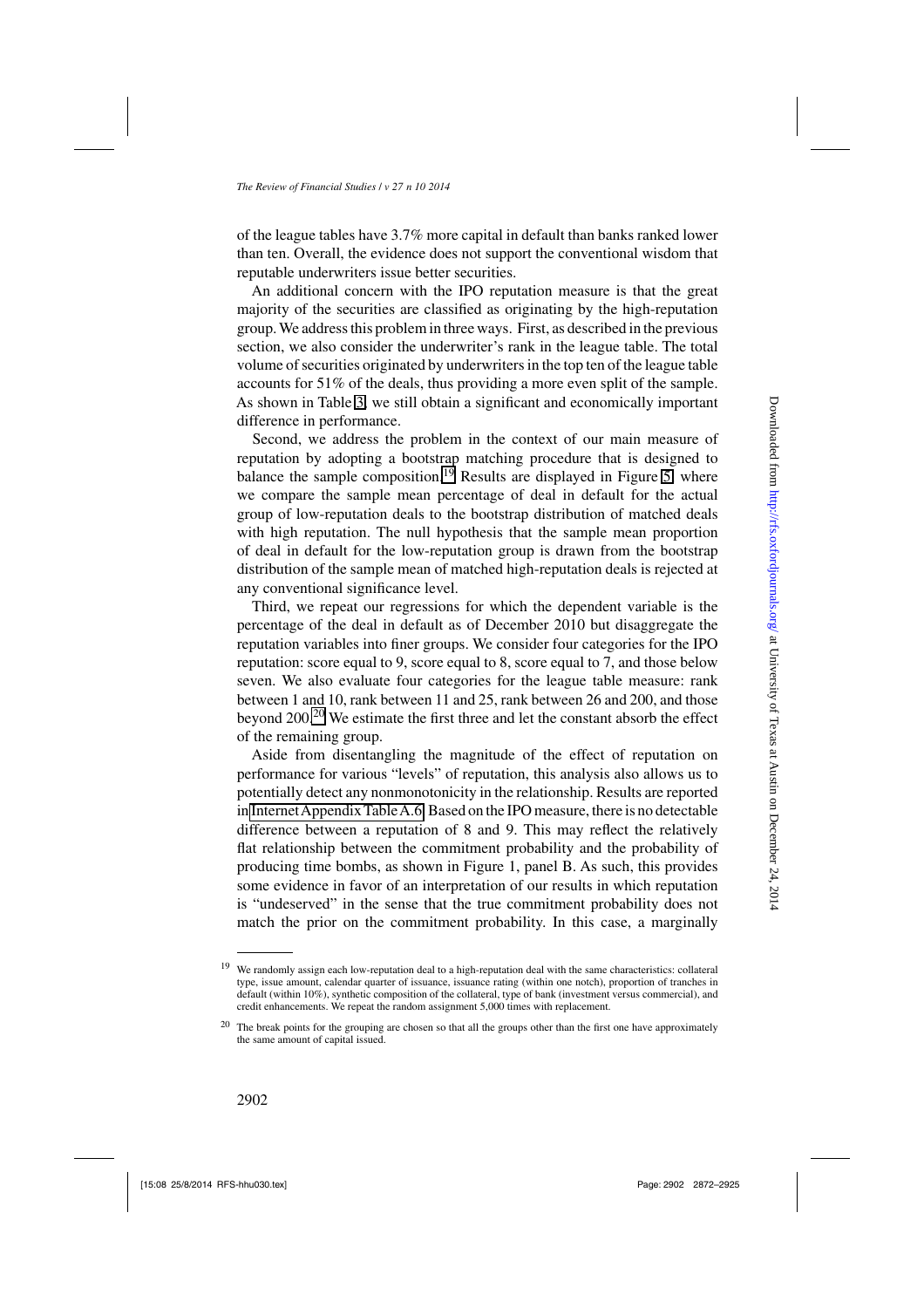<span id="page-31-0"></span>

**Figure 5 Bootstrap distribution of proportions of deal in default**

This figure shows a comparison of the sample mean proportion of deal in default for low-reputation deals (vertical line) to the bootstrap distribution of matched high- reputation deals. We randomly assign each lowreputation deal to a high-reputation deal with the same characteristics: collateral type, issue amount, calendar quarter of issuance, issuance rating (within one notch), proportion of tranches in default (within 10%), synthetic composition of the collateral, type of bank (investment versus commercial), and credit enhancements. We repeat the random assignment 5,000 times with replacement. The reputation score is obtained from Professor Jay Ritter's website. The score is a measure of the prestige ranking of IPO underwriters obtained following the method proposed by [Carter and Manaster](#page-51-0) [\(1990\)](#page-51-0): it is on a 0 to 9 scale, and is based on the pecking order seen in "tombstone" advertisements. Underwriters with a score greater than or equal to eight are deemed "High Reputation;" underwriters with a score lower than eight are deemed "Low Reputation." For deals that have more than one underwriter, the reputation score is calculated as the maximum score across underwriters. A detailed list of the average score and the issuance volume at the bank level is available in Appendix Table A.2. The sample is from January 2000 through December 2010, and the data are from Bloomberg.

higher reputation does not appreciably change the quality of the securities produced by strategic players, and the absence of a direct effect of including more commitment types leads to a flat relationship between security payoff and commitment probability. When using the league table measure, however, we detect a more linear relationship between reputation and performance.

**3.2.2 Complexity, asset quality, housing, and AAA securities.** We first consider whether there might be an omitted variables problem associated with complexity. If high reputation is correlated with skill, perhaps only the highreputation underwriters have the ability to produce the most complex deals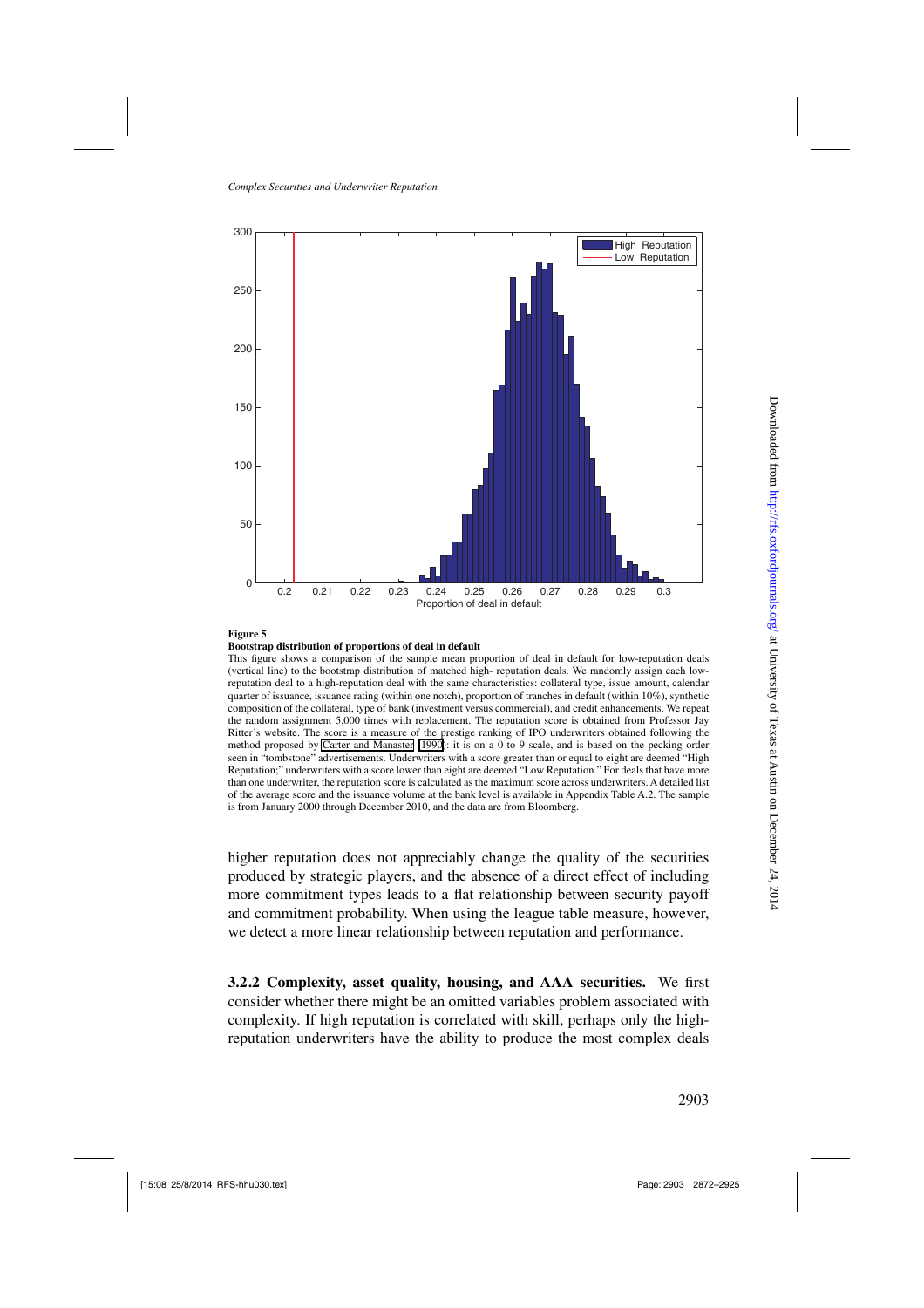within each space. Then the most complicated deals turned out to be those that were most sensitive to an economic downturn.

Our main analysis addresses this possibility through the use of fixed effects by type, by vintage, and through control variables, such as the Synthetic dummy variable. Nevertheless, as a robustness check we exclude all deals for which the collateral pool includes some synthetic asset in the form of a short position on a CDS contract written on ABS and MBS securities and re-estimate our regressions in which the dependent variable is the proportion of the deal in default as of December 2010 and the main dependent variable is either the IPO high reputation (High Reputation) or the league table high reputation (Top 10 League Rank). We report results in Columns 1 and 2 of Table [4.](#page-33-0) In this way we eliminate deals that we can identify as the most complex and check whether the relation between performance and reputation exists even among deals that are not supported by any derivative position. Deals from highreputation underwriters end up with a highly significant 8.4% more capital in default (4.4% for Top 10 League Rank underwriters).

A second possibility is that the difference in performance was just a function of high-reputation underwriters using different types of collateral. In the CDO and CLO space we have data regarding the underlying quality of the loan and can include controls as to whether the collateral is high grade or mezzanine. Estimating our specifications, where the dependent variable is the proportion of capital in default as of December 2010, for a subset of deals with these detailed data (Columns 3 and 4, Table [4\)](#page-33-0) yields similar inferences, indicating that underwriter performance is not driven by basic underlying loan quality. We address this particular point further in Section [3.3.2,](#page-37-0) where we consider a sample of RMBS for which we have detailed information about the collateral composition.

A third question is whether the poor performance of reputable underwriters is purely concentrated in housing collateral. Maybe the reputable banks specialized in securitizing housing collateral that was of a riskier nature. Because housing collateral is spread throughout MBS, ABS, and CDOs, our results could reflect that reputable banks were more active in issuing poorly performing housing-related securities and that this tendency is not adequately captured by our fixed effects and controls. To evaluate this possible explanation we narrow our focus to non-housing-related securities. Within ABS, we focus on auto loans, credit cards, equipment, and student loans, and within MBS we only include CMBS.<sup>21</sup> In Columns 5 and 6, Table [4](#page-33-0) we find a positive relationship between our measures of high reputation and the proportion of the deal in default as of December 2010.

Fourth, there may be a concern that our results are driven by lower tier tranches of deals, while the main focus of structured finance is to create AAA

<sup>21</sup> Results are similar if we exclude CMBS from this analysis.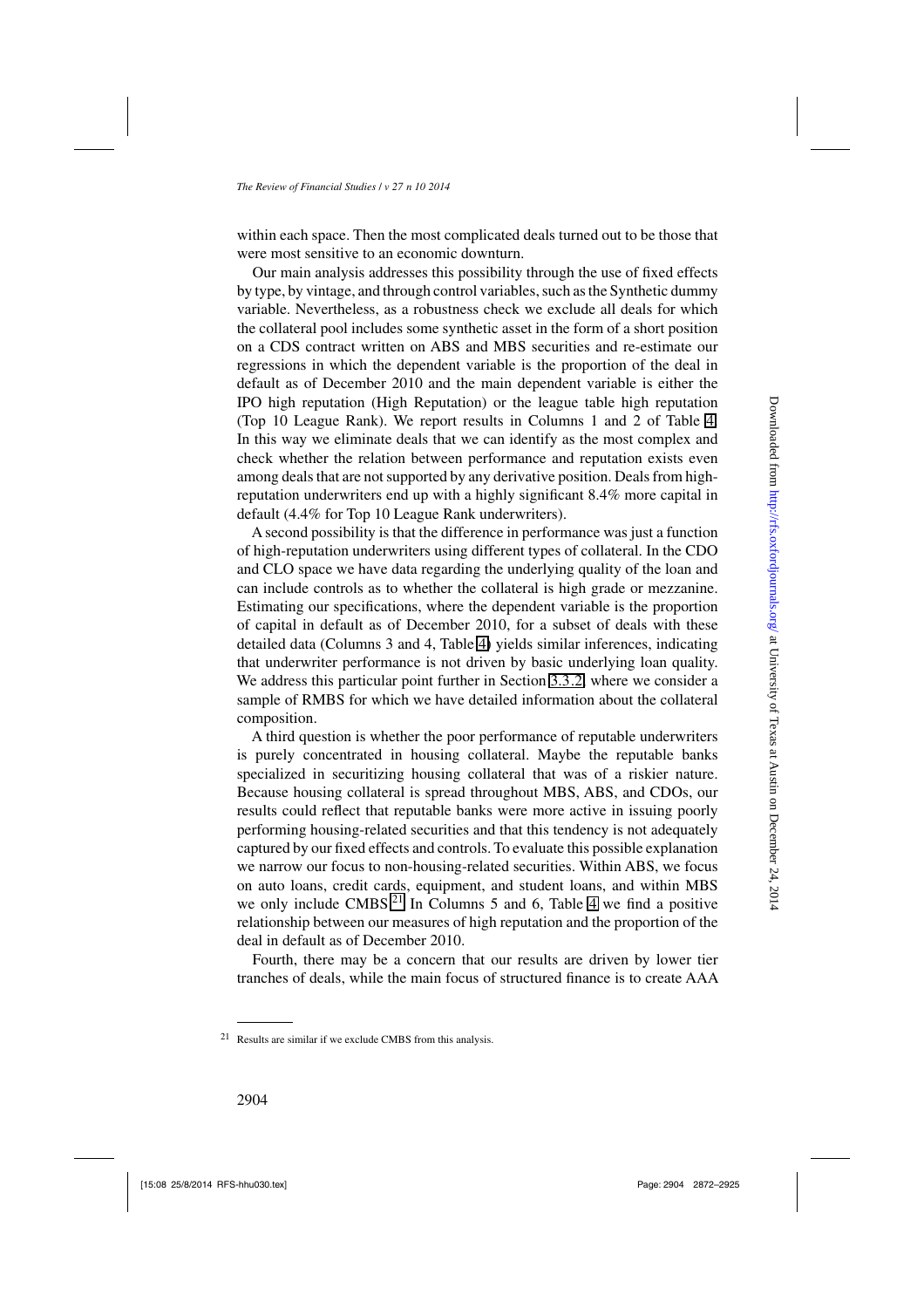<span id="page-33-0"></span>

| Table 4                             |  |  |
|-------------------------------------|--|--|
| <b>Reputation and asset quality</b> |  |  |

|                               |             | Overall       |             | CDO+CLO     |             | ABS+CMBS    | Overall             |             |
|-------------------------------|-------------|---------------|-------------|-------------|-------------|-------------|---------------------|-------------|
|                               |             | No synthetics |             | quality     |             | no housing  | <b>AAA</b> tranches |             |
|                               | (1)         | (2)           | (3)         | (4)         | (5)         | (6)         | (7)                 | (8)         |
| High reputation               | 0.084       |               | 0.075       |             | 0.051       |             | 0.063               |             |
|                               | (4.56)      |               | (2.68)      |             | (3.72)      |             | (3.39)              |             |
| Top 10 league rank            |             | 0.044         |             | 0.017       |             | 0.022       |                     | 0.029       |
|                               |             | (5.69)        |             | (0.83)      |             | (2.60)      |                     | (3.67)      |
| US deal                       | 0.149       | 0.140         | 0.132       | 0.116       | 0.050       | 0.045       | 0.164               | 0.154       |
|                               | (3.83)      | (3.74)        | (4.02)      | (4.44)      | (2.54)      | (2.36)      | (4.15)              | (4.11)      |
| Amount                        | $-0.008$    | $-0.008$      | $-0.014$    | $-0.011$    | $-0.030$    | $-0.031$    | $-0.013$            | $-0.009$    |
|                               | $(-1.16)$   | $(-1.27)$     | $(-1.56)$   | $(-0.85)$   | $(-3.10)$   | $(-3.17)$   | $(-1.54)$           | $(-1.14)$   |
| Maturity                      | 0.031       | 0.041         | 0.155       | 0.157       | 0.026       | 0.028       | 0.042               | 0.050       |
|                               | (2.21)      | (2.71)        | (6.78)      | (6.91)      | (2.11)      | (2.03)      | (1.86)              | (2.08)      |
| Initial rating                | 0.016       | 0.012         | 0.017       | 0.014       | 0.012       | 0.013       | $-0.005$            | $-0.008$    |
|                               | (3.10)      | (1.99)        | (1.84)      | (1.67)      | (1.62)      | (1.68)      | $(-0.43)$           | $(-0.69)$   |
| <b>AAA</b> fraction           | $-0.019$    | $-0.044$      | $-0.036$    | $-0.058$    | 0.036       | 0.043       | 0.008               | $-0.009$    |
|                               | $(-0.53)$   | $(-1.18)$     | $(-0.82)$   | $(-1.49)$   | (0.79)      | (0.88)      | (0.14)              | $(-0.15)$   |
| Synthetic                     |             |               | 0.154       | 0.153       |             |             | 0.215               | 0.212       |
|                               |             |               | (4.33)      | (4.03)      |             |             | (3.92)              | (3.90)      |
| Low quality                   |             |               | 0.110       | 0.101       |             |             |                     |             |
|                               |             |               | (5.42)      | (4.54)      |             |             |                     |             |
| Investment bank               | 0.016       | 0.024         | $-0.001$    | 0.003       | 0.008       | 0.017       | 0.009               | 0.002       |
|                               | (2.33)      | (2.83)        | $(-0.05)$   | (0.16)      | (0.88)      | (1.67)      | (1.35)              | (0.29)      |
| Bank size                     | $-0.007$    | $-0.020$      | 0.001       | 0.002       | $-0.004$    | $-0.003$    | $-0.001$            | $-0.016$    |
|                               | $(-1.06)$   | $(-2.13)$     | (0.07)      | (0.19)      | $(-0.47)$   | $(-0.43)$   | $(-0.07)$           | $(-1.68)$   |
| Bank book-to-market           | $-0.003$    | $-0.002$      | $-0.022$    | $-0.015$    | $-0.002$    | $-0.001$    | $-0.009$            | $-0.008$    |
|                               | $(-0.53)$   | $(-0.45)$     | $(-0.59)$   | $(-0.42)$   | $(-1.13)$   | $(-0.61)$   | $(-2.46)$           | $(-2.04)$   |
| Credit enhancement control    | $\mathbf x$ | x             | X           | x           | x           | $\mathbf x$ | X                   | $\mathbf x$ |
| Vintage by type fixed effects | $\mathbf X$ | $\mathbf x$   | $\mathbf x$ | $\mathbf x$ | $\mathbf x$ | $\mathbf x$ | $\mathbf x$         | $\mathbf x$ |
| Adjusted $R^2$                | 0.479       | 0.474         | 0.653       | 0.651       | 0.188       | 0.193       | 0.528               | 0.518       |
| Observations                  | 10,436      | 10,604        | 2,135       | 2,141       | 1,921       | 1,821       | 9,058               | 9,233       |

This table reports estimation results of regression models in which the dependent variable is the proportion of the deal that is rated in default as of December 2010. In Columns 1 and 2, we report results in which the dependent variables are based only on the tranches that were rated AAA at issuance. In Columns 3 and 4, we report results obtained excluding deals that are synthetics (i.e., the collateral pool contains some short position in credit default swaps); in Columns 5 and 6, we only consider nonhousing ABS and CMBS deals. In Columns 7 and 8, we report results for CLO and CDO deals for which we have information about the quality of the collateral assets. The main variable of interest is either an indicator variable (High Reputation) set equal to one for deals with an underwriter IPO reputation score larger or equal to eight, or an indicator variable set equal to one when the underwriter belongs to the top ten of the league rank table of fixed income desks (Top 10 League Rank). Other control variables are the natural logarithm of the size of the deal in billion dollars (Amount), the natural logarithm of the maturity of the securities in years (Maturity), the valueweighted rating of the securities comprising a deal as of the date of issuance (Initial Rating), the fraction of AAA-rated securities as of the issuance date relative to the size of the deal (AAA Fraction), an indicator variable that identifies deals that are backed, in part or in full, by positions in CDS contracts (Synthetic), and an indicator variable equal to one for securities that are produced by an investment bank (Investment Bank). We also include controls at the underwriter level measured at the deal issuance date: the natural logarithm of the total assets of the underwriter (Bank Size) and the ratio of book equity capital to the market value of the underwriter (Bank Book-to-Market). Estimated coefficients are reported along with *t*-statistics based on standard errors clustered by vintage (semester) by type, in parenthesis. The type refers to the type of collateral that is (predominantly) backing the deals, as presented in Table [1.](#page-15-0) All regression specifications contain vintage (semester) by type fixed effects and a set of indicator variables that are set equal to one when the deal has one of the following credit enhancements: collateral account, cross-collateralization, insurance wrap, letter of credit, overcollateralization, reserve account, spread account, and subordination. A constant is estimated but not reported. The data are organized at the deal level, so that all securities (i.e., tranches) that are backed by the same assets are grouped together into a deal. The sample is from January 2000 to December 2010, and the data are from Bloomberg.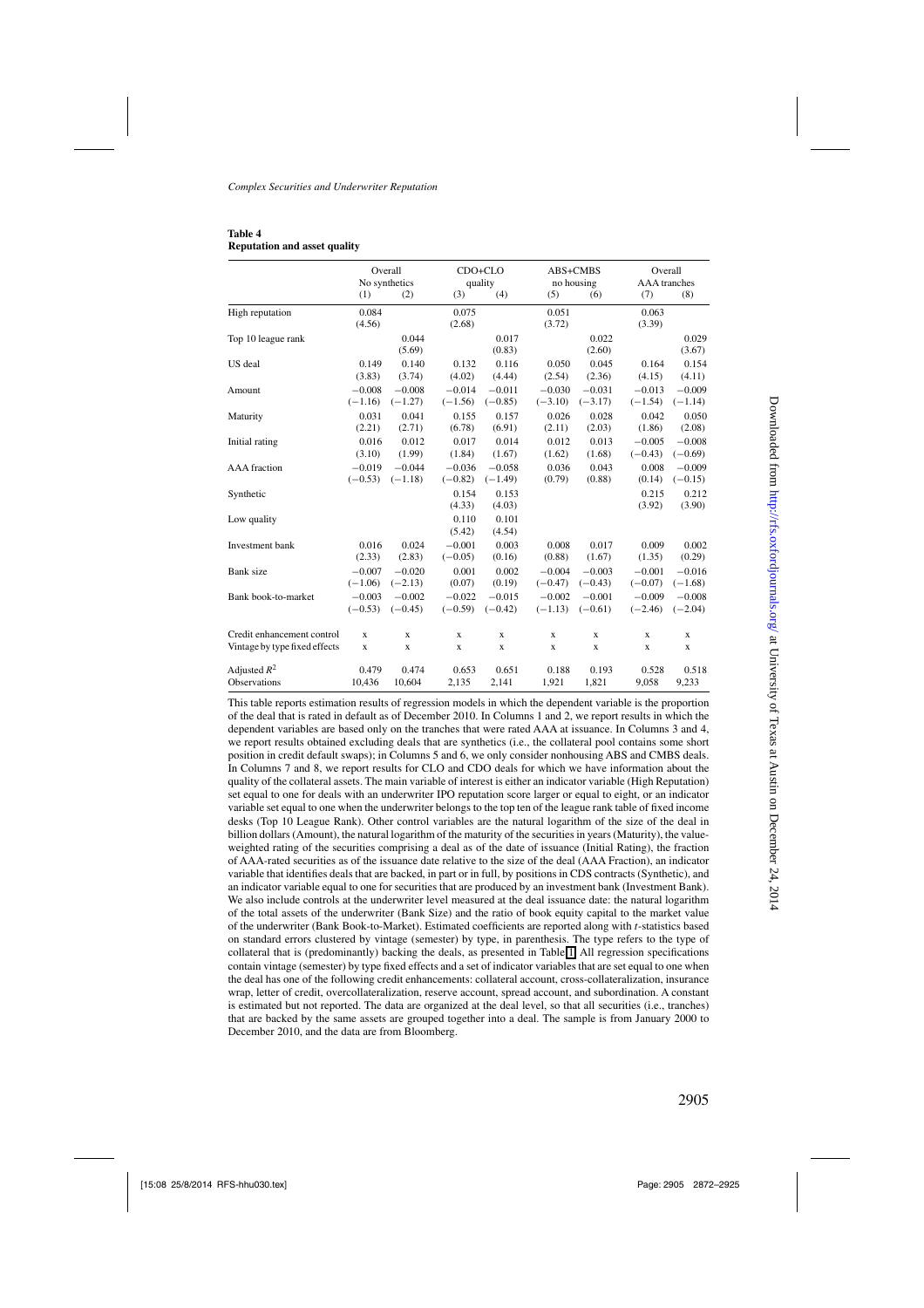tranches. Perhaps, then, the focus should be only on these highly rated tranches. These are also likely to be the tranches that are bought by investors who are most reliant upon ratings and the reputation of the underwriter, rather than on their own analysis. In the final two specifications, Columns 7 and 8 of Table [4,](#page-33-0) we estimate our regressions, where the dependent variable is the proportion of the deal in default as of December 2010 and include only the performance of tranches rated AAA at issuance. We find that high-reputation banks issue structured products in which an additional 6.3% of the collateral ends in default (2.9% for Top 10 League Rank banks), even after controlling for fixed effects and bank characteristics.

**3.2.3 Lehman Brothers, Bear Sterns, and bank identity.** It is well known that two large and reputable investment banks, Lehman Brothers and Bear Sterns, failed because of their exposure to structured products. Perhaps the presence of these large banks with high reputation scores in our data drives the presence of a positive relationship between reputation and proportion of deal in default as of December 2010. In Columns 1 and 2 of Table [5](#page-35-0) we exclude these two banks from our analysis. High reputation has a similar strong and positive relationship with default.

A second related concern is that our results could be driven by one particular underwriter of low reputation that performed particularly well. To examine the sensitivity of our findings to the performance of particular banks, we take the largest five banks with low reputation and exclude them from the analysis. Results are reported in Columns 3 and 4 of Table [5.](#page-35-0) The economic and statistical significance of the findings are similar with these underwriters excluded.

Third, in an attempt to shed more light on the functional form of the relationship between reputation and performance, we remove underwriters in the tails of the reputation distribution: in particular, we remove the top five underwriters with high reputation (high rank) by volume (i.e., the ones with the most issuance) and the bottom five low reputation (low rank) by volume (i.e., the one with the least issuance). Results reported in Columns 5 and 6 of Table [5](#page-35-0) show that our main results are not due to the most reputable and active banks and/or to the least reputable and least active banks.

A fourth possible concern is that our findings could be driven by differences in our U.S. versus non-U.S. dollar denominated securities.<sup>22</sup> Columns 7 and 8 of Table [5](#page-35-0) show that the performance for only U.S. securities is quite similar to our main findings.

## **3.3 Why did securities from reputable underwriters underperform?**

In this section we ask why the securities from high-reputation underwriters underperformed. First, we examine whether the underperformance is related to

<sup>&</sup>lt;sup>22</sup> We use currency of deal denomination because country of issuance is often missing in the data.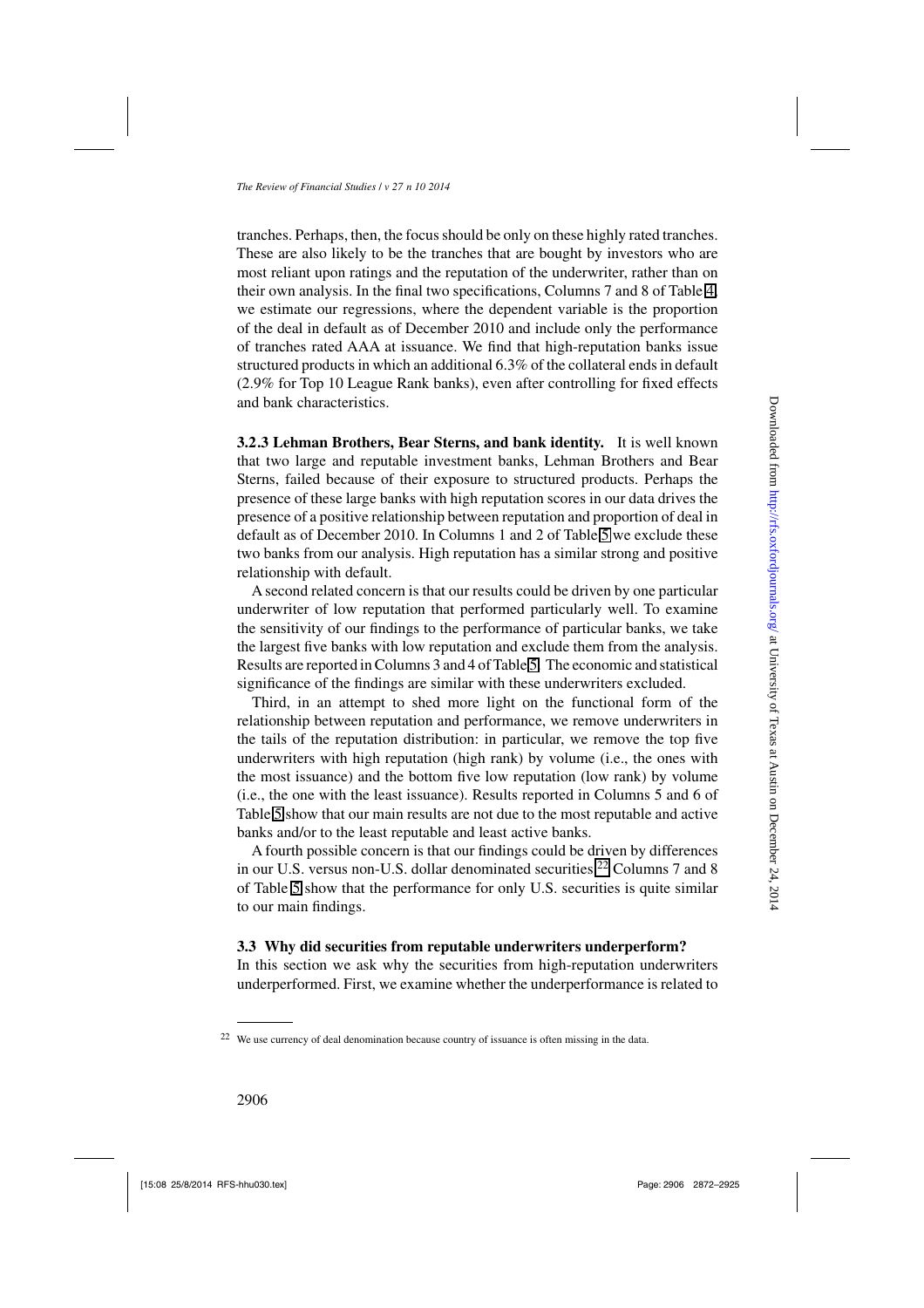#### <span id="page-35-0"></span>**Table 5 Reputation and bank identity**

|                               |                       | Overall<br>no Lehman/Bear |                       | Overall<br>no bottom rep |                       | Overall<br>no top-bottom | Overall<br>U.S. only  |                       |
|-------------------------------|-----------------------|---------------------------|-----------------------|--------------------------|-----------------------|--------------------------|-----------------------|-----------------------|
|                               | (1)                   | (2)                       | (3)                   | (4)                      | (5)                   | (6)                      | (7)                   | (8)                   |
| High reputation               | 0.080<br>(4.56)       |                           | 0.077<br>(4.42)       |                          | 0.073<br>(3.67)       |                          | 0.083<br>(4.03)       |                       |
| Top 10 league rank            |                       | 0.053<br>(6.10)           |                       | 0.045<br>(5.94)          |                       | 0.046<br>(4.27)          |                       | 0.048<br>(6.21)       |
| US deal                       | 0.139<br>(3.78)       | 0.135<br>(3.72)           | 0.154<br>(4.19)       | 0.152<br>(4.17)          | 0.143<br>(3.98)       | 0.142<br>(4.01)          |                       |                       |
| Amount                        | $-0.018$<br>$(-2.53)$ | $-0.021$<br>$(-3.08)$     | $-0.010$<br>$(-1.54)$ | $-0.013$<br>$(-1.98)$    | $-0.018$<br>$(-2.25)$ | $-0.008$<br>$(-1.20)$    | $-0.001$<br>$(-0.14)$ | $-0.005$<br>$(-0.61)$ |
| Maturity                      | 0.049<br>(2.47)       | 0.052<br>(2.50)           | 0.056<br>(3.02)       | 0.059<br>(3.05)          | 0.030<br>(1.87)       | 0.034<br>(1.98)          | 0.033<br>(2.41)       | 0.034<br>(2.29)       |
| Initial rating                | 0.014<br>(2.74)       | 0.007<br>(1.19)           | 0.015<br>(3.11)       | 0.009<br>(1.81)          | 0.014<br>(2.53)       | 0.011<br>(1.86)          | 0.018<br>(3.19)       | 0.012<br>(1.99)       |
| <b>AAA</b> fraction           | $-0.009$<br>$(-0.28)$ | $-0.038$<br>$(-1.15)$     | $-0.015$<br>$(-0.45)$ | $-0.040$<br>$(-1.20)$    | 0.005<br>(0.14)       | $-0.050$<br>$(-1.39)$    | $-0.011$<br>$(-0.28)$ | $-0.040$<br>$(-1.00)$ |
| Synthetic                     | 0.184<br>(3.40)       | 0.171<br>(3.05)           | 0.173<br>(3.51)       | 0.163<br>(3.16)          | 0.177<br>(3.68)       | 0.168<br>(3.82)          | 0.260<br>(3.17)       | 0.256<br>(3.00)       |
| Investment bank               | 0.030<br>(3.43)       | 0.047<br>(4.78)           | 0.014<br>(1.99)       | 0.029<br>(3.56)          | 0.020<br>(1.59)       | 0.013<br>(1.17)          | 0.018<br>(2.26)       | 0.030<br>(3.54)       |
| Bank size                     | $-0.011$<br>$(-0.98)$ | 0.001<br>(0.08)           | $-0.003$<br>$(-0.47)$ | $-0.007$<br>$(-0.86)$    | 0.025<br>(1.79)       | $-0.006$<br>$(-0.37)$    | $-0.003$<br>$(-0.49)$ | $-0.007$<br>$(-0.88)$ |
| Bank book-to-market           | 0.001<br>(0.08)       | $-0.000$<br>$(-0.07)$     | $-0.003$<br>$(-0.59)$ | $-0.002$<br>$(-0.32)$    | $-0.008$<br>$(-0.44)$ | $-0.026$<br>$(-1.18)$    | $-0.003$<br>$(-1.11)$ | $-0.001$<br>$(-0.32)$ |
| Credit enhancement control    | $\mathbf x$           | $\mathbf x$               | $\mathbf x$           | x                        | X                     | $\mathbf x$              | $\mathbf x$           | $\mathbf x$           |
| Vintage by type fixed effects | $\mathbf x$           | $\mathbf x$               | $\mathbf x$           | x                        | $\mathbf x$           | $\mathbf x$              | $\mathbf x$           | $\mathbf x$           |
| Adjusted $R^2$                | 0.501                 | 0.505                     | 0.497                 | 0.500                    | 0.529                 | 0.499                    | 0.500                 | 0.502                 |
| Observations                  | 8,687                 | 8,047                     | 10,859                | 10,219                   | 5,306                 | 6,455                    | 8,389                 | 7,810                 |

This table reports estimation results of regression models in which the dependent variable is the proportion of the deal that is rated in default as of December 2010. In Columns 1 and 2, we report results obtained on a sample that excludes Lehman Brothers and Bear Stearns. In Columns 3 and 4, we report results obtained excluding the five largest underwriters with low reputation; in Columns 5 and 6, we eliminate the top five high-reputation underwriters by volume and the bottom five low reputation by volume; in Columns 7 and 8, we only consider USD denominated securities. The main variable of interest is either an indicator variable (High Reputation) set equal to one for deals with an underwriter IPO reputation score larger or equal to eight, or an indicator variable set equal to one when the underwriter belongs to the top ten of the league rank table of fixed income desks (Top 10 League Rank). Other control variables are the natural logarithm of the size of the deal in billion dollars (Amount), the natural logarithm of the maturity of the securities in years (Maturity), the value-weighted rating of the securities comprising a deal as of the date of issuance (Initial Rating), the fraction of AAA-rated securities as of the issuance date relative to the size of the deal (AAA Fraction), an indicator variable that identifies deals that are backed, in part or in full, by positions in CDS contracts (Synthetic), and an indicator variable equal to one for securities that are produced by an investment bank (Investment Bank). We also include controls at the underwriter level measured at the deal issuance date: the natural logarithm of the total assets of the underwriter (Bank Size) and the ratio of book equity capital to the market value of the underwriter (Bank Book-to-Market). Estimated coefficients are reported along with *t*-statistics based on standard errors clustered by vintage (semester) by type, in parenthesis. The type refers to the type of collateral that is (predominantly) backing up the deals, as presented in Table [1.](#page-15-0) All regression specifications contain vintage (semester) by type fixed effects and a set of indicator variables that are set equal to one when the deal has one of the following credit enhancements: collateral account, crosscollateralization, insurance wrap, letter of credit, overcollateralization, reserve account, spread account, and subordination. A constant is estimated but not reported. The data are organized at the deal level, so that all securities (i.e., tranches) that are backed by the same assets are grouped together into a deal. The sample is from January 2000 to December 2010, and the data are from Bloomberg.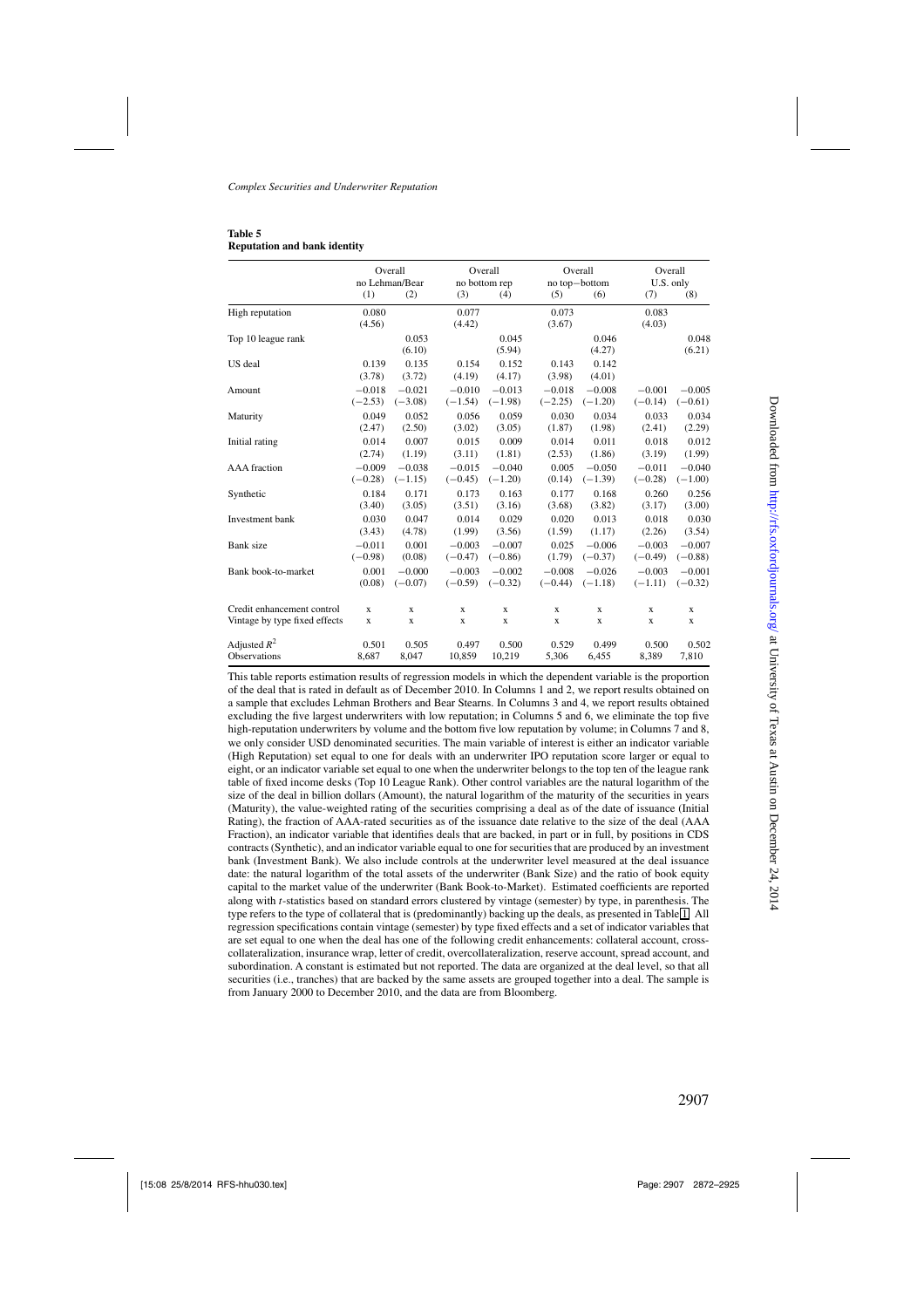risk that investors perceived at the time the securities were created. Second, we examine whether the underperformance is related to properties of the collateral pool that is supporting the deals.

**3.3.1 Did investors recognize that securities from reputable underwriters were riskier?** It is possible that high-reputation underwriters specialized in the production of securities with higher risk, but such risks are not captured by our extensive controls. Perhaps unobserved characteristics made certain deals riskier. We consider the market's perspective of the securities' risk, as measured by the par-yields to maturity that investors were requiring at issuance. If investors required higher yields from reputable underwriters, then it would appear that market participants were, at least to some degree, aware that structured products issued by such reputable underwriters were riskier. We calculate yield spreads over LIBOR for all securities issued with a rating of AAA for which the necessary information is available.<sup>23</sup> We concentrate on AAA securities because the quality of pricing data for lower tranches appears to be quite inconsistent. $24$ 

We report our analyses in Table [6.](#page-37-0) From Columns 1 and 2 of panel A, we note that, for the smaller sample for which we have valid yield data, there is a positive and typically insignificant relation between reputation and yield spreads. The relation is positive and insignificant in CLO and CDO. For ABS, the relation is positive and significant for the IPO reputation and negative and insignificant for the league table reputation measure. Overall, the relationship in panel A indicates little evidence that investors perceived issuances from high-reputation underwriters to be riskier.

In panel B of Table [6,](#page-37-0) we examine whether the relation between high reputation and future negative performance is due to perceived risk at issuance as reflected by market yields. Panel B shows that there still generally exists a positive relation between high reputation and proportion of tranches in default even after controlling for the investors' perception of risk implied by the yield spreads at issuance.

The evidence presented in Table [6](#page-37-0) does not support the hypothesis that highreputation underwriters performed poorly simply because they were assembling deals that the market knew were riskier.

<sup>&</sup>lt;sup>23</sup> A large fraction of the securities have floating rates in the form of a spread to LIBOR. For those securities we compute the yield by first finding the comparable swap rate (fix to LIBOR). We then add back the spread and subtract LIBOR. For fixed rate securities, we compute yields in the traditional way and then subtract LIBOR. We then compute a principal weighted average to determine a yield spread at the deal level.

<sup>24</sup> We report in Table A.9 of the [Internet Appendix](http://rfs.oxfordjournals.org/lookup/suppl/doi:10.1093/rfs/hhu030/-/DC1) some analyses based on subsamples for which issuance market yields could be computed for tranches with an initial rating lower than AAA. We do not find any statistically significant relation between the underwriter reputation and issuance yields for lower- rated tranches.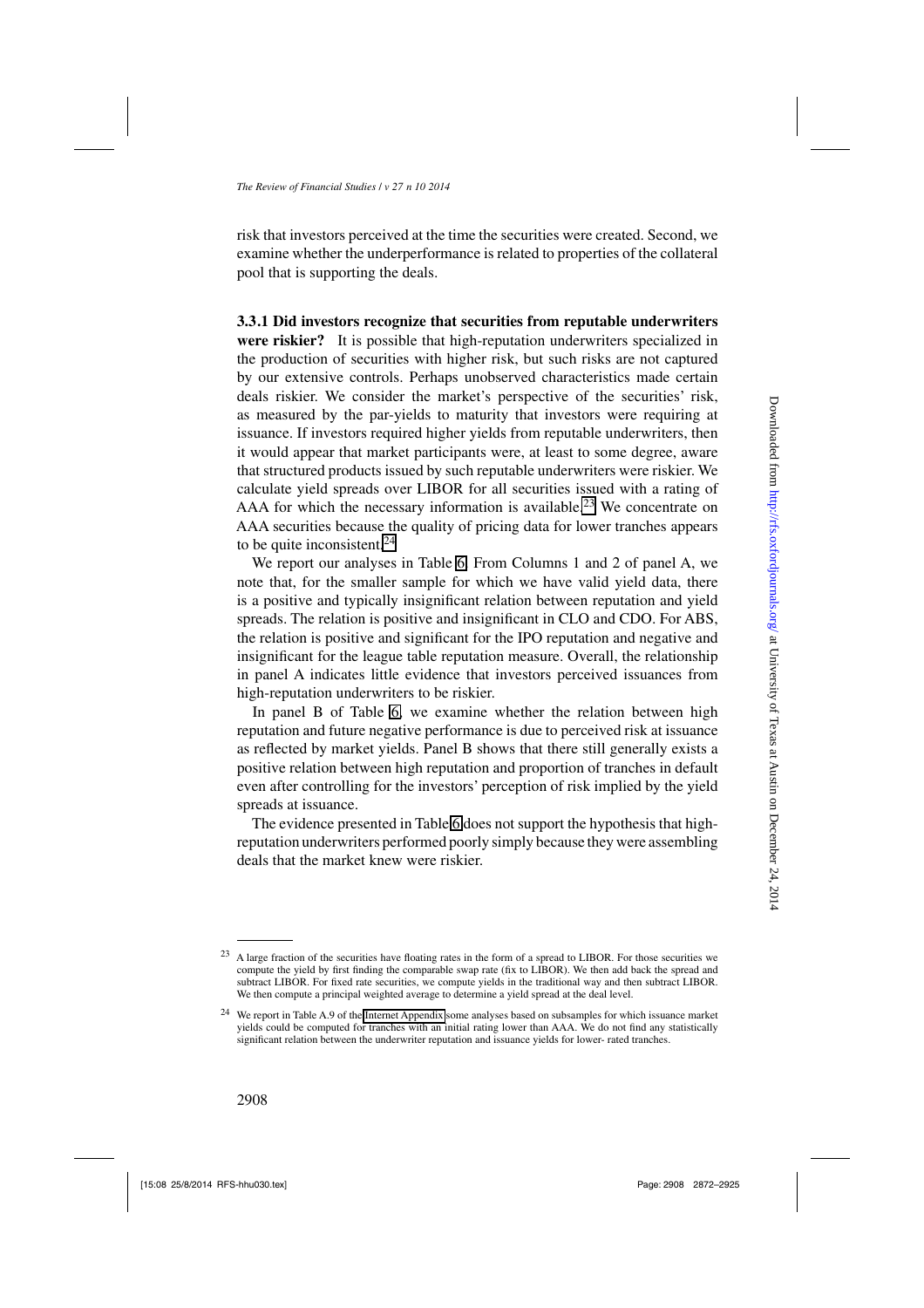#### <span id="page-37-0"></span>**Table 6 Reputation and securities risk**

#### **Panel A: Dependent variable is AAA spread**

|                                  |                       | Overall               |                       | <b>CLO</b>            |                       | <b>MBS</b>            |                       | <b>ABS</b>            |                       | CDO                   |
|----------------------------------|-----------------------|-----------------------|-----------------------|-----------------------|-----------------------|-----------------------|-----------------------|-----------------------|-----------------------|-----------------------|
|                                  | (1)                   | (2)                   | (3)                   | (4)                   | (5)                   | (6)                   | (7)                   | (8)                   | (9)                   | (10)                  |
| High reputation                  | 0.119<br>(1.34)       |                       | 0.034<br>(0.97)       |                       | 0.015<br>(0.03)       |                       | 0.143<br>(2.41)       |                       | 0.034<br>(0.82)       |                       |
| Top 10 league rank               |                       | 0.072<br>(1.66)       |                       | 0.003<br>(0.14)       |                       | 0.248<br>(2.02)       |                       | $-0.033$<br>$(-1.03)$ |                       | 0.013<br>(0.41)       |
| US deal                          | 0.269<br>(2.77)       | 0.278<br>(2.92)       | $-0.077$<br>$(-0.71)$ | $-0.078$<br>$(-0.73)$ | 1.150<br>(0.90)       | 1.258<br>(1.08)       | 0.293<br>(2.97)       | 0.315<br>(3.17)       | 0.102<br>(1.18)       | 0.088<br>(1.04)       |
| Amount                           | $-0.092$<br>$(-2.84)$ | $-0.105$<br>$(-3.31)$ | $-0.076$<br>$(-3.25)$ | $-0.070$<br>$(-2.74)$ | 0.041<br>(0.40)       | 0.046<br>(0.44)       | $-0.182$<br>$(-8.63)$ | $-0.187$<br>$(-8.59)$ | $-0.113$<br>$(-6.79)$ | $-0.112$<br>$(-6.74)$ |
| Maturity                         | 0.189<br>(3.96)       | 0.146<br>(3.20)       | 0.008<br>(0.19)       | $-0.046$<br>$(-0.81)$ | $-0.162$<br>$(-0.76)$ | $-0.233$<br>$(-1.11)$ | 0.289<br>(5.09)       | 0.252<br>(4.59)       | 0.072<br>(1.48)       | 0.066<br>(1.39)       |
| Initial rating                   | 0.015<br>(0.44)       | 0.025<br>(0.67)       | 0.024<br>(0.74)       | 0.003<br>(0.09)       | 0.323<br>(1.44)       | 0.337<br>(1.59)       | $-0.109$<br>$(-2.57)$ | $-0.078$<br>$(-1.78)$ | 0.011<br>(0.81)       | 0.003<br>(0.21)       |
| <b>AAA</b> fraction              | 0.004<br>(0.03)       | 0.099<br>(0.55)       | $-0.032$<br>$(-0.20)$ | $-0.067$<br>$(-0.41)$ | 1.655<br>(1.70)       | 1.894<br>(1.98)       | $-0.270$<br>$(-1.34)$ | $-0.190$<br>$(-0.89)$ | $-0.046$<br>$(-0.51)$ | $-0.075$<br>$(-0.74)$ |
| Synthetic                        | 0.083<br>(2.17)       | 0.091<br>(2.34)       | 0.026<br>(0.31)       | 0.011<br>(0.13)       |                       |                       |                       |                       | 0.079<br>(2.89)       | 0.083<br>(2.80)       |
| Investment bank                  | $-0.052$<br>$(-0.82)$ | $-0.012$<br>$(-0.17)$ | $-0.010$<br>$(-0.37)$ | 0.013<br>(0.53)       | $-0.228$<br>$(-1.25)$ | $-0.109$<br>$(-0.57)$ | 0.035<br>(1.18)       | 0.061<br>(1.81)       | $-0.013$<br>$(-0.44)$ | $-0.005$<br>$(-0.20)$ |
| Bank size                        | $-0.105$<br>$(-2.92)$ | $-0.035$<br>$(-1.00)$ | $-0.007$<br>$(-0.36)$ | 0.015<br>(0.59)       | $-0.295$<br>$(-3.82)$ | $-0.154$<br>$(-1.69)$ | $-0.029$<br>$(-1.03)$ | 0.001<br>(0.07)       | 0.036<br>(1.02)       | 0.036<br>(1.01)       |
| Bank book-to-market              | 0.022<br>(0.35)       | 0.035<br>(0.68)       | 0.078<br>(0.73)       | 0.055<br>(0.50)       | 0.221<br>(1.23)       | 0.210<br>(1.17)       | $-0.003$<br>$(-0.09)$ | 0.005<br>(0.16)       | 0.028<br>(0.41)       | 0.022<br>(0.34)       |
| Credit enhancement               | $\mathbf x$           | $\mathbf x$           | $\mathbf{x}$          | $\mathbf x$           | $\mathbf x$           | X                     | $\mathbf x$           | $\mathbf x$           | X                     | $\mathbf x$           |
| Vintage by type fixed<br>effects | $\mathbf x$           | $\mathbf x$           | $\mathbf x$           | $\mathbf x$           | $\mathbf x$           | $\mathbf x$           | $\mathbf x$           | $\mathbf x$           | $\mathbf x$           | $\mathbf x$           |
| Adjusted $R^2$                   | 0.339                 | 0.338                 | 0.595                 | 0.543                 | 0.037                 | 0.033                 | 0.493                 | 0.482                 | 0.525                 | 0.514                 |
| Observations                     | 8,072                 | 8,201                 | 904                   | 911                   | 2,564                 | 2,638                 | 3.674                 | 3,731                 | 930                   | 921                   |

**3.3.2 Did correlations and collateral quality relate to high-reputation underperformance?** We now examine whether the underperformance of securities originated by high-reputation underwriters was related to properties of the collateral pool that support the deals. Our goal is to investigate the possible mechanisms that led to the underperformance. Specifically, we consider how correlations and collateral quality are related to reputation.

We focus our attention on a subsample of data for which detailed information about the collateral pool composition is available. In particular, we focus on residential MBS deals that are in our main Bloomberg dataset (i.e., ABS Home Equity (subprime) plus residential MBS) and that are covered by ABSnet.<sup>25</sup>

ABSnet data provide access to loan-level data that give a finer classification of the quality of the mortgages and allow us to construct measures of collateral correlation/concentration. We follow [Nadauld, Sherlund, and Vorkink](#page-52-0) [\(2011](#page-52-0))

<sup>&</sup>lt;sup>25</sup> ABSNet data includes most of the universe of nonagency loans securitized from 2002 through 2008. We thank Gonzalo Maturana for constructing and sharing the relevant variables.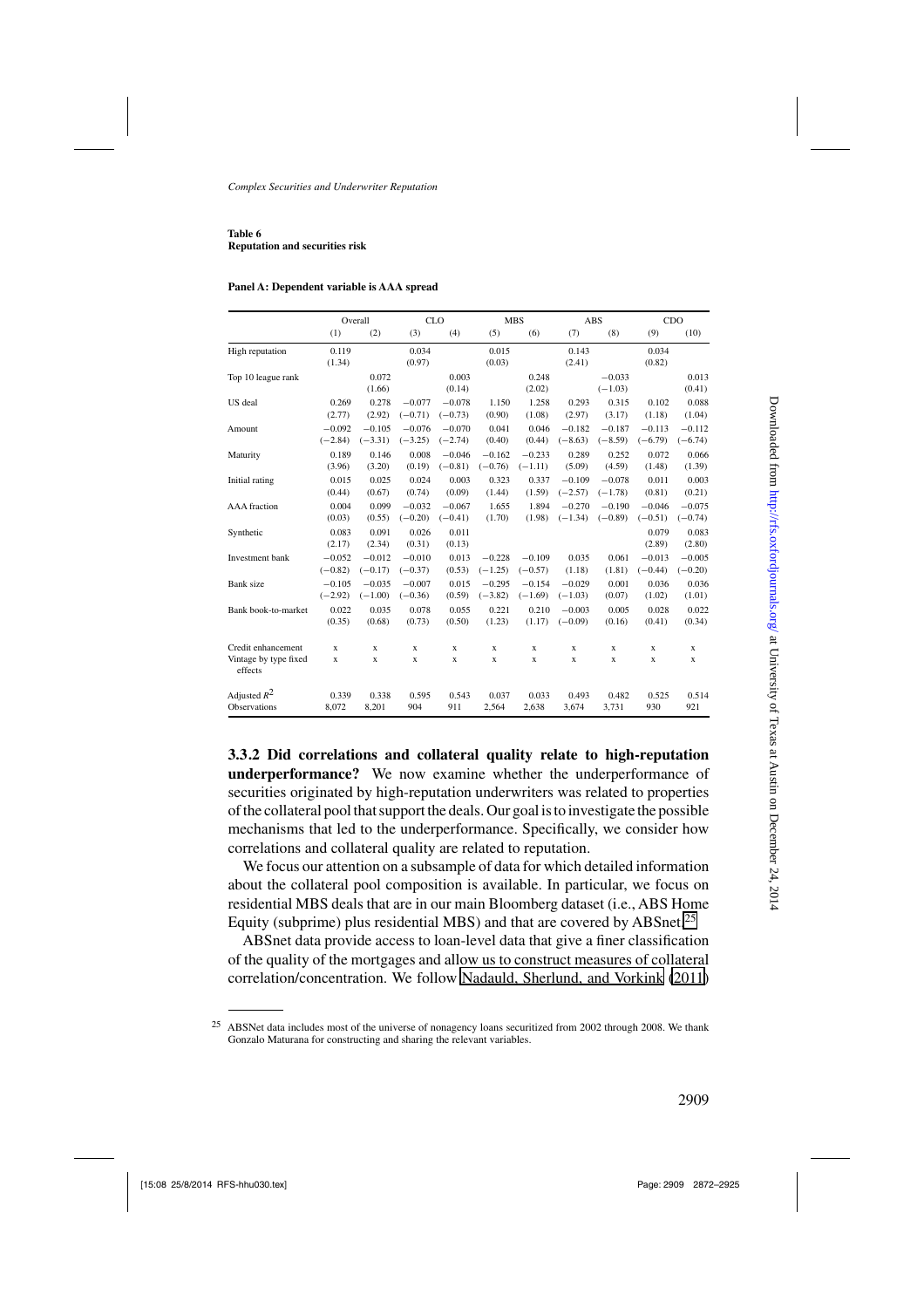|                                  |                 | Overall         |                       | <b>CLO</b>            |                 | <b>MBS</b>      |                 | ABS             |                 | CDO             |
|----------------------------------|-----------------|-----------------|-----------------------|-----------------------|-----------------|-----------------|-----------------|-----------------|-----------------|-----------------|
|                                  | (1)             | (2)             | (3)                   | (4)                   | (5)             | (6)             | (7)             | (8)             | (9)             | (10)            |
| High reputation                  | 0.073<br>(4.08) |                 | $-0.036$<br>$(-1.17)$ |                       | 0.072<br>(2.85) |                 | 0.048<br>(1.81) |                 | 0.165<br>(3.65) |                 |
| Top 10 league rank               |                 | 0.037<br>(4.89) |                       | $-0.008$<br>$(-0.56)$ |                 | 0.035<br>(3.45) |                 | 0.054<br>(4.47) |                 | 0.038<br>(1.21) |
| US deal                          | 0.100           | 0.089           | 0.015                 | 0.009                 | 0.099           | 0.096           | 0.034           | 0.035           | 0.362           | 0.332           |
|                                  | (4.01)          | (3.70)          | (0.80)                | (0.53)                | (2.77)          | (3.02)          | (1.67)          | (1.51)          | (5.66)          | (5.65)          |
| Amount                           | $-0.002$        | $-0.000$        | $-0.016$              | $-0.013$              | $-0.010$        | $-0.003$        | $-0.003$        | $-0.003$        | 0.010           | 0.013           |
|                                  | $(-0.20)$       | $(-0.01)$       | $(-0.90)$             | $(-0.74)$             | $(-1.14)$       | $(-0.27)$       | $(-0.23)$       | $(-0.22)$       | (0.47)          | (0.74)          |
| Maturity                         | 0.073           | 0.078           | 0.053                 | 0.062                 | 0.051           | 0.039           | 0.004           | 0.003           | 0.182           | 0.191           |
|                                  | (2.98)          | (3.03)          | (1.76)                | (1.92)                | (2.62)          | (1.84)          | (0.18)          | (0.12)          | (6.91)          | (7.56)          |
| Initial rating                   | 0.020           | 0.017           | 0.028                 | 0.012                 | 0.077           | 0.074           | 0.016           | 0.009           | $-0.010$        | $-0.018$        |
|                                  | (1.60)          | (1.24)          | (1.62)                | (0.65)                | (3.56)          | (3.89)          | (0.51)          | (0.29)          | $(-0.52)$       | $(-0.85)$       |
| <b>AAA</b> fraction              | $-0.105$        | $-0.140$        | $-0.029$              | $-0.096$              | $-0.067$        | $-0.081$        | $-0.175$        | $-0.226$        | $-0.105$        | $-0.165$        |
|                                  | $(-1.84)$       | $(-2.33)$       | $(-0.27)$             | $(-0.96)$             | $(-0.56)$       | $(-0.73)$       | $(-1.53)$       | $(-1.91)$       | $(-1.19)$       | $(-1.76)$       |
| Synthetic                        | 0.168<br>(3.75) | 0.166<br>(3.72) | 0.116<br>(1.77)       | 0.143<br>(2.19)       |                 |                 |                 |                 | 0.160<br>(4.49) | 0.155<br>(4.25) |
| AAA spread                       | $-0.001$        | $-0.001$        | 0.027                 | 0.026                 | $-0.000$        | $-0.000$        | $-0.015$        | $-0.014$        | 0.010           | 0.010           |
|                                  | $(-0.89)$       | $(-0.90)$       | (1.44)                | (1.18)                | $(-0.29)$       | $(-0.17)$       | $(-1.40)$       | $(-1.25)$       | (0.32)          | (0.33)          |
| Investment bank                  | 0.013           | 0.012           | 0.007                 | $-0.000$              | 0.012           | 0.003           | 0.029           | 0.024           | $-0.008$        | 0.020           |
|                                  | (1.59)          | (1.52)          | (0.42)                | $(-0.02)$             | (0.96)          | (0.32)          | (2.09)          | (1.87)          | $(-0.24)$       | (0.70)          |
| Bank size                        | 0.010           | $-0.003$        | $-0.006$              | $-0.012$              | $-0.023$        | $-0.031$        | 0.037           | 0.017           | 0.015           | 0.019           |
|                                  | (1.18)          | $(-0.31)$       | $(-0.51)$             | $(-1.05)$             | $(-2.88)$       | $(-2.90)$       | (3.54)          | (1.74)          | (0.52)          | (0.66)          |
| Bank book-to-market              | $-0.007$        | $-0.007$        | 0.002                 | 0.014                 | $-0.004$        | 0.005           | $-0.006$        | $-0.007$        | $-0.124$        | $-0.127$        |
|                                  | $(-1.94)$       | $(-1.77)$       | (0.07)                | (0.45)                | $(-0.51)$       | (0.73)          | $(-1.19)$       | $(-1.31)$       | $(-1.71)$       | $(-2.07)$       |
| Credit enhancement               | $\mathbf x$     | $\mathbf x$     | $\mathbf x$           | $\mathbf x$           | x               | x               | x               | x               | $\mathbf x$     | x               |
| Vintage by type fixed<br>effects | $\mathbf x$     | $\mathbf x$     | $\mathbf x$           | $\mathbf x$           | $\mathbf x$     | x               | x               | x               | X               | x               |
| Adjusted $R^2$                   | 0.556           | 0.551           | 0.506                 | 0.516                 | 0.579           | 0.592           | 0.453           | 0.436           | 0.523           | 0.531           |
| Observations                     | 8,065           | 8.194           | 904                   | 911                   | 2,564           | 2,638           | 3,667           | 3,724           | 930             | 921             |

#### **Panel B: Dependent variable is proportion of deal in default**

This table reports estimation results of regression models in which the dependent variables are the average spread of AAA tranches at issuance (panel A), and the proportion of the deal in default (panel B). The main variable of interest is either an indicator variable (High Reputation) set equal to one for deals with an underwriter IPO reputation score larger or equal to eight, or an indicator variable set equal to one when the underwriter belongs to the top ten of the league rank table of fixed income desks (Top 10 League Rank). Other control variables are the natural logarithm of the size of the deal in billion dollars (Amount), the natural logarithm of the maturity of the securities in years (Maturity), the value-weighted rating of the securities comprising a deal as of the date of issuance (Initial Rating), the fraction of AAA-rated securities as of the issuance date relative to the size of the deal (AAA Fraction), an indicator variable that identifies deals that are backed, in part or in full, by positions in CDS contracts (Synthetic), and an indicator variable equal to one for securities that are produced by an investment bank (Investment Bank). We also include controls at the underwriter level measured at the deal issuance date: the natural logarithm of the total assets of the underwriter (Bank Size) and the ratio of book equity capital to the market value of the underwriter (Bank Book-to-Market). Estimated coefficients are reported along with *t*-statistics based on standard errors clustered by vintage (semester) by type, in parenthesis. The type refers to the type of collateral that is (predominantly) backing up the deals, as presented in Table [1.](#page-15-0) All regression specifications contain vintage (semester) by type fixed effects and a set of indicator variables that are set equal to one when the deal has one of the following credit enhancements: collateral account, cross-collateralization, insurance wrap, letter of credit, overcollateralization, reserve account, spread account, and subordination. A constant is estimated but not reported. The data are organized at the deal level, so that all securities (i.e., tranches) that are backed by the same assets are grouped together into a deal. The sample is from January 2000 to December 2010, and the data are from Bloomberg.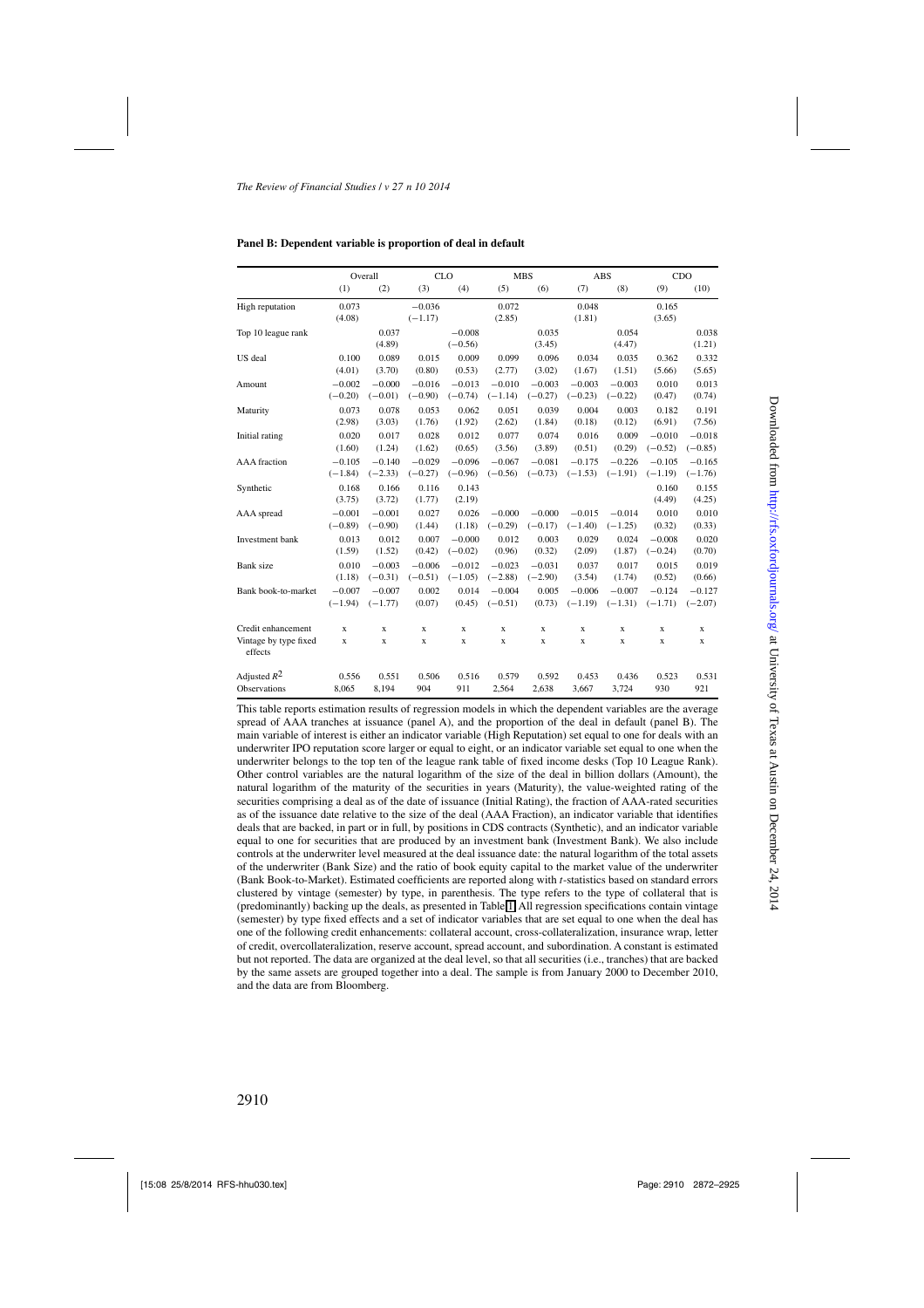#### <span id="page-39-0"></span>**Table 7 RMBS subsample**

|                               |                 | Concentration   |                 | % California    |                 | % Florida             |
|-------------------------------|-----------------|-----------------|-----------------|-----------------|-----------------|-----------------------|
|                               | (1)             | (2)             | (3)             | (4)             | (5)             | (6)                   |
| High reputation               | 0.017<br>(0.84) |                 | 0.059<br>(1.93) |                 | 0.009<br>(1.21) |                       |
| Top 10 league rank            |                 | 0.014<br>(2.84) |                 | 0.024<br>(3.07) |                 | $-0.004$<br>$(-1.93)$ |
| Amount                        | 0.013           | 0.011           | 0.027           | 0.025           | 0.004           | 0.005                 |
|                               | (2.64)          | (2.40)          | (5.25)          | (4.69)          | (2.32)          | (3.58)                |
| Maturity                      | 0.076           | 0.076           | 0.090           | 0.085           | 0.006           | 0.009                 |
|                               | (2.40)          | (2.58)          | (2.47)          | (2.49)          | (0.69)          | (0.94)                |
| Initial rating                | 0.016           | 0.010           | 0.025           | 0.018           | $-0.002$        | $-0.002$              |
|                               | (2.53)          | (1.24)          | (3.26)          | (1.78)          | $(-1.11)$       | $(-1.24)$             |
| AAA fraction                  | 0.002           | $-0.043$        | 0.073           | 0.026           | $-0.053$        | $-0.066$              |
|                               | (0.05)          | $(-1.27)$       | (1.54)          | (0.54)          | $(-4.81)$       | $(-6.23)$             |
| Investment bank               | $-0.016$        | $-0.014$        | $-0.017$        | $-0.014$        | 0.003           | 0.004                 |
|                               | $(-1.96)$       | $(-2.04)$       | $(-1.82)$       | $(-1.69)$       | (1.29)          | (1.70)                |
| Bank size                     | $-0.005$        | $-0.013$        | $-0.003$        | $-0.017$        | $-0.001$        | $-0.003$              |
|                               | $(-1.85)$       | $(-3.50)$       | $(-0.55)$       | $(-3.32)$       | $(-0.56)$       | $(-1.29)$             |
| Bank book-to-market           | 0.011           | $-0.003$        | 0.007           | $-0.001$        | 0.012           | 0.005                 |
|                               | (0.66)          | $(-0.18)$       | (0.39)          | $(-0.07)$       | (2.24)          | (1.13)                |
| Credit enhancement control    | $\mathbf x$     | $\mathbf x$     | X               | X               | $\mathbf x$     | X                     |
| Vintage by type fixed effects | X               | $\mathbf x$     | $\mathbf x$     | $\mathbf x$     | $\mathbf x$     | $\mathbf x$           |
| Adjusted $R^2$                | 0.184           | 0.195           | 0.265           | 0.279           | 0.139           | 0.155                 |
| Observations                  | 3.665           | 3,780           | 3,770           | 3.885           | 3,770           | 3,885                 |

#### **Panel A: Geographical concentration and reputation**

and construct geographical measures of concentration for the collateral pool.<sup>26</sup> Specifically, a measure of collateral correlation based on the Herfindahl index (Concentration) quantifies the concentration of the states of origination of mortgages. Also in the spirit of [Nadauld, Sherlund, and Vorkink](#page-52-0) [\(2011\)](#page-52-0), we examine the percentage of loans originated in California (Percentage California) and in Florida (Percentage of Florida). The assumption here is that loans originating in the same state would be exposed to the same local shocks in the residential real estate market and would therefore have correlated payoffs.

In panel A of Table 7, we report estimation results of regression specifications in which the dependent variable is one of the measures of concentration described above, and the main dependent variable is either the IPO high reputation (High Reputation) or the league table high reputation (Top 10 League Rank). The table shows that high-reputation underwriters have no greater loan concentration on average, whereas the top ten underwriters by league table ranking do have slightly higher Herfindahl measures. There is weak evidence that both reputation measures contain a slightly higher percent of loans from California, but not from Florida.

<sup>26</sup> [Nadauld, Sherlund, and Vorkink](#page-52-0) [\(2011\)](#page-52-0) finds that the concentration of housing collateral and loans in California varies widely across MBS deals and can explain substantial cross-sectional differences in MBS performance.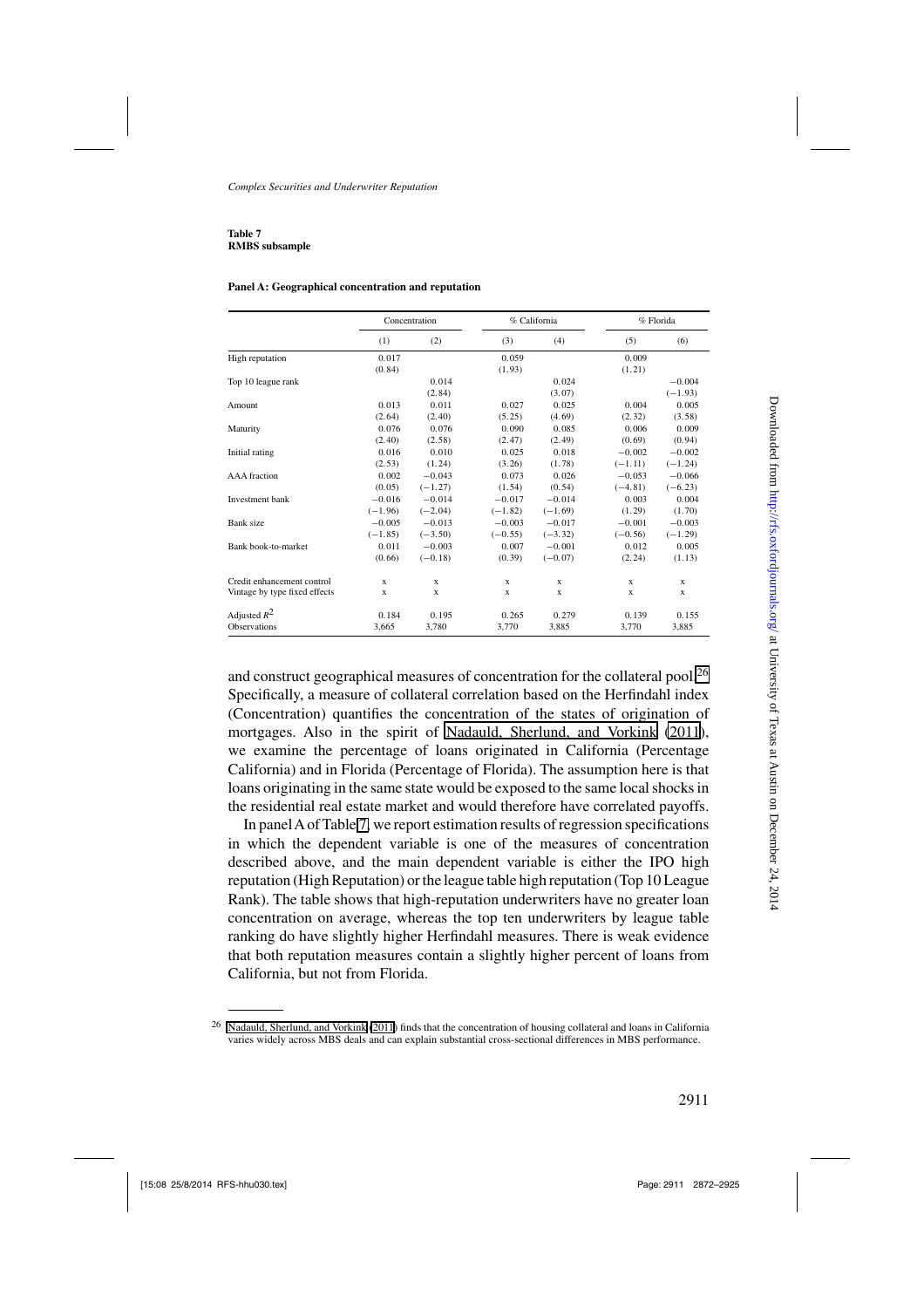|                               |                       | Subprime              |                 | $Alt-A$         | Second Lien     |                       |
|-------------------------------|-----------------------|-----------------------|-----------------|-----------------|-----------------|-----------------------|
|                               | (1)                   | (2)                   | (3)             | (4)             | (5)             | (6)                   |
| High reputation               | $-0.062$<br>$(-3.03)$ |                       | 0.111<br>(1.85) |                 | 0.063<br>(3.35) |                       |
| Top 10 league rank            |                       | $-0.035$<br>$(-2.53)$ |                 | 0.074<br>(3.23) |                 | $-0.023$<br>$(-3.14)$ |
| Amount                        | 0.046                 | 0.054                 | $-0.012$        | $-0.021$        | $-0.046$        | $-0.041$              |
|                               | (2.98)                | (3.75)                | $(-0.85)$       | $(-1.66)$       | $(-3.95)$       | $(-3.79)$             |
| Maturity                      | $-0.045$              | $-0.006$              | 0.318           | 0.344           | $-0.045$        | $-0.094$              |
|                               | $(-1.42)$             | $(-0.21)$             | (6.03)          | (6.58)          | $(-1.59)$       | $(-1.96)$             |
| Initial rating                | $-0.120$              | $-0.122$              | 0.012           | 0.018           | 0.140           | 0.125                 |
|                               | $(-2.87)$             | $(-3.02)$             | (0.37)          | (0.60)          | (2.27)          | (2.43)                |
| <b>AAA</b> fraction           | $-0.968$              | $-1.093$              | 0.485           | 0.470           | 0.215           | 0.285                 |
|                               | $(-4.27)$             | $(-5.00)$             | (2.55)          | (3.01)          | (1.63)          | (2.09)                |
| Investment bank               | $-0.046$              | $-0.066$              | 0.048           | 0.047           | 0.027           | 0.020                 |
|                               | $(-2.41)$             | $(-3.57)$             | (2.39)          | (2.05)          | (2.94)          | (2.43)                |
| Bank size                     | 0.013                 | 0.013                 | $-0.035$        | $-0.047$        | $-0.009$        | $-0.014$              |
|                               | (1.22)                | (0.93)                | $(-2.72)$       | $(-5.21)$       | $(-1.39)$       | $(-3.32)$             |
| Bank book-to-market           | 0.036                 | $-0.000$              | $-0.098$        | $-0.089$        | 0.003           | 0.010                 |
|                               | (0.89)                | $(-0.00)$             | $(-1.64)$       | $(-1.52)$       | (0.16)          | (0.59)                |
| Credit enhancement control    | $\mathbf x$           | X                     | X               | X               | X               | X                     |
| Vintage by type fixed effects | X                     | X                     | $\mathbf x$     | $\mathbf x$     | X               | X                     |
| Adjusted $R^2$                | 0.731                 | 0.710                 | 0.339           | 0.354           | 0.161           | 0.163                 |
| Observations                  | 3,804                 | 3,919                 | 3,804           | 3,919           | 3,804           | 3,919                 |

#### **Panel B: Collateral quality and reputation**

In panel B of Table [7,](#page-39-0) we report estimation results of regression specifications in which the dependent variables are indicator variables that are set to one when the collateral pool consists of subprime, Alt-A, or second-lien mortgages. We find that high-reputation deals actually had fewer subprime loans but had more Alt-A collateral. The results for second-lien loans are mixed across reputation measures, but second-lien loans are a relatively small part of securitized loans.

One additional advantage of examining the deals contained in ABSnet is that we have direct access to the losses in the collateral pool (i.e., losses in the cash flows received by the deal originating from mortgage delinquencies). It is interesting to assess whether the pools issued by high-reputation underwriters have larger loan losses or whether the differences are solely driven by more aggressive structuring.<sup>27</sup>

Panel C of Table [7](#page-39-0) tabulates results of regression models in which the dependent variable is the collateral pool losses. Interestingly, we find that high-reputation underwriters produce deals with worse-performing RMBS

<sup>&</sup>lt;sup>27</sup> It is possible that the impact of reputation on deal performance can be uniquely ascribed to the deal structure. The proportion of senior to junior tranches and the waterfall might mechanically determine different percentage of deal in default for deals with similar losses in the collateral pool.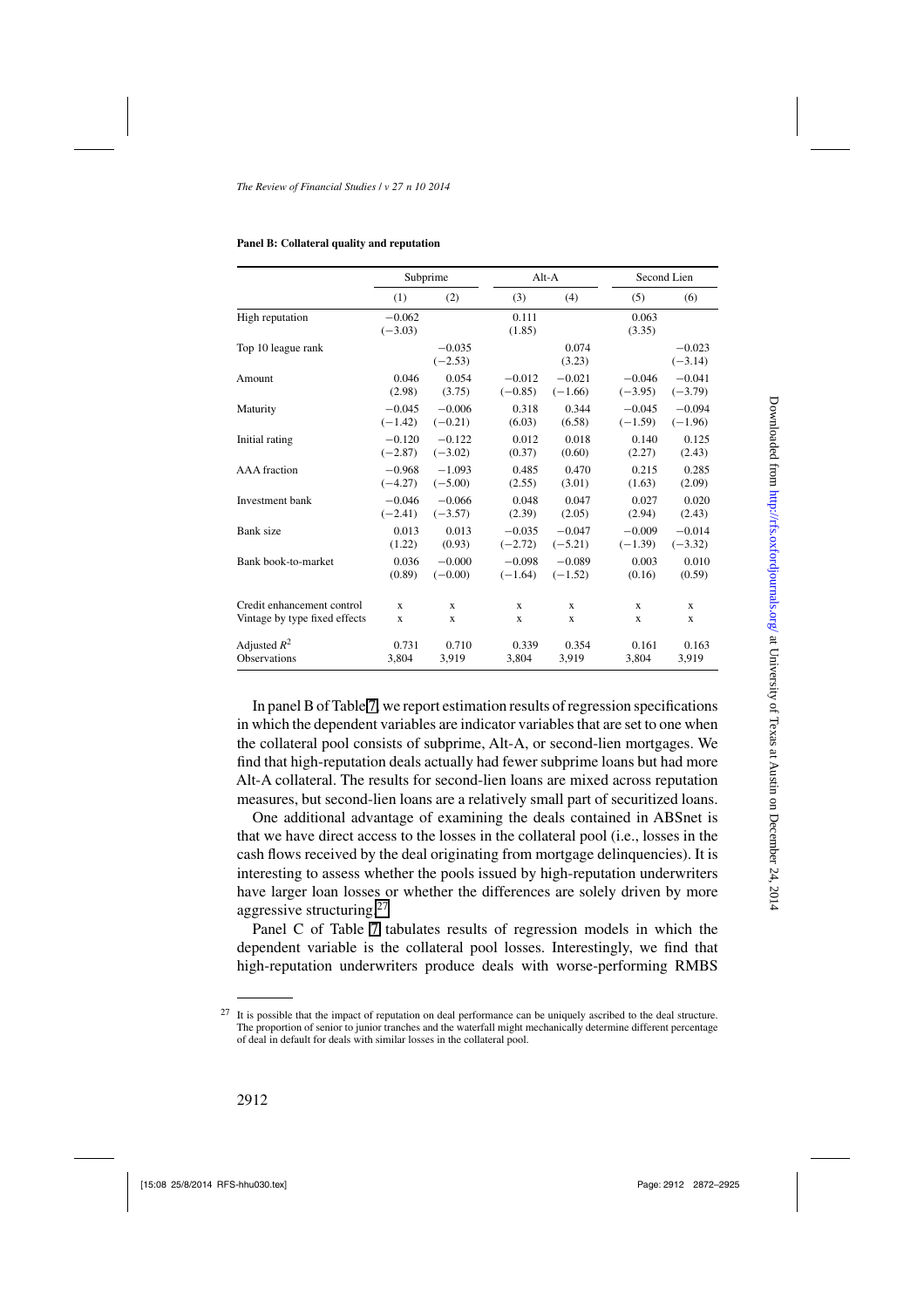|  |  |  | Panel C: Collateral pool losses and reputation |
|--|--|--|------------------------------------------------|
|--|--|--|------------------------------------------------|

|                               |                       |                       | Collateral pool losses |                       |
|-------------------------------|-----------------------|-----------------------|------------------------|-----------------------|
|                               | (1)                   | (2)                   | (3)                    | (4)                   |
| High reputation               | 0.015<br>(2.35)       | 0.014<br>(1.96)       |                        |                       |
| Top 10 league rank            |                       |                       | 0.005<br>(2.65)        | 0.005<br>(2.87)       |
| Amount                        | 0.000<br>(0.07)       | $-0.001$<br>$(-0.16)$ | $-0.000$<br>$(-0.01)$  | $-0.001$<br>$(-0.23)$ |
| Maturity                      | $-0.005$<br>$(-0.41)$ | $-0.021$<br>$(-1.20)$ | $-0.005$<br>$(-0.39)$  | $-0.021$<br>$(-1.19)$ |
| Initial rating                | 0.025<br>(1.50)       | 0.021<br>(1.50)       | 0.025<br>(1.50)        | 0.021<br>(1.51)       |
| <b>AAA</b> fraction           | $-0.174$<br>$(-3.27)$ | $-0.121$<br>$(-2.46)$ | $-0.175$<br>$(-3.29)$  | $-0.121$<br>$(-2.47)$ |
| Concentration                 |                       | 0.130<br>(3.45)       |                        | 0.133<br>(3.54)       |
| Percentage California         |                       | $-0.033$<br>$(-0.93)$ |                        | $-0.037$<br>$(-1.05)$ |
| Percentage Florida            |                       | 0.192<br>(3.22)       |                        | 0.189<br>(3.20)       |
| Investment bank               | 0.009<br>(3.38)       | 0.008<br>(2.80)       | 0.009<br>(3.48)        | 0.012<br>(3.60)       |
| <b>Bank</b> size              | $-0.012$<br>$(-2.45)$ | $-0.010$<br>$(-2.38)$ | $-0.012$<br>$(-2.58)$  | $-0.009$<br>$(-2.32)$ |
| Bank book-to-market           | $-0.043$<br>$(-5.16)$ | $-0.039$<br>$(-4.86)$ | $-0.042$<br>$(-5.00)$  | $-0.037$<br>$(-4.66)$ |
| Credit enhancement control    | X                     | X                     | X                      | X                     |
| Vintage by type fixed effects | X                     | X                     | X                      | X                     |
| Adjusted $R^2$                | 0.603                 | 0.609                 | 0.604                  | 0.609                 |
| Observations                  | 3,805                 | 3,785                 | 3,805                  | 3,785                 |

collateral, even after controlling for the type of loans being collateralized and for the correlation in the collateral pool. The finding could indicate that highreputation underwriters were more subject to the poor incentives tied to the "originate-to-distribute" model, as reported by [Keys et al.](#page-52-0) [\(2010](#page-52-0)), [Purnanandam](#page-52-0) [\(2011](#page-52-0)), [Keys, Seru, and Vig](#page-52-0) [\(2012\)](#page-52-0), and [Nadauld and Sherlund](#page-52-0) [\(2013\)](#page-52-0), including i[ncentives relating to mortgage misreporting found in](#page-52-0) Piskorski, Seru, and Witkin [\(2013\) and Griffin and Maturana \(Forthcoming\).](#page-52-0) Piskorski, Seru, and Witkin [\(2013\)](#page-52-0) also find that large underwriters, which were diversified beyond the mortgage market, did not engage in less misreporting.

Finally, we revisit the relationship between reputation and securities performance, measured by the proportion of deal in default, for the subsample of RMBS. We report results in panel D, Table [7.](#page-39-0) We control for collateral quality through the vintage-by-type fixed effects in Column 1 and 5, for collateral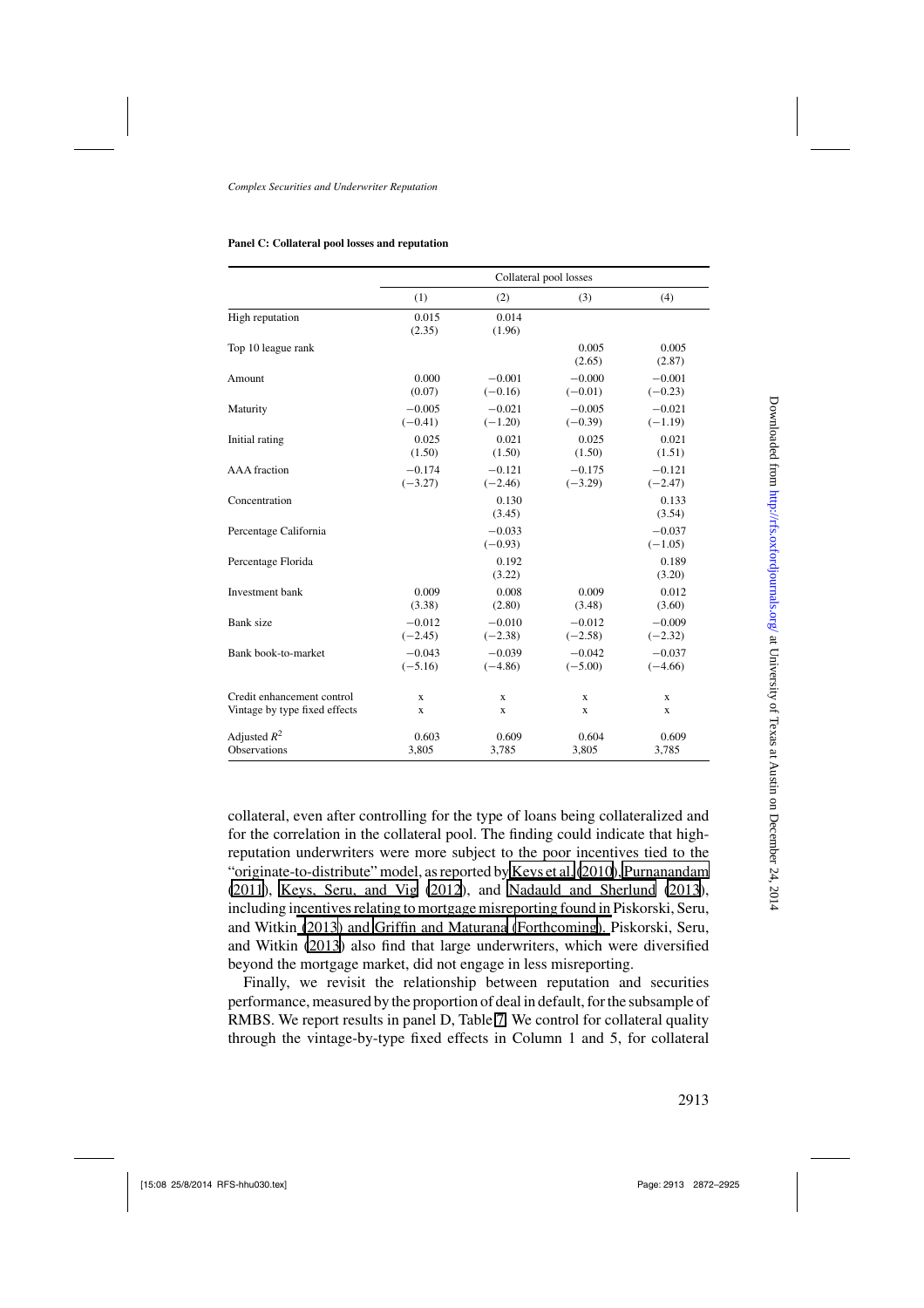#### **Panel D: Percentage of deal in default and reputation**

|                               |                 |                 |                 |                       | Percentage of deal in default |                 |                 |                       |
|-------------------------------|-----------------|-----------------|-----------------|-----------------------|-------------------------------|-----------------|-----------------|-----------------------|
|                               | (1)             | (2)             | (3)             | (4)                   | (5)                           | (6)             | (7)             | (8)                   |
| High reputation               | 0.115<br>(2.81) | 0.087<br>(2.18) | 0.094<br>(2.18) | 0.075<br>(1.76)       |                               |                 |                 |                       |
| Top 10 league rank            |                 |                 |                 |                       | 0.048<br>(5.70)               | 0.041<br>(4.76) | 0.046<br>(5.46) | 0.040<br>(4.48)       |
| Amount                        | 0.033           | 0.033           | 0.024           | 0.026                 | 0.033                         | 0.032           | 0.022           | 0.023                 |
|                               | (3.84)          | (3.42)          | (2.72)          | (2.56)                | (5.07)                        | (4.03)          | (2.97)          | (2.72)                |
| Maturity                      | $-0.017$        | $-0.010$        | $-0.042$        | $-0.024$              | $-0.045$                      | $-0.032$        | $-0.075$        | $-0.050$              |
|                               | $(-0.59)$       | $(-0.56)$       | $(-1.77)$       | $(-1.57)$             | $(-1.58)$                     | $(-1.53)$       | $(-2.69)$       | $(-2.56)$             |
| Initial rating                | 0.175           | 0.141           | 0.170           | 0.139                 | 0.162                         | 0.135           | 0.159           | 0.133                 |
|                               | (4.36)          | (6.02)          | (4.15)          | (5.58)                | (4.88)                        | (6.45)          | (4.56)          | (5.87)                |
| <b>AAA</b> fraction           | 0.119           | 0.344           | 0.145           | 0.339                 | 0.107                         | 0.290           | 0.157           | 0.303                 |
|                               | (0.61)          | (1.81)          | (0.75)          | (1.81)                | (0.60)                        | (1.72)          | (0.89)          | (1.83)                |
| Concentration                 |                 |                 | 0.014<br>(0.13) | $-0.144$<br>$(-1.64)$ |                               |                 | 0.014<br>(0.14) | $-0.146$<br>$(-1.73)$ |
| Percentage California         |                 |                 | 0.233<br>(2.13) | 0.274<br>(2.71)       |                               |                 | 0.270<br>(2.45) | 0.315<br>(3.13)       |
| Percentage Florida            |                 |                 | 0.900<br>(6.33) | 0.669<br>(5.77)       |                               |                 | 0.928<br>(5.65) | 0.700<br>(4.81)       |
| Investment bank               | 0.026           | 0.015           | 0.033           | 0.020                 | 0.022                         | 0.009           | 0.027           | 0.013                 |
|                               | (2.30)          | (1.37)          | (2.46)          | (1.51)                | (2.27)                        | (0.84)          | (2.52)          | (1.07)                |
| Collateral pool losses        |                 | 1.312<br>(7.95) |                 | 1.244<br>(7.64)       |                               | 1.279<br>(7.14) |                 | 1.206<br>(6.93)       |
| Bank size                     | $-0.004$        | 0.011           | $-0.003$        | 0.011                 | $-0.017$                      | $-0.005$        | $-0.010$        | $-0.000$              |
|                               | $(-0.37)$       | (1.35)          | $(-0.25)$       | (1.15)                | $(-1.84)$                     | $(-0.64)$       | $(-1.11)$       | $(-0.02)$             |
| Bank book-to-market           | $-0.020$        | 0.035           | $-0.036$        | 0.020                 | 0.008                         | 0.055           | 0.003           | 0.047                 |
|                               | $(-0.78)$       | (1.34)          | $(-1.04)$       | (0.58)                | (0.27)                        | (1.93)          | (0.08)          | (1.34)                |
| Credit enhancement control    | X               | X               | X               | X                     | X                             | $\mathbf x$     | $\mathbf x$     | $\mathbf x$           |
| Vintage by type fixed effects | $\mathbf X$     | X               | $\mathbf X$     | X                     | $\mathbf x$                   | $\mathbf x$     | $\mathbf x$     | $\mathbf x$           |
| Adjusted $R^2$                | 0.518           | 0.576           | 0.529           | 0.580                 | 0.530                         | 0.586           | 0.542           | 0.590                 |
| Observations                  | 3,804           | 3,800           | 3,665           | 3,665                 | 3,919                         | 3,917           | 3,780           | 3,780                 |

This table presents results for a subsample composed by residential MBS (RMBS), for which detailed information about the collateral pool composition is available. In particular, we focus on RMBS deals that are in our main Bloomberg dataset (i.e., ABS Home Equity (subprime) plus residential MBS) and that are covered by ABSnet. In panel A, the dependent variable is either a measure of concentration of state of origination of the mortgages (Concentration) based on the Herfindhal Index, Columns 1 and 2, or the proportion of mortgages in the pool from California (% California), Columns 3 and 4, or the proportion of mortgages in the pool from Florida (% Florida), Columns 5 and 6. In panel B, the dependent variable is an indicator variable equal to one when the collateral pool is primarily constituted by Subprime, Alt-A, or Second Lien mortgages. In panel C, the dependent variable is the percentage losses absorbed by the collateral pool by December of 2012. In panel D, the dependent variable is the percentage of the deal in default relative to the size of the deal. The main variable of interest is either an indicator variable (High Reputation) set equal to one for deals with an underwriter IPO reputation score larger or equal to eight, or an indicator variable set equal to one when the underwriter belongs to the top ten of the league rank table of fixed income desks (Top 10 League Rank). Other control variables are the natural logarithm of the size of the deal in billion dollars (Amount), the natural logarithm of the maturity of the securities in years (Maturity), the value-weighted rating of the securities comprising a deal as of the date of issuance (Initial Rating), the fraction of AAA-rated securities as of the issuance date relative to the size of the deal (AAA Fraction), an indicator variable that identifies deals that are backed, in part or in full, by positions in CDS contracts (Synthetic), and an indicator variable equal to one for securities that are produced by an investment bank (Investment Bank). We also include controls at the underwriter level measured at the deal issuance date: the natural logarithm of the total assets of the underwriter (Bank Size) and the ratio of book equity capital to the market value of the underwriter (Bank Book-to-Market). Estimated coefficients are reported along with *t*-statistics based on standard errors clustered by vintage (semester) by type, in parenthesis. The type refers to the type of collateral that is (predominantly) backing the deals, as presented in Table [1.](#page-15-0) All regression specifications a set of indicator variables that are set equal to one when the deal has one of the following credit enhancements: collateral account, cross-collateralization, insurance wrap, letter of credit, overcollateralization, reserve account, spread account, and subordination. All regression specifications in panels A, C, and D contain vintage (semester) by type fixed effects, whereas regression specification in panel B contain vintage (semester) fixed effects. A constant is estimated but not reported. The data are organized at the deal level, so that all securities (i.e., tranches) that are backed by the same assets are grouped together into a deal. The sample contains deals originated from January 2002 to December 2008. Deals denominated in non-USD currencies are converted into USD using the exchange rate current at the date of issuance. The data are from Bloomberg and ABSNet.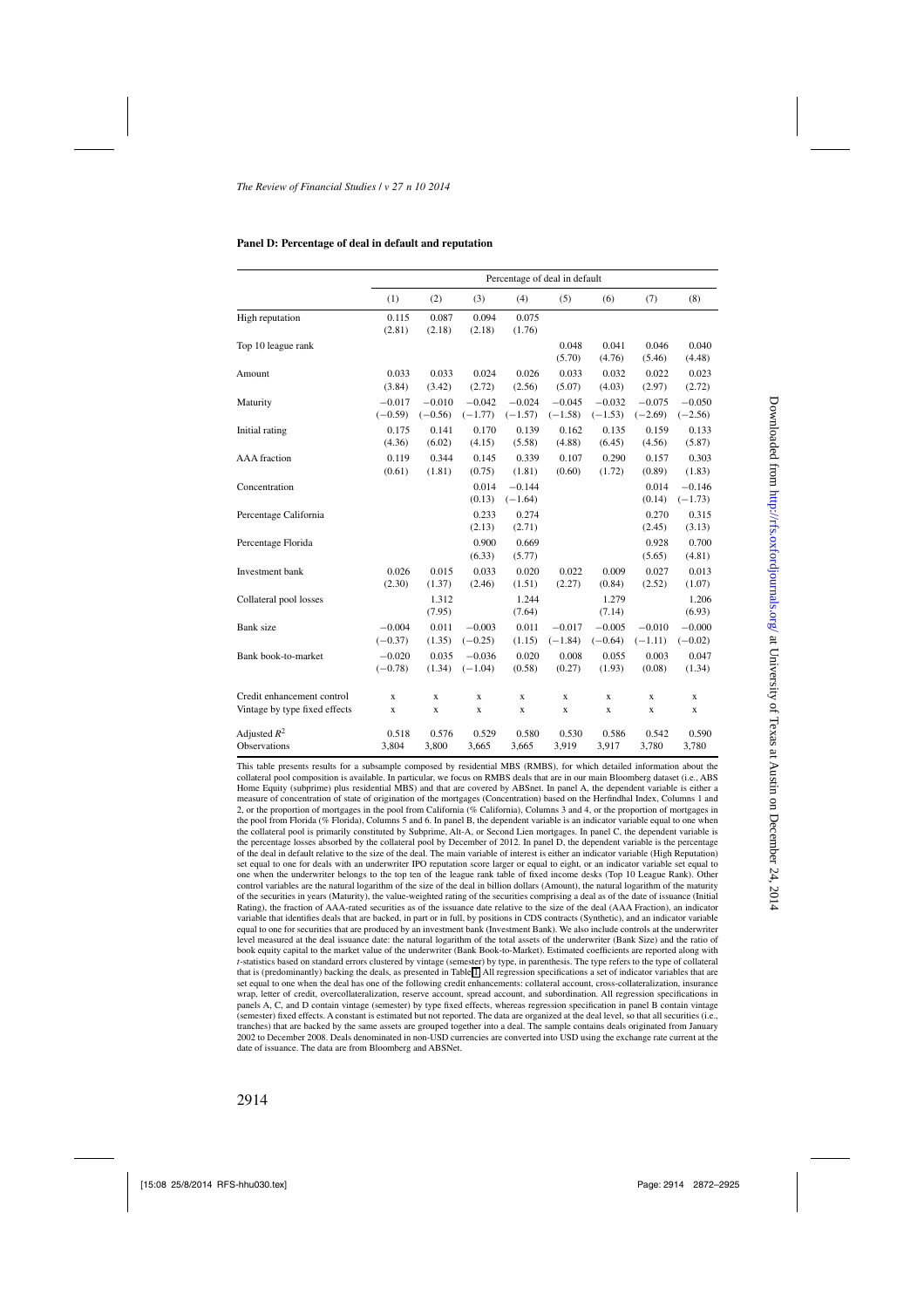pool losses in Column 2 and 6, for correlation measures in Column 3 and 7, and for all of the above in Column 4 and 8. Deals with more collateral pool losses and more concentration in California and Florida exhibit a higher percentage of collateral in default. Controlling for these differences has a small effect on the size of the reputation measure coefficients, as compared to panel A, Table [2.](#page-23-0) Results are similar when using the Top 10 League Rank measure of reputation, and in general indicate that the underperformance of high-reputation deals is not driven by poor collateral performance or by deal features that are observable at issuance.We conclude that aggressive structuring must have played a significant role in the underperformance of high-reputation players.

For our full sample, we also examine how certain deal characteristics (measured at issuance) are related to underwriter reputation. Internet Appendix TableA.11 shows that high-reputation underwriters issue larger deals. However, on average there is no support for higher reputation underwriters receiving more favorable ratings or a higher fraction of AAA tranches at closing. If underwriters had the ability to receive higher ratings from a rating agency, one would expect them to receive a larger adjustment beyond the credit rating agency model, but not necessarily an unconditionally larger AAA tranche.<sup>28</sup>

Our results indicate that investors were largely unaware that high-reputation underwriters were producing riskier deals. High-reputation underwriters packaged deals with a slightly higher concentration of collateral from California and less subprime, but more Alt-A, collateral. High-reputation underwriters packaged MBS deals with loans that subsequently underperformed even after controlling for the loan features. Nevertheless, both concentration and poorquality loan performance cannot fully explain deal performance, suggesting that structuring from high-reputation underwriters was riskier as well.

## **4. Issuance Amounts and Cross-Sectional Differences in Performance**

## **4.1 Issuance amounts prior to the market collapse**

We now examine our second hypothesis that strategic underwriters will continue to issue securities immediately prior to a collapse. Underwriters may do so because they know that the quality of past securities will be revealed, current deals are highly profitable, and the exact timing of the collapse is uncertain. The implication of our model is therefore in contrast with the conventional view of reputation that would predict that underwriters would reduce their production of risky securities to preserve reputation.

First, we hypothesize as to when it became apparent to experts that the structured finance market was in distress. The housing market had stalled by

<sup>&</sup>lt;sup>28</sup> Because rating agencies are more likely to make positive adjustments on deals with a lower proportion of model generated AAA [\(Griffin and Tang 2012\)](#page-52-0), it would make more sense for an issuer to take a weak deal structure (which deserves a smaller amount of AAA) and work for an upward positive adjustment. This might leave the issue's proportion of AAA similar to other deals.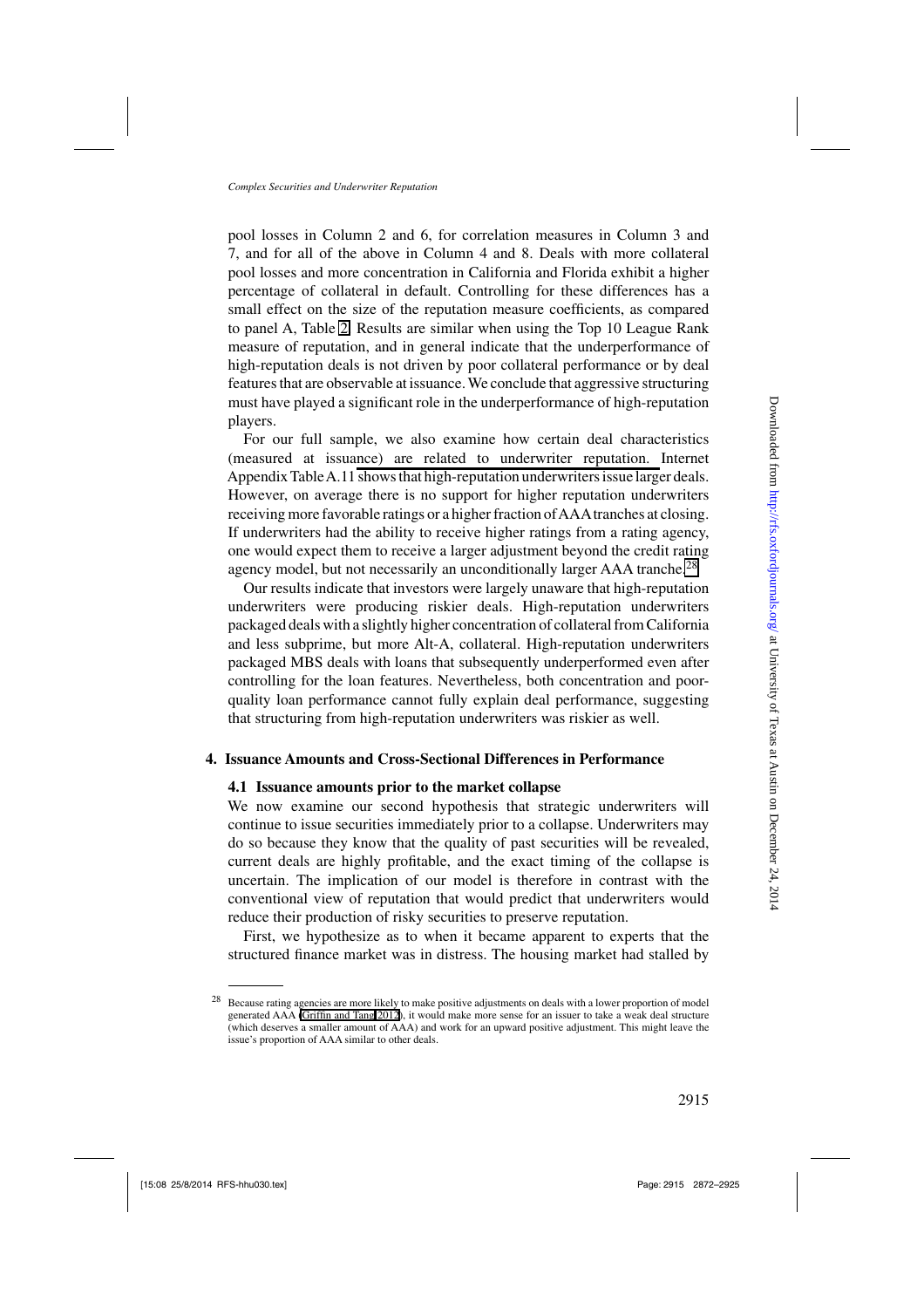

#### **Figure 6**

#### **Amounts issued by reputation group around the crisis**

This figure shows issuance volumes in each semester from January 2005 through December 2008. Issuances are sampled at semiannual frequency and are separated by reputation score of the underwriter bank. Volumes are scaled by the average semester volume in 2004. The data are organized at the deal level, so that all securities (i.e., tranches) that are backed by the same assets are grouped together into a deal. The reputation scores were obtained from Professor Jay Ritter's Web site. The score is a measure of the prestige ranking of IPO underwriters obtained following the method proposed by [Carter and Manaster](#page-51-0) [\(1990\)](#page-51-0): it is on a 0 to 9 scale, and is based on the pecking order seen in "tombstone" advertisements. Underwriters with a score greater than or equal to eight are deemed "High Reputation;" underwriters with a score lower than eight are deemed "Low Reputation." We match Ritter's dataset to our dataset by name of the underwriter institution. The data are from Bloomberg.

late 2006, and the decline in ABX.HE (an index of CDOs backed by homeequity loans) began in January 2007. On December 11, 2006, Fitch issued a statement in regard to RMBS subprime: "Fitch expects delinquencies to rise by at least an additional 50% from current levels throughout the next year and for the general ratings environment to be negative," [\(Fitch Ratings 2006\)](#page-51-0). S&P had a conference call with their clients (the banks) to discuss deteriorating RMBS performance on February 15, 2007 [\(Shenn 2007\)](#page-53-0). That was followed by one from Moody's on February 17, 2007 [\(Tennant 2006\)](#page-53-0).<sup>29</sup> Hence, it seems that by early 2007 it was increasingly clear to industry insiders (but not to those outsiders who did not understand the subtleties of structured finance) that all mortgage-related collateral was deteriorating.

For this reason, we examine issuer activity in 2007. Figure 6 plots issuance in each semester following 2005 relative to the average semester issuance in 2004. We are, in particular, interested in examining whether the high- and low-reputation underwriters decreased their issuances in the first half of 2007. High-reputation underwriters brought more CDOs and nonagency MBS to the

<sup>29</sup> More announcements surrounding RMBS from the rating agencies followed in March. A notable quote [\(Mitchell](#page-52-0) [2007](#page-52-0)) on March 3, 2007 states that, "the legs that powered the CDO machine for the last three years have fallen off."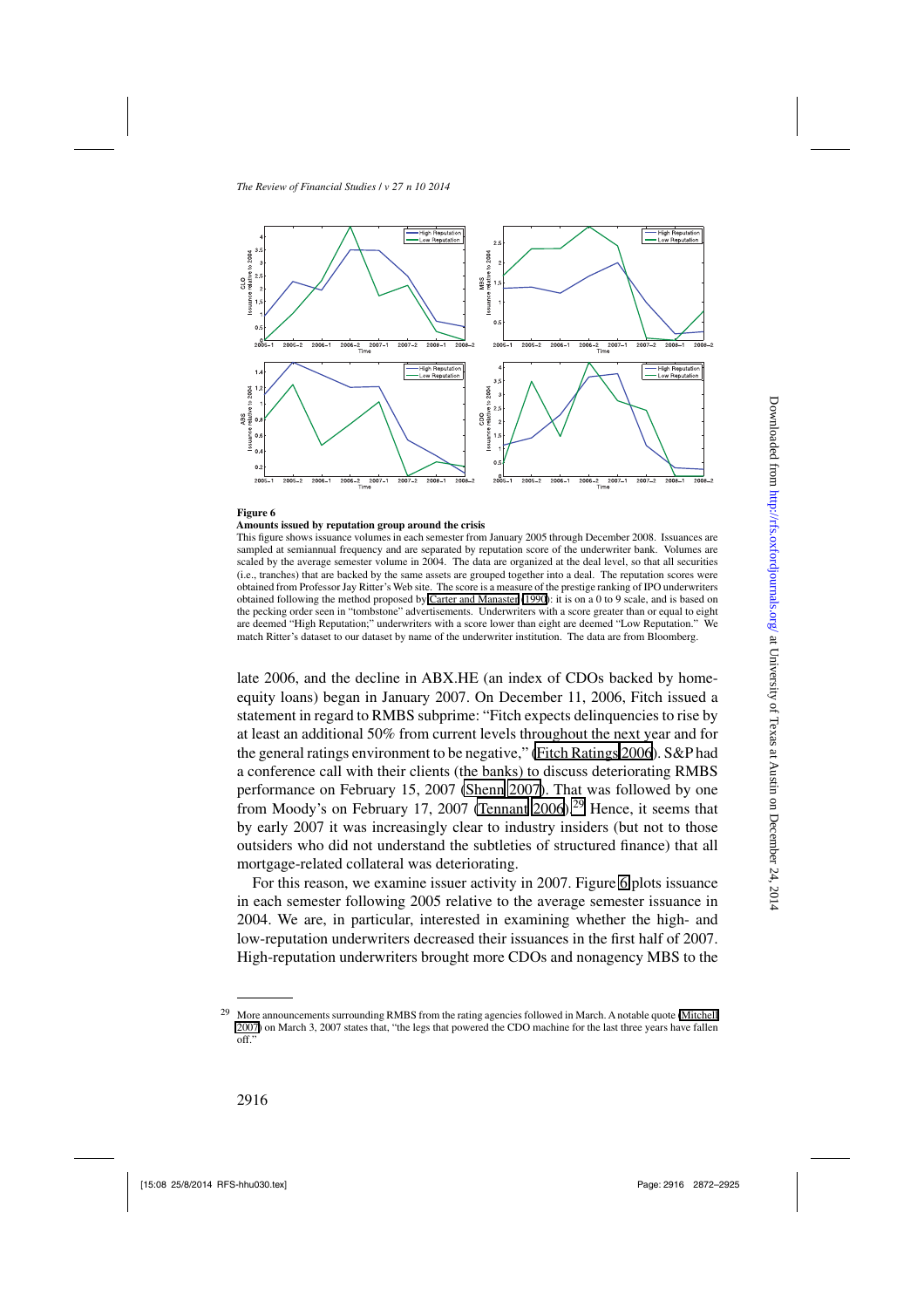market in the first half of 2007 than in all previous year-halves. ABS and CLO issuance by high-reputation issuers in the first part of 2007 is only slightly off from the 2006 peaks. High-reputation underwriters did not withdraw from the structured finance spaces at a higher pace than did low-reputation underwriters. In fact, in the MBS and the ABS market, low-reputation underwriters did not issue securities in the second half of 2007 (probably because they could not generate sufficient demand), whereas high-reputation underwriters still had substantial issuances. The large volume in the first and second half of 2007 in the MBS, ABS, and CDO markets is remarkable considering that these markets nearly disappeared by the end of 2007.

## **[4.2](#page-53-0) [Burning](#page-53-0) [reputatio](#page-53-0)n in distress or building poor securities?**

Titman and Tsyplakov [\(2010](#page-53-0)) find that commercial mortgage originators package worse collateral when they are in distress. It is then reasonable to ask whether the issuance of poorly performing securities might concentrate in 2007, especially in the banks that were in distress.

In Figure [7,](#page-46-0) we compare the percentage of deal in default as of December 2010 for securities issued in 2005 and 2006, relative to that of securities issued in 2007. (Abbreviation codes for the bank names can be found in Internet Appendix Table A.2.) Across the entire structured finance market, we observe a remarkably stable pattern: underwriters issued securities in 2005 and 2006 that had a similar performance ranking to those issued in 2007. Thus, we do not find evidence that underwriters built and then burned their reputation. The rank correlation between the performance of the two vintages is 0.901 and thus would seem to contradict the view that bad securities were issued only when banks were in distress.

The persistence in performance may be explained by specialization within certain areas of structured finance. To examine this possibility, we estimate bank fixed effects from a regression specification similar to the one shown in Column 6 of Table [2](#page-23-0) in which the dependent variable is the proportion of deal in default, and we control for vintage and security type (Vintage by Type Fixed Effects), as well as for specific securities'characteristics (except for reputation). The bank fixed effects then can be interpreted as the abnormal performance of the bank after controlling for the characteristics of the securities they issued. Panel B of Figure [7](#page-46-0) examines the relation between bank fixed effects from 2005– 2006 relative to fixed effects in 2007. The persistence between the two periods is slightly weaker than in panel A, but there is still a strong rank correlation of 0.61 between the two periods.

It is relevant to know if the persistence in performance is related to one particular market. Internet Appendix Figure A.6 shows that for raw performance there is a positive correlation between the 2005–2006 and 2007 period in MBS, ABS, and CDOs. Therefore, the persistence in bank performance (with or without controls for the securities' characteristics) is not generally consistent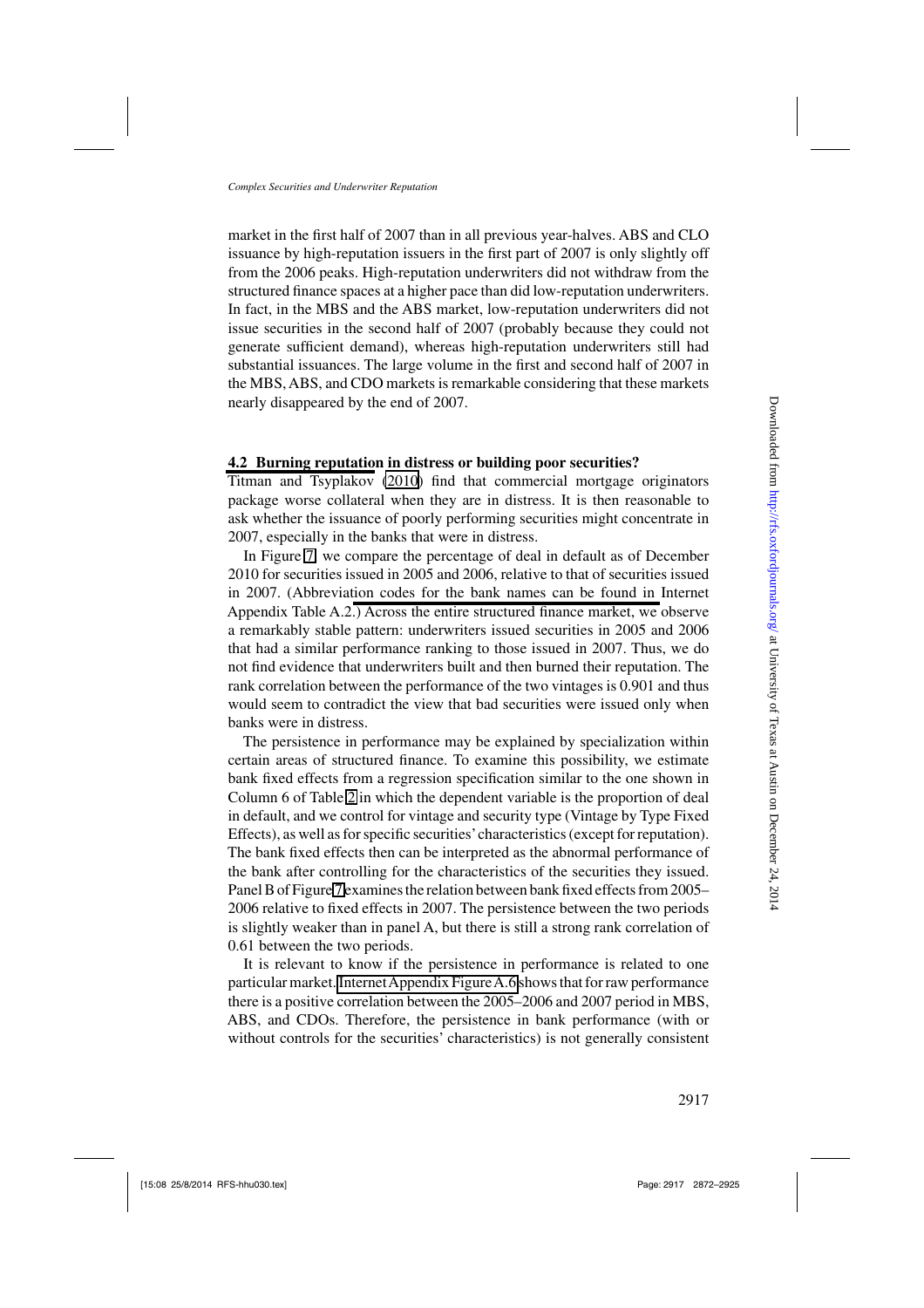<span id="page-46-0"></span>

#### **Figure 7**

#### **Overall performance by banks around the crisis**

This figures shows how the performance (proportion of deal in default) of the securities issued during 2005 and 2006 is related to the performance of the securities issued in 2007, around the beginning of the financial crisis. The data are organized at the deal level, so that all securities (i.e., tranches) that are backed by the same assets are grouped together into a deal and aggregated at the underwriter level. Panel A presents results for the full sample average performance. Panel B presents a plot similar to that reported in panel A but wherein averages are replaced by bank fixed effects. Fixed effects are estimated from separate regressions for the two vintages of 2005–2006 and of 2007. Each regression is similar to that reported in Column 6, panel A, Table [2,](#page-23-0) except that we do not include the reputation variable. The data are from Bloomberg.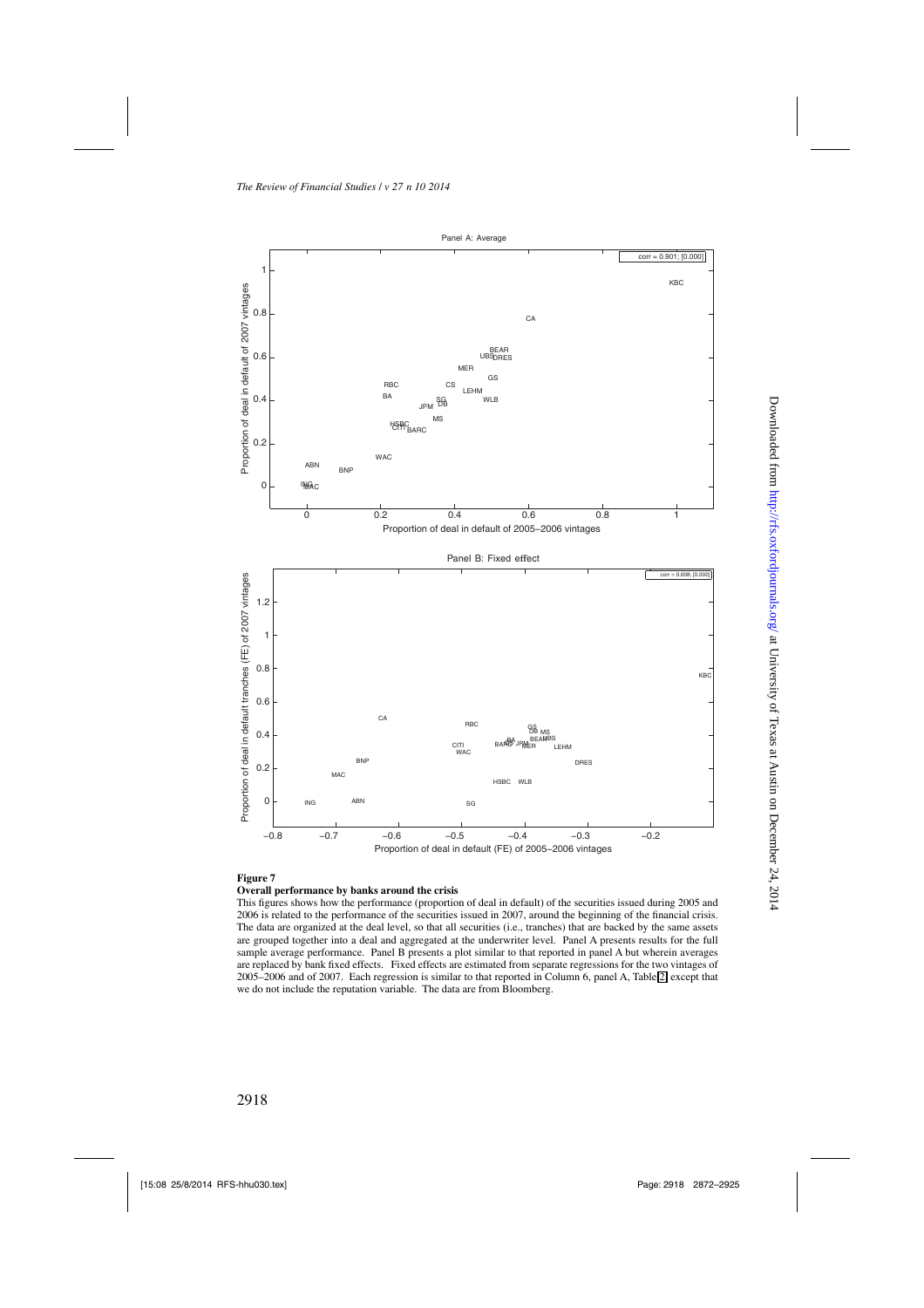with the explanation that banks only produced poor securities in 2007, when they may have needed to unload securities.

We more formally test the hypothesis that banks produce poor securities when in trouble by including, in the spirit of [Titman and Tsyplakov](#page-53-0) [\(2010\)](#page-53-0), some measures of the underwriter's stock returns in our analysis. In particular, we include the bank stock return in the quarter and semester before issuance of the security as independent variables in our performance regression. Because banks might engage in this type of activity only when experiencing extreme movements in their equity values, we also include indicator variables equal to one when the return is lower than  $-15\%$  in the quarter or semester prior to security issuance, as in [Titman and Tsyplakov](#page-53-0) [\(2010\)](#page-53-0). As an alternative measure of bank performance, we also include the underwriter five-year CDS spread as of the issuance date. We present the results of these analyses in Table [8.](#page-48-0) We find no evidence that security performance is related to the distress of the firm. More importantly, the relationship between high reputation and deal performance is unaffected by the inclusion of the bank's past stock returns or by the inclusion of the bank CDS spread. In summary, high-reputation banks issued poorly performing securities regardless of whether they were experiencing periods of distress.

## **4.3 Committed or opportunistic banks?**

Our theoretical analysis allows for scenarios in which underwriters are committed to the interest of their clients at their own expense. In this section we take a closer look at individual bank performance to ascertain whether there is evidence of any such behavior. In particular, a committed bank would have issued "good" securities and would have withdrawn from the market when it was apparent that the market was collapsing.

In panel A of Table [9](#page-49-0) we rank all the banks in our sample (with at least five deals and total issuance of \$1 billion) and order them according to their fixed effect from a regression of the proportion of deal in default that controls for vintage by type fixed effects and issuer and security characteristics. In this way, we sort banks based on the performance that cannot be attributed to the type of securities they created.<sup>30</sup> Banks that completed more than twenty deals in bold to separate the smaller issuers from those who had a more significant presence in the market.

In general, we find that large and well-known banks sit at the top of the ranking (worst performers). Notably, among the ten banks with the worst abnormal performance, eight are of high reputation (8 or 9). Conversely, for the ten banks with the best performance (bottom of the table), only two banks (Santander and Mediobanca, with small volume) rank at eight or above.We seek

<sup>30</sup> Because we do not want to lose any data, especially around 2006 and 2007, for this part of the analysis we consider all bank year observations regardless of whether there is an IPO ranking measure in any particular year. In the table we report all these deals and pair them with the reputation measure that is available to us.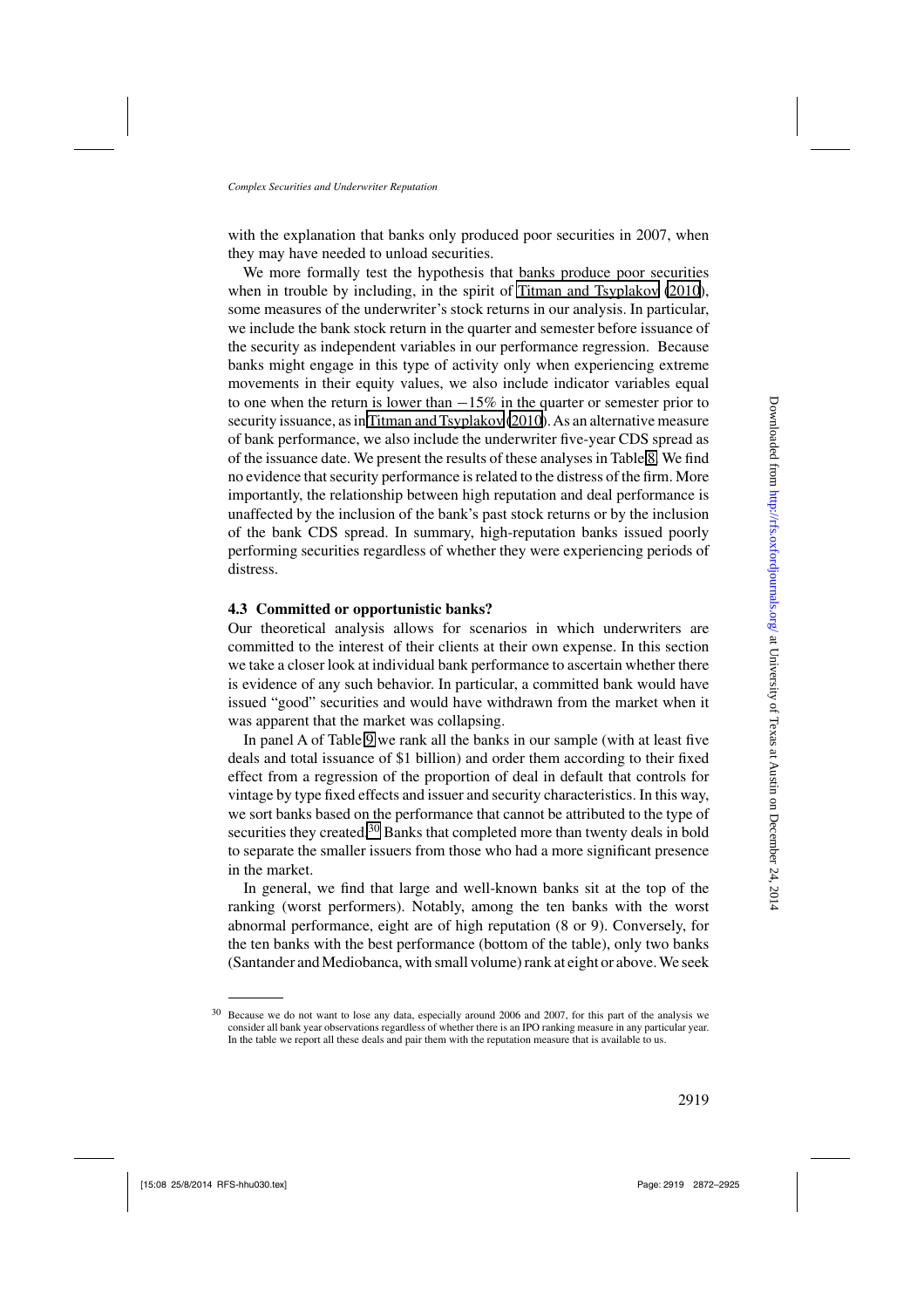<span id="page-48-0"></span>

| performance<br>Reputation and bank recent                                                                                                                                                                                                                                                                                                                                                                                                                                                                                                                                                                                                                                                                                                                                                                                                                                                                                                                                                                                                                                                                                                                                                                                                                                                                                                                                                                                                                                                                                                                                                                                                                                                                                                                                                                                                                                                                                                                                                                                                                                                                                                                                                                                                                                                                                                                                                                                                                                                                                                    |                            |                       |                            |                       |                        |                        |                            |                            |                        |                        |
|----------------------------------------------------------------------------------------------------------------------------------------------------------------------------------------------------------------------------------------------------------------------------------------------------------------------------------------------------------------------------------------------------------------------------------------------------------------------------------------------------------------------------------------------------------------------------------------------------------------------------------------------------------------------------------------------------------------------------------------------------------------------------------------------------------------------------------------------------------------------------------------------------------------------------------------------------------------------------------------------------------------------------------------------------------------------------------------------------------------------------------------------------------------------------------------------------------------------------------------------------------------------------------------------------------------------------------------------------------------------------------------------------------------------------------------------------------------------------------------------------------------------------------------------------------------------------------------------------------------------------------------------------------------------------------------------------------------------------------------------------------------------------------------------------------------------------------------------------------------------------------------------------------------------------------------------------------------------------------------------------------------------------------------------------------------------------------------------------------------------------------------------------------------------------------------------------------------------------------------------------------------------------------------------------------------------------------------------------------------------------------------------------------------------------------------------------------------------------------------------------------------------------------------------|----------------------------|-----------------------|----------------------------|-----------------------|------------------------|------------------------|----------------------------|----------------------------|------------------------|------------------------|
|                                                                                                                                                                                                                                                                                                                                                                                                                                                                                                                                                                                                                                                                                                                                                                                                                                                                                                                                                                                                                                                                                                                                                                                                                                                                                                                                                                                                                                                                                                                                                                                                                                                                                                                                                                                                                                                                                                                                                                                                                                                                                                                                                                                                                                                                                                                                                                                                                                                                                                                                              | $\widehat{c}$              | $\widehat{c}$         | ම                          | $\oplus$              | 6                      | $_{\circledcirc}$      | $\epsilon$                 | 3                          | ම                      | $\widehat{=}$          |
| High reputation                                                                                                                                                                                                                                                                                                                                                                                                                                                                                                                                                                                                                                                                                                                                                                                                                                                                                                                                                                                                                                                                                                                                                                                                                                                                                                                                                                                                                                                                                                                                                                                                                                                                                                                                                                                                                                                                                                                                                                                                                                                                                                                                                                                                                                                                                                                                                                                                                                                                                                                              | 0.078<br>(4.49)            | 0.026<br>(1.53)       | 0.078<br>(4.50)            | 0.025<br>(1.51)       | 0.079<br>(4.54)        |                        |                            |                            |                        |                        |
| Top 10 league rank                                                                                                                                                                                                                                                                                                                                                                                                                                                                                                                                                                                                                                                                                                                                                                                                                                                                                                                                                                                                                                                                                                                                                                                                                                                                                                                                                                                                                                                                                                                                                                                                                                                                                                                                                                                                                                                                                                                                                                                                                                                                                                                                                                                                                                                                                                                                                                                                                                                                                                                           |                            |                       |                            |                       |                        | (5.31)<br>0.041        | 0.038<br>(5.00)            | 0.042<br>(5.48)            | 0.038<br>(4.94)        | 0.047<br>(6.09)        |
| Bank size                                                                                                                                                                                                                                                                                                                                                                                                                                                                                                                                                                                                                                                                                                                                                                                                                                                                                                                                                                                                                                                                                                                                                                                                                                                                                                                                                                                                                                                                                                                                                                                                                                                                                                                                                                                                                                                                                                                                                                                                                                                                                                                                                                                                                                                                                                                                                                                                                                                                                                                                    | $-0.004$<br>$(-0.60)$      | $-0.011$<br>$(-1.39)$ | $-0.003$<br>$-0.43$        | $-0.011$<br>$(-1.43)$ | $-0.009$<br>$(-1.15)$  | $-0.018$<br>$(-1.83)$  | $-0.003$<br>$(-0.34)$      | $-0.018$<br>$(-1.82)$      | $-0.003$<br>$(-0.38)$  | $-0.016$<br>$(-1.87)$  |
| Bank book-to-market                                                                                                                                                                                                                                                                                                                                                                                                                                                                                                                                                                                                                                                                                                                                                                                                                                                                                                                                                                                                                                                                                                                                                                                                                                                                                                                                                                                                                                                                                                                                                                                                                                                                                                                                                                                                                                                                                                                                                                                                                                                                                                                                                                                                                                                                                                                                                                                                                                                                                                                          | 0.000<br>(0.01)            | $-0.003$<br>$(-0.66)$ | 0.004<br>(0.63)            | $-0.005$<br>$(-0.97)$ | 0.003<br>(0.36)        | $(-0.18)$<br>$-0.001$  | $-0.003$<br>$(-0.48)$      | $-0.001$<br>$(-0.21)$      | $-0.004$<br>$(-0.64)$  | 0.007<br>(1.28)        |
| Bank 3-month return                                                                                                                                                                                                                                                                                                                                                                                                                                                                                                                                                                                                                                                                                                                                                                                                                                                                                                                                                                                                                                                                                                                                                                                                                                                                                                                                                                                                                                                                                                                                                                                                                                                                                                                                                                                                                                                                                                                                                                                                                                                                                                                                                                                                                                                                                                                                                                                                                                                                                                                          | 0.063<br>(2.19)            |                       |                            |                       |                        | 0.031<br>$\frac{1}{2}$ |                            |                            |                        |                        |
| Bank 3-month return <- 0.15                                                                                                                                                                                                                                                                                                                                                                                                                                                                                                                                                                                                                                                                                                                                                                                                                                                                                                                                                                                                                                                                                                                                                                                                                                                                                                                                                                                                                                                                                                                                                                                                                                                                                                                                                                                                                                                                                                                                                                                                                                                                                                                                                                                                                                                                                                                                                                                                                                                                                                                  |                            | $-0.002$<br>$(-0.11)$ |                            |                       |                        |                        | $-0.009$<br>$(-0.54)$      |                            |                        |                        |
| Bank 6-month return                                                                                                                                                                                                                                                                                                                                                                                                                                                                                                                                                                                                                                                                                                                                                                                                                                                                                                                                                                                                                                                                                                                                                                                                                                                                                                                                                                                                                                                                                                                                                                                                                                                                                                                                                                                                                                                                                                                                                                                                                                                                                                                                                                                                                                                                                                                                                                                                                                                                                                                          |                            |                       | 0.072<br>(2.47)            |                       |                        |                        |                            | 0.015<br>(0.47)            |                        |                        |
| Bank 6-month return $<-0.15$                                                                                                                                                                                                                                                                                                                                                                                                                                                                                                                                                                                                                                                                                                                                                                                                                                                                                                                                                                                                                                                                                                                                                                                                                                                                                                                                                                                                                                                                                                                                                                                                                                                                                                                                                                                                                                                                                                                                                                                                                                                                                                                                                                                                                                                                                                                                                                                                                                                                                                                 |                            |                       |                            | 0.019<br>(1.60)       |                        |                        |                            |                            | 0.003<br>(0.25)        |                        |
| Bank 5-year CDS                                                                                                                                                                                                                                                                                                                                                                                                                                                                                                                                                                                                                                                                                                                                                                                                                                                                                                                                                                                                                                                                                                                                                                                                                                                                                                                                                                                                                                                                                                                                                                                                                                                                                                                                                                                                                                                                                                                                                                                                                                                                                                                                                                                                                                                                                                                                                                                                                                                                                                                              |                            |                       |                            |                       | $-0.018$<br>$(-1.08)$  |                        |                            |                            |                        | $-0.033$<br>$(-2.18)$  |
| Vintage by type fixed effects<br>Credit enhancement control<br>Deal controls                                                                                                                                                                                                                                                                                                                                                                                                                                                                                                                                                                                                                                                                                                                                                                                                                                                                                                                                                                                                                                                                                                                                                                                                                                                                                                                                                                                                                                                                                                                                                                                                                                                                                                                                                                                                                                                                                                                                                                                                                                                                                                                                                                                                                                                                                                                                                                                                                                                                 | $\times$ $\times$ $\times$ | × × ×                 | $\times$ $\times$ $\times$ | $\times$ $\times$     | $\times$ $\times$<br>× | × × ×                  | $\times$ $\times$ $\times$ | $\times$ $\times$ $\times$ | $\times$ $\times$<br>× | $\times$ $\times$<br>× |
| Observations<br>Adjusted $R^2$                                                                                                                                                                                                                                                                                                                                                                                                                                                                                                                                                                                                                                                                                                                                                                                                                                                                                                                                                                                                                                                                                                                                                                                                                                                                                                                                                                                                                                                                                                                                                                                                                                                                                                                                                                                                                                                                                                                                                                                                                                                                                                                                                                                                                                                                                                                                                                                                                                                                                                               | 0.498<br>10,796            | 0.490<br>11,045       | 0.499<br>10,725            | 0.490<br>11,045       | 0.504<br>10,099        | 0.493<br>10,965        | 0.498<br>10,861            | 0.493<br>10,878            | 0.498<br>10,861        | 0.505<br>9,667         |
| is either an indicator variable (High Reputation) set equal to one for deals with an underwriter IPO reputation score larger or equal to eight, or an indicator variable set equal to one<br>when the underwriter belongs to the top ten of the league rank table of fixed income desks (Top 10 League Rank). Other control variables are the natural logarithm of the size of the<br>deal in billion dollars (Amount), the natural logarithm of the maturity of the securities in years (Maturity), the value-weighted rating of the securities comprising a deal as of the date<br>of issuance (Initial Rating), the fraction of AAA-rated securities as of the issuance date relative to the size of the deal (AAA Fraction), an indicator variable that identifies deals that are<br>assets of the underwriter (Bank Size), the ratio of book equity capital to the market value of the underwriter (Bank Book-to-Market), the bank stock reurn in the quarter and semester<br>before issuance of the security (Bank 3-month Return and Bank 6-month Return), indicator variables equal to one when the return is lower than $-15\%$ in the previous quarter or<br>semester (Bank 3-month Return $\lt$ –15% and Bank 6-month Return $\lt$ –15%), and finally the five year CDS spread as of the issuance date (Bank 5-year CDS). Estimated coefficients<br>are reported along with r-statistics based on standard errors clustered by vintage (semester) by type, in parenthesis. All regression specifications contain vintage (semester) by type<br>fixed effects, and a set of indicator variables that are set equal to one when the deal has one of the following credit enhancements: collateral account, cross-collateralization, insurance<br>wrap, letter of credit, overcollateralization, reserve account, spread account, and subordination. A constant is estimated but not reported. The data are organized at the deal level, so that<br>results of regression models in which the dependent variable is the proportion of the deal in default as of December 2010. The main variable of interest<br>We group these variables into a group "Deal Controls" and omit their coefficients to save space. We also include controls at the underwriter level: the natural logarithm of the total<br>positions in CDS contracts (Synthetic), and an indicator variable equal to one for securities that are produced by an investment bank (Investment Bank)<br>This table reports estimation<br>backed, in part or in full, by |                            |                       |                            |                       |                        |                        |                            |                            |                        |                        |
| all securities (i.e., tranches) that are backed by the same assets are grouped together into a deal. The sample is from January 2000 to December 2010, and the data are from Bloomberg.                                                                                                                                                                                                                                                                                                                                                                                                                                                                                                                                                                                                                                                                                                                                                                                                                                                                                                                                                                                                                                                                                                                                                                                                                                                                                                                                                                                                                                                                                                                                                                                                                                                                                                                                                                                                                                                                                                                                                                                                                                                                                                                                                                                                                                                                                                                                                      |                            |                       |                            |                       |                        |                        |                            |                            |                        |                        |

**Table 8**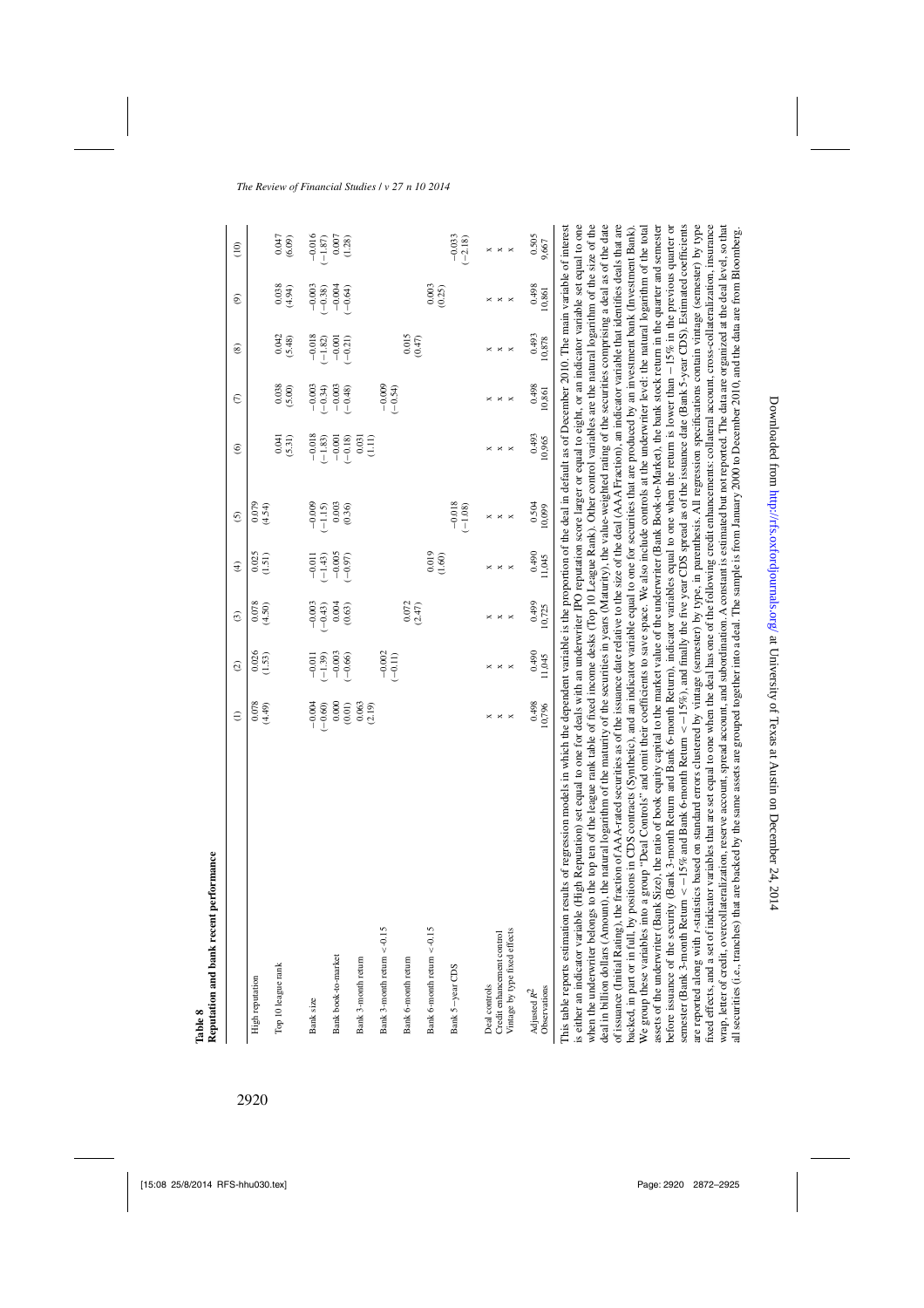<span id="page-49-0"></span>**Table 9 Performance by banks**

|                                 | Rep | Issuance<br>volume | Number<br>of deals | Proportion<br>in default |           |           | Proportion<br>in default FE |          | Volume<br>change |
|---------------------------------|-----|--------------------|--------------------|--------------------------|-----------|-----------|-----------------------------|----------|------------------|
|                                 |     |                    |                    | Average                  | <b>FE</b> | $00 - 06$ | $05 - 06$                   | 07       |                  |
| <b>KBC Bank</b>                 | 5.0 | 18.1               | 20                 | 0.329                    | 0.239     | 0.225     | $-0.113$                    | 0.755    | 0.158            |
| <b>Daiwa Securities</b>         | 8.0 | 31.0               | 40                 | 0.277                    | 0.134     | $-0.141$  | $-0.564$                    |          | $-0.247$         |
| <b>Wells Fargo Securities</b>   | 7.3 | 5.5                | 20                 | 0.567                    | 0.114     | $-0.057$  |                             | 0.904    | 1.000            |
| <b>Lehman Brothers</b>          | 8.1 | 995.8              | 1,597              | 0.301                    | 0.069     | 0.034     | $-0.339$                    | 0.329    | $-0.093$         |
| <b>UBS</b>                      | 8.1 | 480.8              | 803                | 0.370                    | 0.059     | 0.017     | $-0.361$                    | 0.379    | $-0.297$         |
| <b>Morgan Stanley</b>           | 9.0 | 761.0              | 1,248              | 0.251                    | 0.056     | $-0.003$  | $-0.367$                    | 0.416    | 0.327            |
| <b>Deutsche Bank</b>            | 9.0 | 1,089.4            | 1,401              | 0.239                    | 0.048     | $-0.008$  | $-0.386$                    | 0.422    | $-0.095$         |
| <b>Goldman Sachs</b>            | 9.0 | 641.4              | 935                | 0.363                    | 0.048     | $-0.022$  | $-0.388$                    | 0.451    | $-0.138$         |
| <b>Bear Stearns</b>             | 8.0 | 954.5              | 1,471              | 0.342                    | 0.037     | $-0.014$  | $-0.378$                    | 0.373    | $-0.348$         |
| <b>Bank of America</b>          | 8.0 | 1,221.1            | 1,181              | 0.142                    | 0.034     | $-0.014$  | $-0.421$                    | 0.371    | $-0.364$         |
| <b>Merrill Lynch</b>            | 9.0 | 720.8              | 1.008              | 0.340                    | 0.033     | $-0.009$  | $-0.393$                    | 0.334    | 0.052            |
| <b>Credit Suisse</b>            | 9.0 | 1,220.0            | 1,701              | 0.273                    | 0.030     | $-0.018$  | $-0.425$                    | 0.353    | $-0.084$         |
| <b>Barclays Bank</b>            | 8.0 | 588.4              | 609                | 0.159                    | 0.012     | $-0.036$  | $-0.433$                    | 0.341    | $-0.136$         |
| <b>JP Morgan Chase</b>          | 9.0 | 1,316.4            | 1,466              | 0.195                    | 0.008     | $-0.042$  | $-0.404$                    | 0.346    | $-0.089$         |
| <b>RBC Capital Markets</b>      | 7.3 | 19.1               | 54                 | 0.203                    | $-0.006$  | $-0.090$  | $-0.484$                    | 0.464    | $-0.244$         |
| Citigroup                       | 9.0 | 1.330.5            | 1.590              | 0.185                    | $-0.008$  | $-0.064$  | $-0.506$                    | 0.340    | 0.345            |
| Scotia Capital                  | 7.0 | 3.5                | 16                 | 0.006                    | $-0.011$  | $-0.062$  | 0.260                       |          | $-1.000$         |
| Commerzbank                     | 7.0 | 39.3               | 32                 | 0.015                    | $-0.022$  | $-0.038$  | $-0.257$                    |          | 1.000            |
| <b>Dresdner Bank</b>            | 7.0 | 43.1               | 110                | 0.384                    | $-0.022$  | $-0.041$  | $-0.306$                    | 0.235    | $-0.279$         |
| <b>Credit Agricole</b>          | 7.0 | 84.5               | 199                | 0.389                    | $-0.031$  | $-0.129$  | $-0.625$                    | 0.499    | $-0.242$         |
| Jefferies & Co.                 | 5.5 | 10.5               | 36                 | 0.323                    | $-0.033$  | $-0.170$  |                             |          | 0.000            |
| <b>Wachovia Securities</b>      | 7.0 | 349.5              | 473                | 0.203                    | $-0.034$  | $-0.081$  | $-0.497$                    | 0.296    | $-0.332$         |
| <b>Friedman Billings Ramsey</b> | 5.0 | 9.2                | 23                 | 0.360                    | $-0.044$  | $-0.094$  | $-0.453$                    |          | $-1.000$         |
| <b>HSBC</b>                     | 8.8 | 173.9              | 331                | 0.226                    | $-0.055$  | $-0.029$  | $-0.436$                    | 0.117    | 0.610            |
| <b>Societe Generale</b>         | 7.0 | 101.0              | 165                | 0.134                    | $-0.074$  | $-0.073$  | $-0.485$                    | $-0.013$ | $-0.264$         |
| <b>McDonald Investments</b>     | 5.2 | 1.0                | $\overline{7}$     | 0.034                    | $-0.078$  | $-0.140$  | $-0.216$                    | 0.288    | 1.000            |
| Santander                       | 8.1 | 122.2              | 49                 | 0.048                    | $-0.113$  | $-0.128$  | $-0.705$                    | 0.074    | 1.000            |
| <b>Suntrust Cap Mkts</b>        | 6.1 | 3.8                | 16                 | 0.056                    | $-0.114$  | $-0.190$  | $-0.573$                    | 0.426    | $-0.668$         |
| <b>BNP Paribas</b>              | 7.0 | 179.9              | 246                | 0.040                    | $-0.121$  | $-0.188$  | $-0.657$                    | 0.246    | 0.987            |
| Mediobanca                      | 8.0 | 7.4                | 8                  | 0.000                    | $-0.136$  | $-0.181$  | $-0.780$                    |          | $-1.000$         |
| <b>Macquarie Bank</b>           | 6.0 | 30.5               | 66                 | 0.004                    | $-0.139$  | $-0.213$  | $-0.696$                    | 0.158    | $-0.072$         |
| <b>BB&amp;T</b> Capital Markets | 6.5 | 2.1                | 18                 | 0.000                    | $-0.151$  | $-0.325$  | $-0.678$                    | 0.156    | $-0.275$         |
| <b>BMO-Nesbitt Burns</b>        | 6.8 | 7.7                | 19                 | 0.025                    | $-0.159$  | $-0.203$  | $-0.607$                    | 0.021    | $-0.105$         |
| <b>Investec Bank</b>            | 7.0 | 3.2                | 17                 | 0.000                    | $-0.174$  |           |                             | $-0.096$ | $-0.251$         |

This tables presents summary statistics calculated for individual underwriters in each market in which they operate. We present the average reputation during the sample period, the total issuance volume (in billion), the number of deals, the average proportion of deal in default, the bank fixed effects estimated from a regression of proportion of deal in default similar to that reported in Column 5, panel A, Table [2,](#page-23-0) wherein we do not include the reputation variable, the bank fixed effects from different subperiods (2000 to 2006, 2005 to 2006, and 2007), and, finally, the change in issuance volume from 2005–2006 to 2007. The change in volume is constructed as the ratio of the total volume in 2007 to the average volume in 2005 and 2006. The table presents results for the full sample (Overall). We report performance in the individual markets in the [Internet Appendix Table A.12.](http://rfs.oxfordjournals.org/lookup/suppl/doi:10.1093/rfs/hhu030/-/DC1) The data are organized at the deal level, so that all securities (i.e., tranches) that are backed by the same assets are grouped together into a deal. The names of the banks that issued at least twenty deals during the sample period appear in bold. The sample is from January 2000 to December 2010, and the data are from Bloomberg.

confirmation of the results reported in the previous sections by performing a Fisher's Exact test to determine whether the worst ten banks have a statistically significantly higher proportion of high-reputation banks than do the ten top performers and find a *p*-value of 0.032 despite the small sample size. The underperformance is not driven by a few banks: high-reputation banks tend to issue worse securities.

We also examine, and report in the last column of the table, the change in issuance volume in 2007 relative to each bank's 2005–2006 average volume.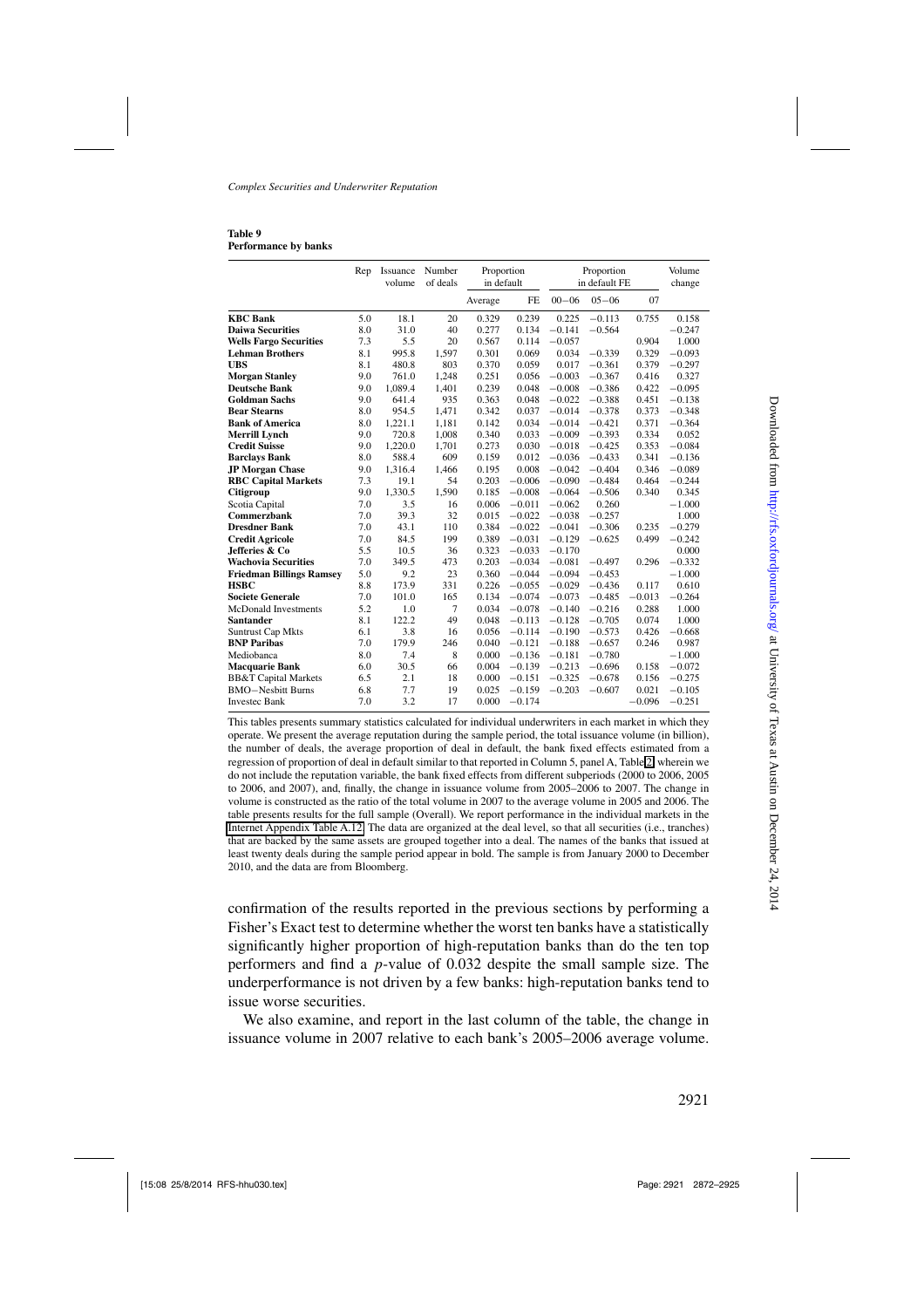The last column of panel A, Table [9,](#page-49-0) shows no particular trend. If we sort observations based on the change in issuance volume in 2007 relative to 2005–2006, we find five high-reputation banks among the ten banks with the largest decreases in 2007 issuance volume. Of these, Mediobanca and Daiwa had extremely few issuances. Lehman, Bear Sterns, and UBS all experienced financial difficulties in  $2007<sup>31</sup>$  In [Appendix Table A.12](http://rfs.oxfordjournals.org/lookup/suppl/doi:10.1093/rfs/hhu030/-/DC1) panels B-E we examine the performance of issuances by banks in CLO, MBS, ABS, and CDO, separately. Overall, we fail to find evidence of a high-reputation underwriter that fits the traditional notion of a commitment type.

## **5. Conclusion**

It is common to assume that high-reputation firms make good securities to maintain their long-run reputation. We develop a theoretical model that shows where this intuition can break down. Empirically, we find that structured finance securities issued by high-reputation underwriters did not outperform, and, in fact, performed worse in all years of the financial crisis. The underperformance of high-reputation underwriters is present across the entire structured finance market and in particular in the more complex MBS, ABS, and CDO spaces and with a variety of collateral-type controls. We cannot completely rule out the possibility that high-reputation underwriters simply packaged different deals. Nevertheless, we find no evidence that the perceived risk at issuance embedded in yields drove the underperformance. Underwriters perceived to be of high-reputation collateralized loans of lower quality and slightly higher concentration, although these features alone cannot explain their poor performance.

Our model suggests that underwriters will continue to issue securities prior to an asset's collapse because they know the quality of past securities will be revealed, deals are highly profitable, and the exact timing of the collapse is uncertain. Even well after housing and subprime collateral began to lose value in early 2007, we find that high-reputation underwriters issued record or nearrecord levels of MBS, ABS, and CDOs. Apart from our model, an alternative and more charitable explanation for our empirical findings is that high-reputation underwriters were systematically unlucky in selecting collateral assets that they were including in their structured finance deals.

Our model and findings largely contrast with the common view, as well as much empirical evidence, showing that high underwriter reputation is uniformly beneficial for a bank's clients. Nevertheless, it is not fruitful to simply fault complexity and/or high reputation. Complexity is often used to reach Pareto-dominating allocations, and our model shows how, in many

<sup>&</sup>lt;sup>31</sup> A popular story described by the media and industry is that, in response to troubling signs in the market in late 2006, JP Morgan largely backed out of structured finance security issuance [\(Barr 2008;](#page-51-0) [Wilson and Kerr 2009](#page-53-0)). In contrast to this description, we see only a small decrease in volume for JP Morgan in 2007.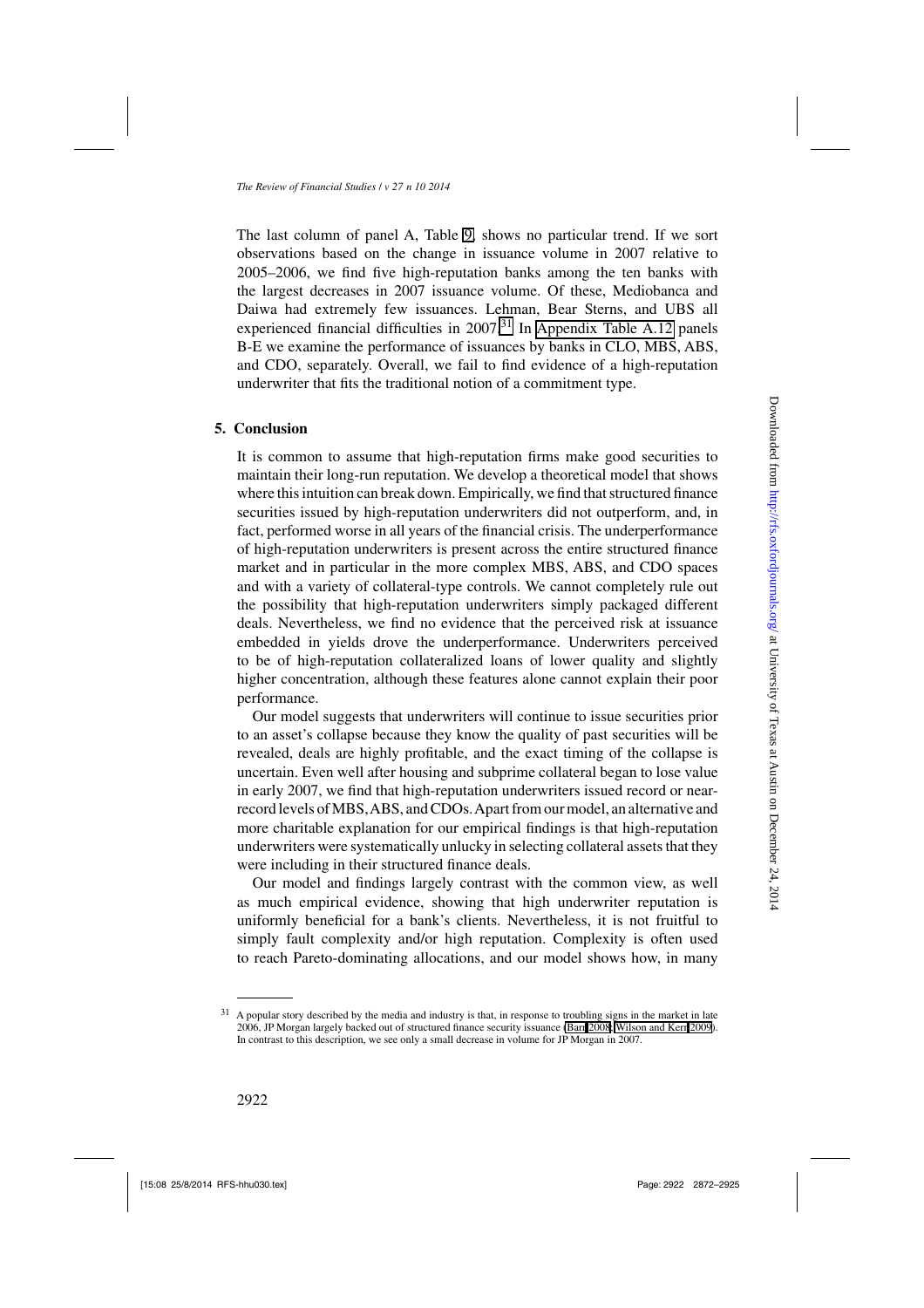<span id="page-51-0"></span>states of the world, investors are better off dealing with high-reputation banks. Although our analysis focuses on the supply-side for structured products, further understanding the determinants of the demand for structured products represents an important topic for future research. We also hope to see further dialogue on the role of reputation, conflicts of interest, and complexity in financial markets.

#### **References**

Ashcraft, A., P. Goldsmith-Pinkham, and J. Vickery. 2010. MBS ratings and the mortgage credit boom. Federal Reserve Bank of New York Staff Reports, no 449.

Barr, A. 2008. Dimon's tactics help JP Morgan weather crisis. Dow Jones News Service.

Beatty, R. P., and J. R. Ritter. 1986. Investment banking, reputation, and the underpricing of initial public offerings. *Journal of Financial Economics* 15:213–32.

Booth, J., and R. Smith. 1986. Capital raising, underwriting and the certification hypothesis. *Journal of Financial Economics* 15:261–81.

Carter, R., and S. Manaster. 1990. Initial public offerings and underwriter reputation. *Journal of Finance* 45:1045–67.

Chemmanur, T. J., and P. Fulghieri. 1994. Reputation, renegotiation, and the choice between bank loans and publicly traded debt. *Review of Financial Studies* 7:475–506.

Chen, Z., A. Morrison, and W. Wilhelm. 2012. Traders vs. relationship managers: Reputational conflicts in full-service investment banking. Working Paper.

———. 2014. Investment bank reputation and "star" cultures. *Review of Corporate Finance Studies* 2:129–53.

Chernenko, S., S. Hanson, and A. Sunderam. 2014. The rise and fall of securitization. Working Paper.

Cordell, L., Y. Huang, and M. Williams. 2011. Collateral damage: Sizing and assessing the subprime CDO crisis Working Paper, Federal Reserve Bank of Philadelphia, no. 11-30.

Demyanyk, Y., and O. Van Hemert. 2011. Understanding the subprime mortgage crisis. *Review of Financial Studies* 24:1848–80.

Endlich, L. 1999. *Goldman sachs: The culture of success*. New York: A.A. Knopf.

Erel, I., T. D. Nadauld, and R. M. Stulz. 2014. Why did U.S. banks invest in highly-rated securitization tranches? Working Paper.

Fang, L. H. 2005. Investment bank reputation and the price and quality of underwriting services. *Journal of Finance* 60:2729–61.

Fitch Ratings. 2006. 2007 global structured finance outlook: Economic and sector-by-sector analysis. Available at [www.securitization.net/pdf/Fitch/SFOutlook07\\_11Dec06.pdf .](www.securitization.net/pdf/Fitch/SFOutlook07_11Dec06.pdf)

Fulghieri, P., G. Strobl, and H. Xia. 2014. The economics of solicited and unsolicited credit ratings. *Review of Financial Studies* 27:484–518.

Furfine, C. 2014. Complexity and loan performance: Evidence from the decuritization of commercial mortgages. *Review of Corporate Finance Studies* 2:154–87.

Ghent, A. C., W. N. Torous, and R. I. Valkanov. 2013. Complexity in structured finance: Financial wizardry or smoke and mirrors? Working Paper.

Golubov, A., D. Petmezas, and N. G. Travlos. 2012. When it pays to pay your investment banker: New evidence on the role of financial advisors in M&As. *Journal of Finance* 67:271–312.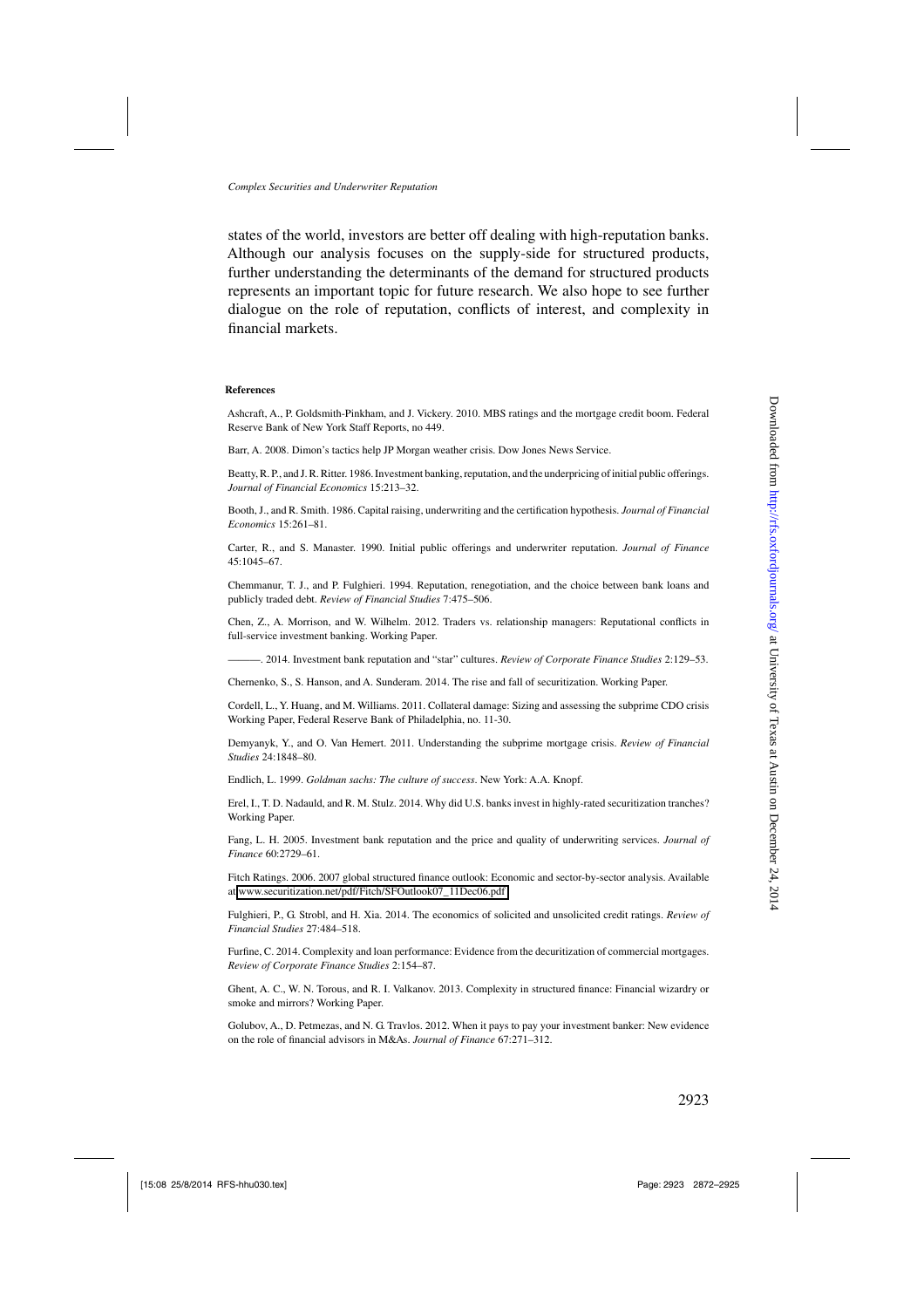<span id="page-52-0"></span>Griffin, J. M., and G. Maturana. Forthcoming. Who facilitated misreporting in securitized loans? *Journal of Finance*.

Griffin, J. M., and D. Y. Tang. 2012. Did subjectivity play a role in CDO credit ratings? *Journal of Finance* 67:1293–328.

Hartman-Glaser, B. 2012. Reputation and signaling. Working Paper.

He, J., J. Qian, and P. E. Strahan. 2014. Are all ratings created equal? The impact of issuer size on the pricing of mortgage-backed securities. *Journal of Finance* 67:2097–137.

Ivashina, V., and Z. Sun. 2011. Institutional demand pressure and the cost of corporate loans. *Journal of Financial Economics* 99:500–22.

Keys, B. J., T. Mukherjee, A. Seru, and V. Vig. 2010. Did securitization lead to lax screening? Evidence from subprime loans. *Quarterly Journal of Economics* 125:307–62.

Keys, B. J., A. Seru, and V. Vig. 2012. Lender screening and the role of securitization: Evidence from prime and subprime mortgage markets. *Review of Financial Studies* 25:2071–108.

Kreps, D., P. Milgrom, J. Roberts, and R. Wilson. 1982. Rational cooperation in the finitely repeated prisoners' dilemma. *Journal of Economic Theory* 27:245–2.

Lewellen, K. 2006. Risk, reputation, and IPO price support. *Journal of Finance* 61:613–53.

Liu, Q. 2011. Information acquisition and reputation dynamics. *Review of Economic Studies* 78:1400–25.

Mailath, G. J., and L. Samuelson. 2006. *Repeated games and reputations: Long-run relationships*. Oxford: Oxford UP.

Mathis, J., J. McAndrews, and J.-C. Rochet. 2009. Rating the raters: Are reputation concerns powerful enough to discipline rating agencies? *Journal of Monetary Economics* 56:657–74.

Mayer, C., K. Pence, and S. M. Sherlund. 2009. The rise in mortgage defaults. *Journal of Economic Perspectives*  $23.27 - 50$ 

Milgrom, P., and J. Roberts. 1982. Predation, reputation, and entry deterrence. *Journal of Economic Theory* 27:280–312.

Mitchell, D. 2007. Wider 'AAA' subprime levels weaken nearterm rebound hopes. *Asset Securitization Report* 7:4.

Morrison, A., and W. Wilhelm. 2004. Parternship firms, reputation and human capital. *American Economic Review* 94:1682–92.

———. 2007. *Investment banking: Institutions, politics, and law*. Oxford: Oxford UP.

———. 2008. The demise of investment banking partnerships: Theory and evidence. *Journal of Finance* 63:311–50.

Nadauld, T. D., and S. M. Sherlund. 2013. The impact of securitization on the expansion of subprime credit. *Journal of Financial Economics* 107:454–76.

Nadauld, T. D., S. M. Sherlund, and K. Vorkink. 2011. Correlated collateral. Working Paper.

Nadauld, T. D., and M. S.Weisbach. 2012. Did securitization affect the cost of corporate debt? *Journal of financial economics* 105:332–52.

Piskorski, T., A. Seru, and J. Witkin. 2013. Asset quality misrepresentation by financial intermediaries: Evidence from RMBS market. Working Paper.

Purnanandam, A. 2011. Originate-to-distribute model and the subprime mortgage crisis. *Review of Financial Studies* 24:1881–915.

Ross, D. G. 2010. The 'dominant bank effect:' How high lender reputation affects the information content and terms of bank loans. *Review of Financial Studies* 23:2730–56.